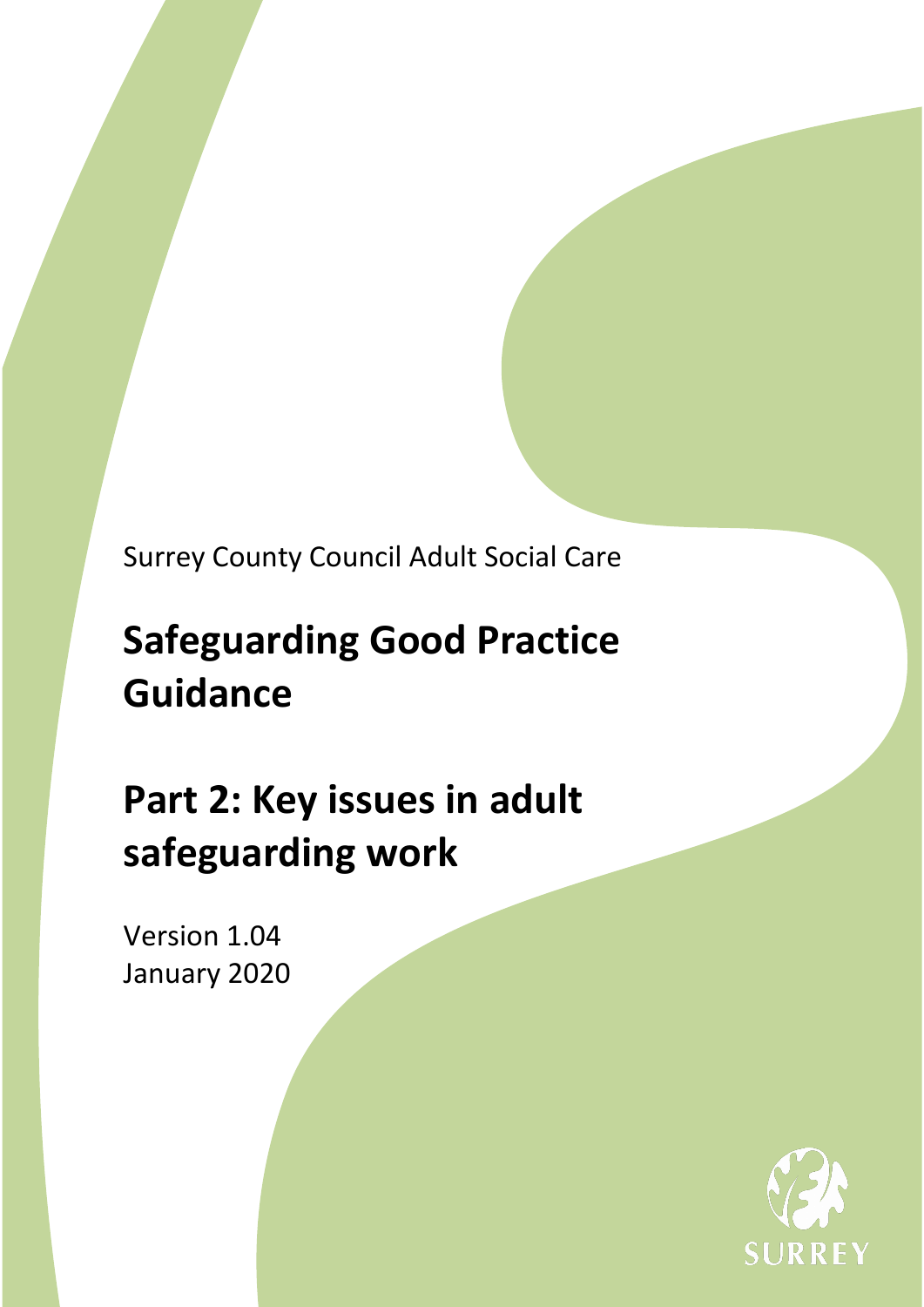### Version 1.00 As agreed by ASC Leadership Team 21/8/2018

- Version 1.01 Updated by C Guerin Head of Adult Safeguarding 24/08/2018
- Version 1.02 Updated by C Guerin Head of Adult Safeguarding 30/11/2018
- Version 1.03 Updated by C Guerin Head of Adult Safeguarding 19/03/2019
- Version 1.04 Updated by C Guerin Head of Adult Safeguarding 29/01/2020

#### Content includes material adapted, with thanks, from

- Sussex Safeguarding Adults Policy and Procedure
- William [Hare, "Helping Open-Mindedness to Flourish"](http://journalofthought.com/wp-content/uploads/2015/04/07hare.pdf) *Journal of Thought* 47(2001)
- "How to make organisations more [innovative, open minded and critical in their thinking and](https://www.thebearchitects.com/assets/uploads/Warc_BP_How_to_make_organisations_more_innovativ.pdf)  [judgment"](https://www.thebearchitects.com/assets/uploads/Warc_BP_How_to_make_organisations_more_innovativ.pdf) WARC Best Practice September 2017
- "Safeguarding adults at risk: Financial abuse toolkit" Kent County Council
- Solihull Local Practice Guidance 21 "Financial Abuse and Safeguarding Adults"
- ["Financial Abuse and Scams"](https://www.adass.org.uk/media/5799/top-tips-financial-abuse-and-scams.pdf) (ADASS / LGA / PSW network / National Trading Standards scams team)
- Hampshire Safeguarding Adults Board Policy and Procedure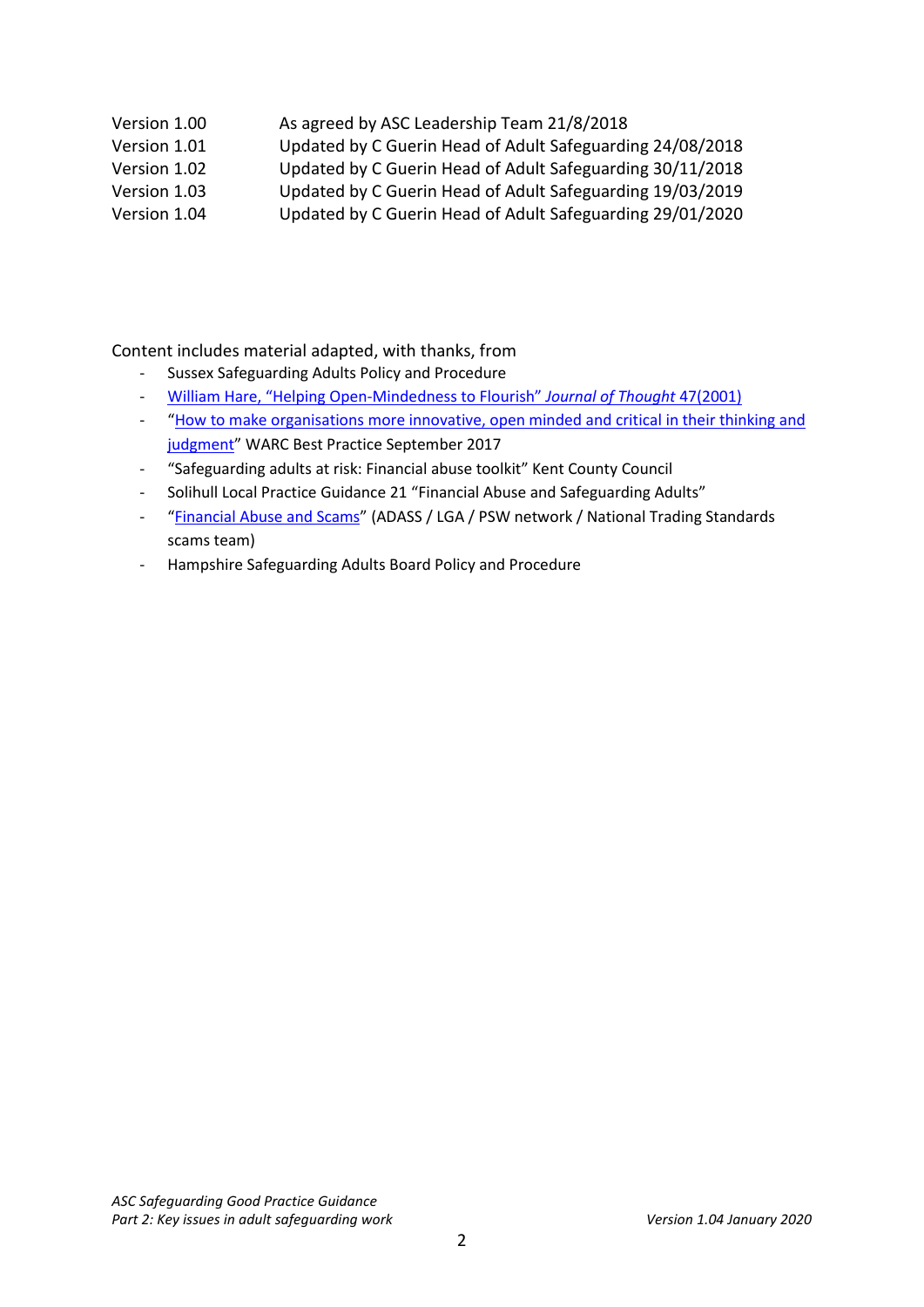# **Contents**

| 1            |                   |                                                                                   |  |  |  |  |
|--------------|-------------------|-----------------------------------------------------------------------------------|--|--|--|--|
| $\mathbf{2}$ |                   |                                                                                   |  |  |  |  |
|              | 2.1<br>2.2<br>2.3 |                                                                                   |  |  |  |  |
| 3            |                   |                                                                                   |  |  |  |  |
|              | 3.1               |                                                                                   |  |  |  |  |
|              | 3.2<br>3.3        |                                                                                   |  |  |  |  |
| 4            |                   |                                                                                   |  |  |  |  |
| 5.           |                   |                                                                                   |  |  |  |  |
|              | 5.1               |                                                                                   |  |  |  |  |
|              | 5.2               |                                                                                   |  |  |  |  |
|              | 5.3               |                                                                                   |  |  |  |  |
|              | 5.4               |                                                                                   |  |  |  |  |
|              | 5.5               | PARTNERSHIP WORKING WITHIN SAFEGUARDING ENQUIRIES AND CRIMINAL INVESTIGATIONS: 21 |  |  |  |  |
|              | 5.6               |                                                                                   |  |  |  |  |
|              | 5.7               |                                                                                   |  |  |  |  |
|              | 5.8               |                                                                                   |  |  |  |  |
|              | 5.9               |                                                                                   |  |  |  |  |
|              | 5.10              |                                                                                   |  |  |  |  |
|              | 5.11              |                                                                                   |  |  |  |  |
|              | 5.12              |                                                                                   |  |  |  |  |
|              |                   |                                                                                   |  |  |  |  |
| 6            |                   |                                                                                   |  |  |  |  |
|              | 6.1               |                                                                                   |  |  |  |  |
|              | 6.2               |                                                                                   |  |  |  |  |
|              | 6.3               |                                                                                   |  |  |  |  |
|              | 6.4               |                                                                                   |  |  |  |  |
|              | 6.5               |                                                                                   |  |  |  |  |
|              | 6.6               |                                                                                   |  |  |  |  |
|              | 6.7               |                                                                                   |  |  |  |  |
|              | 6.8               |                                                                                   |  |  |  |  |
|              | 6.9               |                                                                                   |  |  |  |  |
|              | 6.10              |                                                                                   |  |  |  |  |
|              | 6.11              |                                                                                   |  |  |  |  |
|              | 6.12              |                                                                                   |  |  |  |  |
|              | 6.13              |                                                                                   |  |  |  |  |
| 7            |                   |                                                                                   |  |  |  |  |
| 8            |                   |                                                                                   |  |  |  |  |
|              | 8.1               |                                                                                   |  |  |  |  |
|              | 8.2               |                                                                                   |  |  |  |  |
|              | 8.3               |                                                                                   |  |  |  |  |
|              | 8.4               |                                                                                   |  |  |  |  |
|              | 8.5               |                                                                                   |  |  |  |  |
|              | 8.6               |                                                                                   |  |  |  |  |
|              | 8.7<br>8.8        |                                                                                   |  |  |  |  |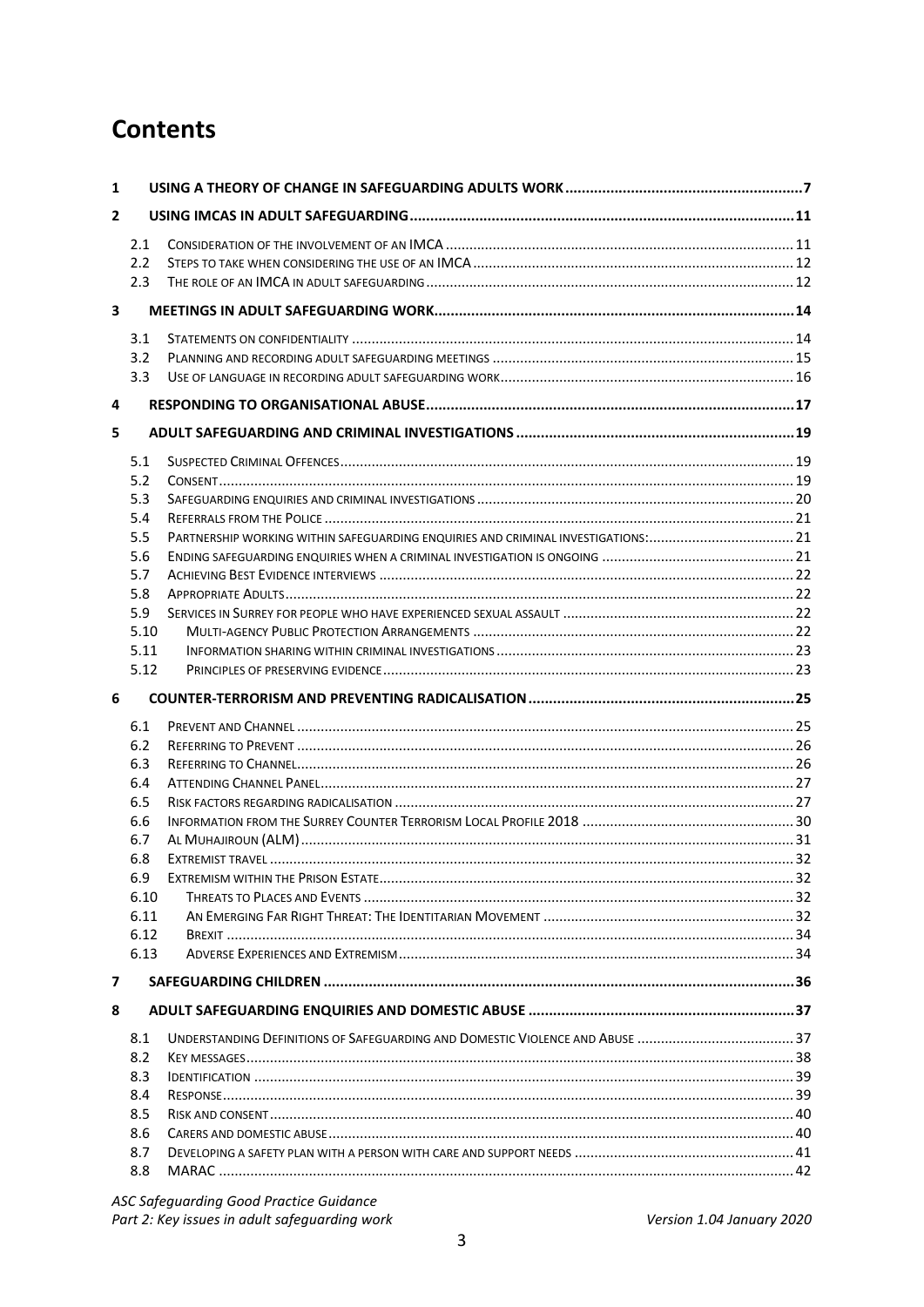|                                                                                            | 8.9  |                                                                                     |  |  |  |
|--------------------------------------------------------------------------------------------|------|-------------------------------------------------------------------------------------|--|--|--|
| 9                                                                                          |      |                                                                                     |  |  |  |
|                                                                                            | 9.1  |                                                                                     |  |  |  |
|                                                                                            | 9.2  |                                                                                     |  |  |  |
|                                                                                            | 9.3  |                                                                                     |  |  |  |
|                                                                                            | 9.4  |                                                                                     |  |  |  |
|                                                                                            | 9.5  |                                                                                     |  |  |  |
|                                                                                            | 9.6  |                                                                                     |  |  |  |
|                                                                                            | 9.7  | CARRYING OUT AN ADULT SAFEGUARDING ENQUIRY INTO A CONCERN ABOUT FINANCIAL ABUSE  48 |  |  |  |
|                                                                                            | 9.8  |                                                                                     |  |  |  |
|                                                                                            | 9.9  |                                                                                     |  |  |  |
|                                                                                            | 9.10 |                                                                                     |  |  |  |
|                                                                                            | 9.11 |                                                                                     |  |  |  |
| GUIDANCE ON HONOUR BASED VIOLENCE, FORCED MARRIAGE AND FEMALE GENITAL MUTILATION .54<br>10 |      |                                                                                     |  |  |  |
|                                                                                            | 10.1 |                                                                                     |  |  |  |
|                                                                                            | 10.2 |                                                                                     |  |  |  |
|                                                                                            | 10.3 |                                                                                     |  |  |  |
|                                                                                            | 10.4 |                                                                                     |  |  |  |
|                                                                                            | 10.5 |                                                                                     |  |  |  |
|                                                                                            | 10.6 |                                                                                     |  |  |  |
|                                                                                            | 10.7 |                                                                                     |  |  |  |
|                                                                                            | 10.8 |                                                                                     |  |  |  |
|                                                                                            | 10.9 |                                                                                     |  |  |  |
|                                                                                            |      |                                                                                     |  |  |  |
|                                                                                            | 11.1 |                                                                                     |  |  |  |
|                                                                                            | 11.2 |                                                                                     |  |  |  |
|                                                                                            | 11.3 |                                                                                     |  |  |  |
|                                                                                            | 11.4 |                                                                                     |  |  |  |
|                                                                                            | 11.5 |                                                                                     |  |  |  |
|                                                                                            | 11.6 |                                                                                     |  |  |  |
|                                                                                            | 11.7 |                                                                                     |  |  |  |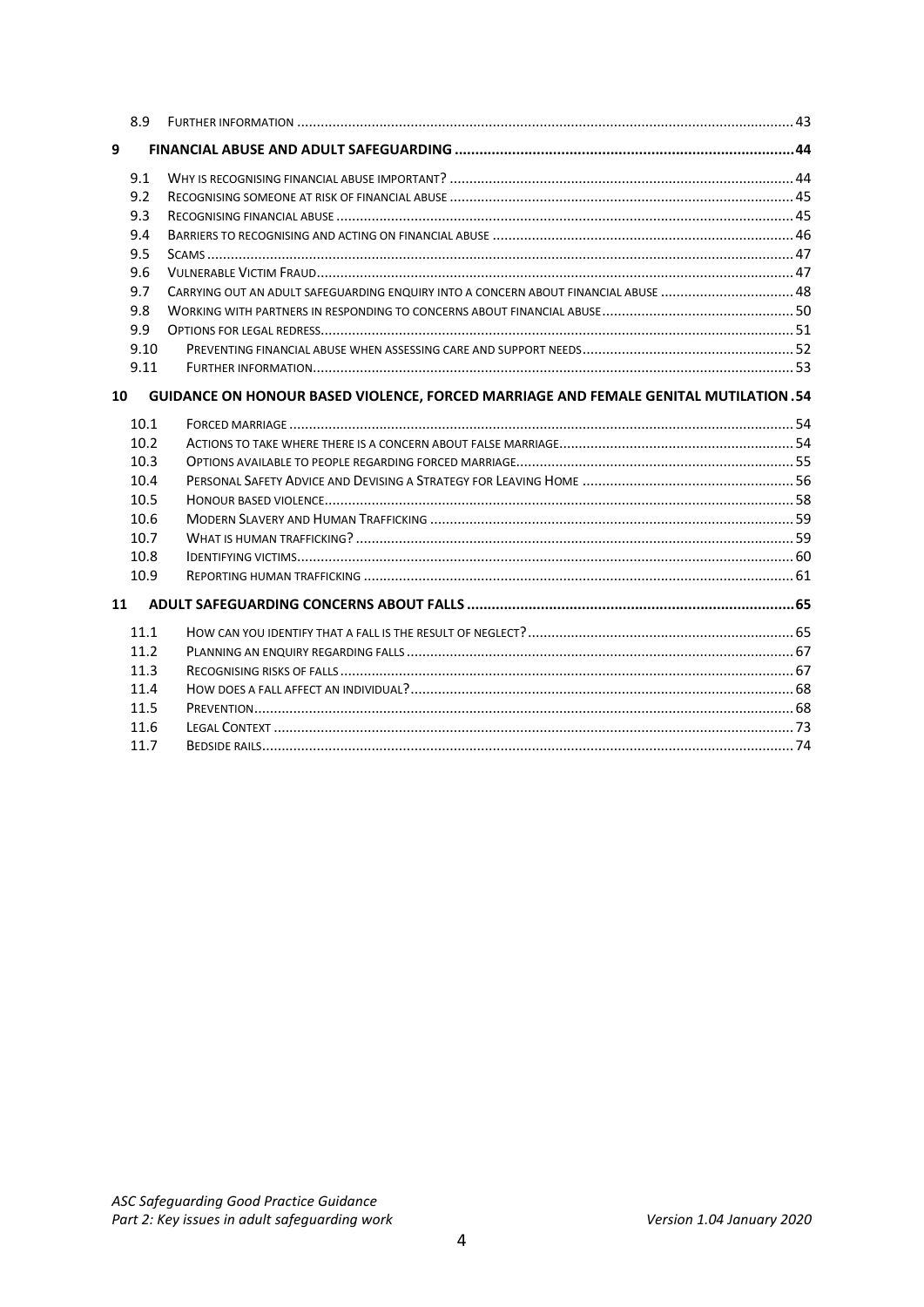# Good Practice in Adult Safeguarding **Work**

Part 2: Key issues in adult safeguarding work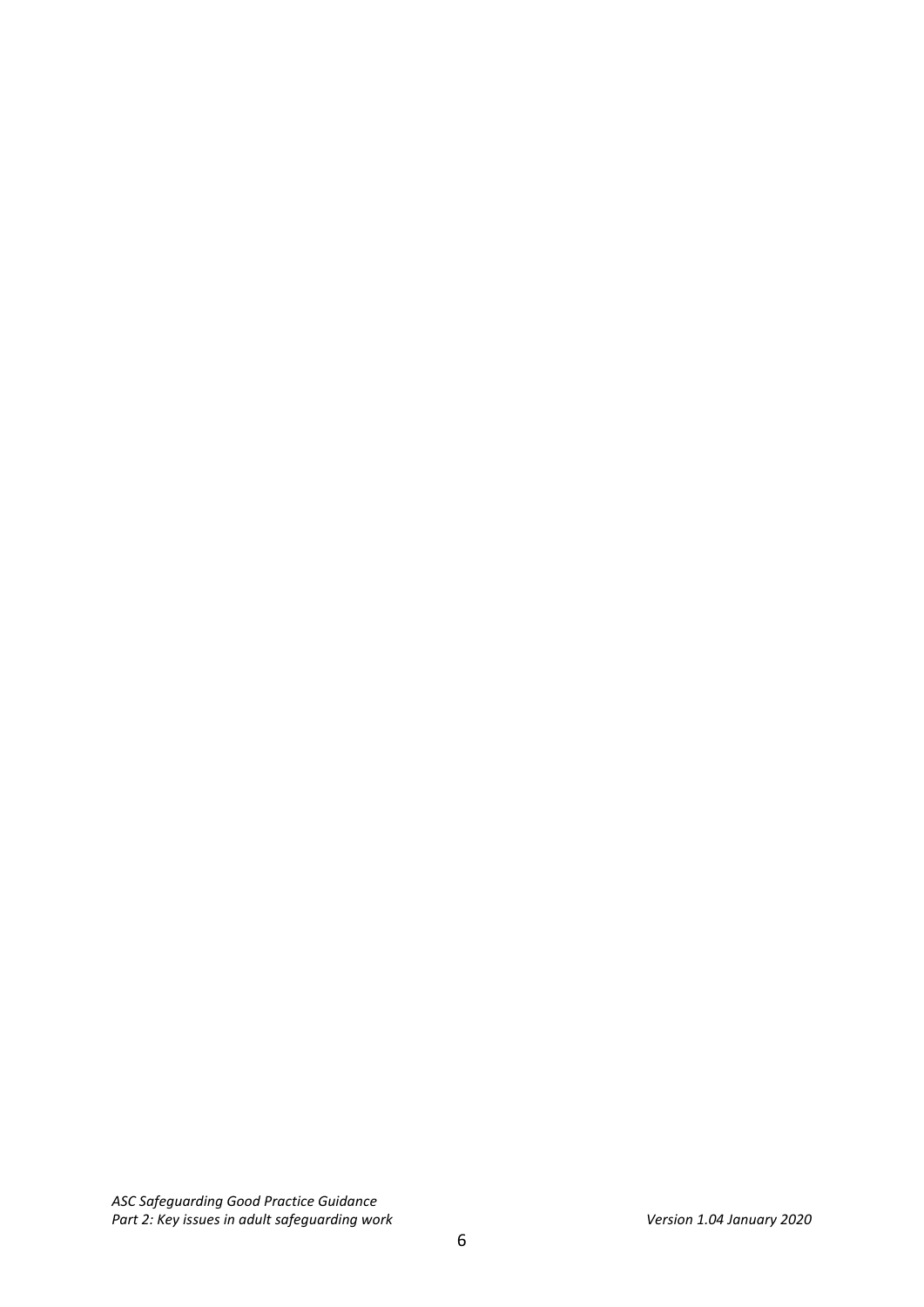# <span id="page-6-0"></span>**1 Using a theory of change in safeguarding adults work**

In some circumstances, the use of a theory of how people achieve change in their lives can help in safeguarding adults work, particularly with

- Understanding why the adult appears not to recognise the risks they face
- Supporting them to engage with the safeguarding enquiry
- Developing a protection plan that is "good enough" in situations where people are resistant to intervention
- Develop a protection plan that supports recovery

One model that has been found to be effective is Prochaska and DiCllemente's model. This is sometimes called the trans-theoretical model of change, because it can be adapted to a range of situations and used alongside other theories and models.

This model

- Gives tools for working with people who are not yet ready to make changes principally, create cognitive dissonance: give people messages that might challenge their worldview and lead them to reevaluate
- Builds in an expectation that 'relapse' is inevitable, and can be a learning opportunity – when someone makes changes again after a relapse, they have more experience to draw on to help avoid the same difficulties

This model

- Is stage-based: it does not see change coming from a single, spontaneous event. Change happens over time
- Suggests that people at different stages respond to different types of intervention
- Builds in an expectation that relapse is a possibility, and does not mean the end of change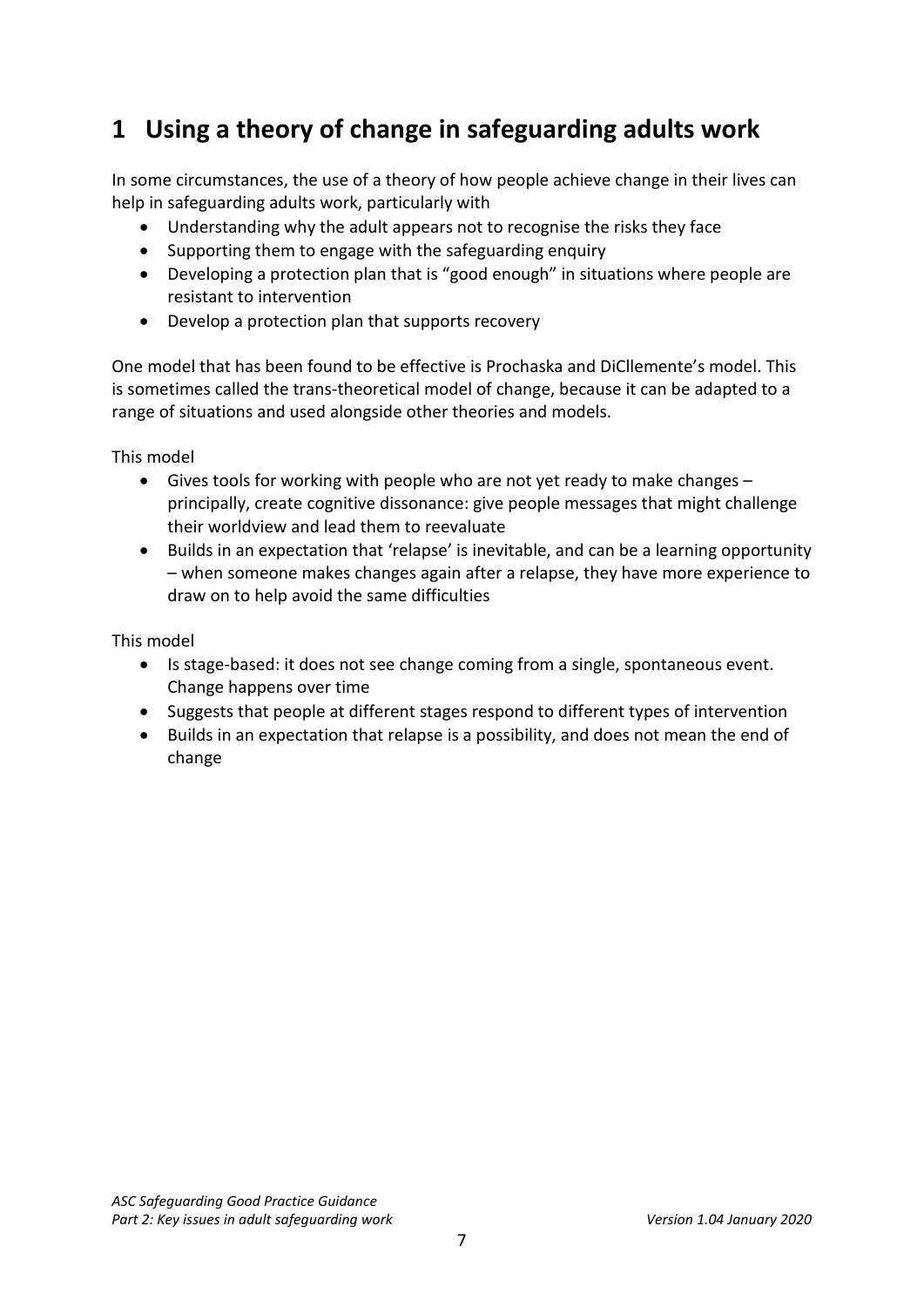

# **1.1 Diagram of Prochaska and Di Clemente's cycle of change**

# **1.2 The stages of change and associated interventions**

The stages are

- **Precontemplation:** In which people are not intending to take action in the foreseeable future, usually measured as the next six months. People may be in this stage because they are uninformed or under-informed about the consequences of their behaviour. Or they may have tried to change a number of times and become demoralized about their ability to change. Both groups tend to avoid reading, talking or thinking about their high risk behaviours. They are often characterized in other theories as resistant or unmotivated or as not ready for health promotion programs. The fact is traditional health promotion programs are often not designed for such individuals and are not matched to their needs.
- **Contemplation**: In which people are intending to change in the next six months. They are more aware of the pros of changing but are also acutely aware of the cons. This balance between the costs and benefits of changing can produce profound ambivalence that can keep people stuck in this stage for long periods of time. We often characterize this phenomenon as chronic contemplation or behavioural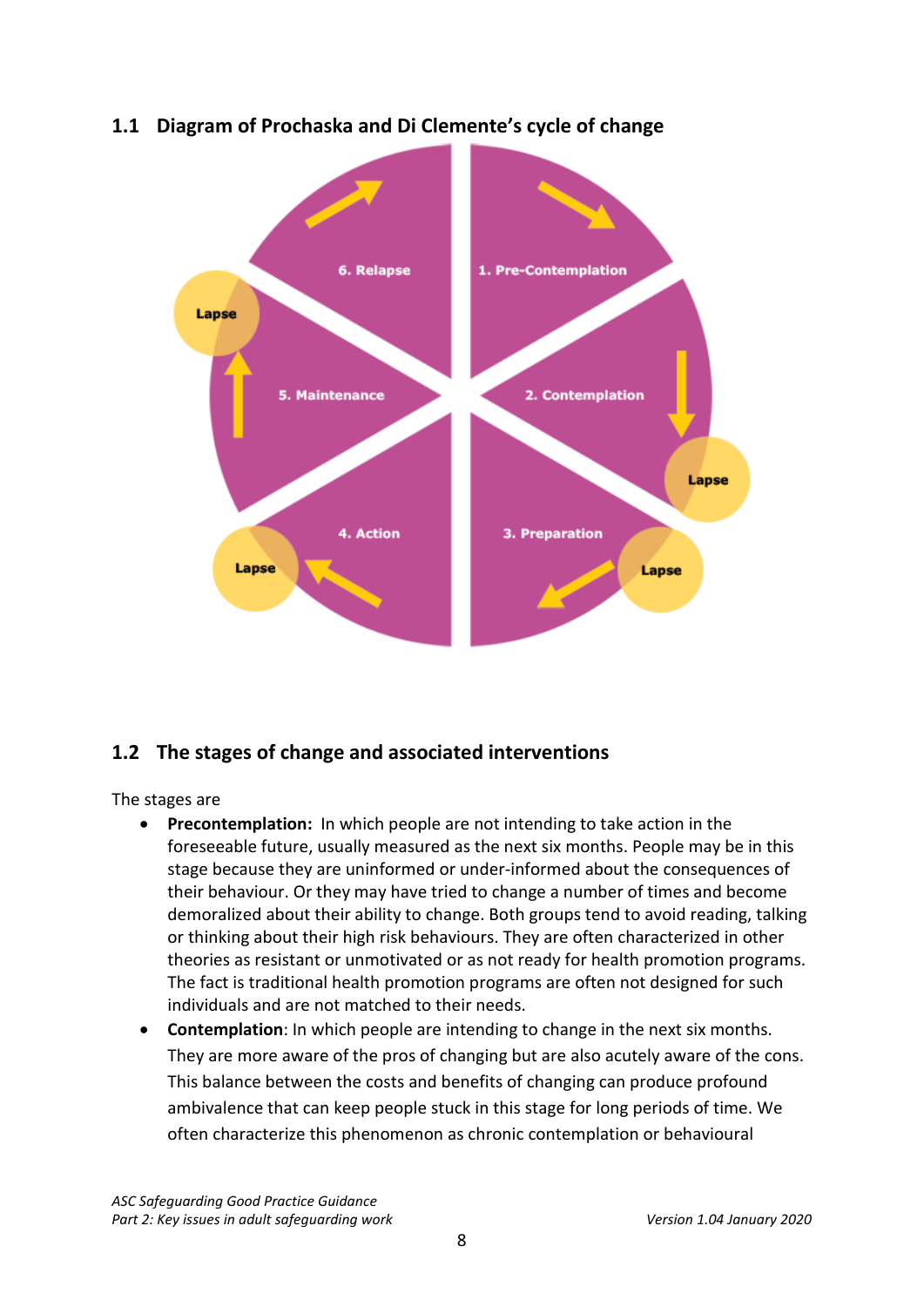procrastination. These people are also not ready for traditional action oriented programs.

- **Preparation**: In which people are intending to take action in the immediate future, usually measured as the next month. They have typically taken some significant action in the past year. These individuals have a plan of action, such as joining a health education class, consulting a counselor, talking to their physician, buying a self-help book or relying on a self-change approach. These are the people that should be recruited for action- oriented smoking cessation, weight loss, or exercise programs.
- **Action**: In which people have made specific overt modifications in their life-styles within the past six months. Since action is observable, behavior change often has been equated with action. But in the Transtheoretical Model, Action is only one of five stages. Not all modifications of behavior count as action in this model. People must attain a criterion that scientists and professionals agree is sufficient to reduce risks for disease. In smoking, for example, the field used to count reduction in the number of cigarettes as action, or switching to low tar and nicotine cigarettes. Now the consensus is clear--only total abstinence counts. In the diet area, there is some consensus that less than 30% of calories should be consumed from fat. The Action stage is also the stage where vigilance against relapse is critical.
- Maintenance is the stage in which people are working to prevent relapse but they do not apply change processes as frequently as do people in action. They are less tempted to relapse and increasingly more confident that they can continue their change.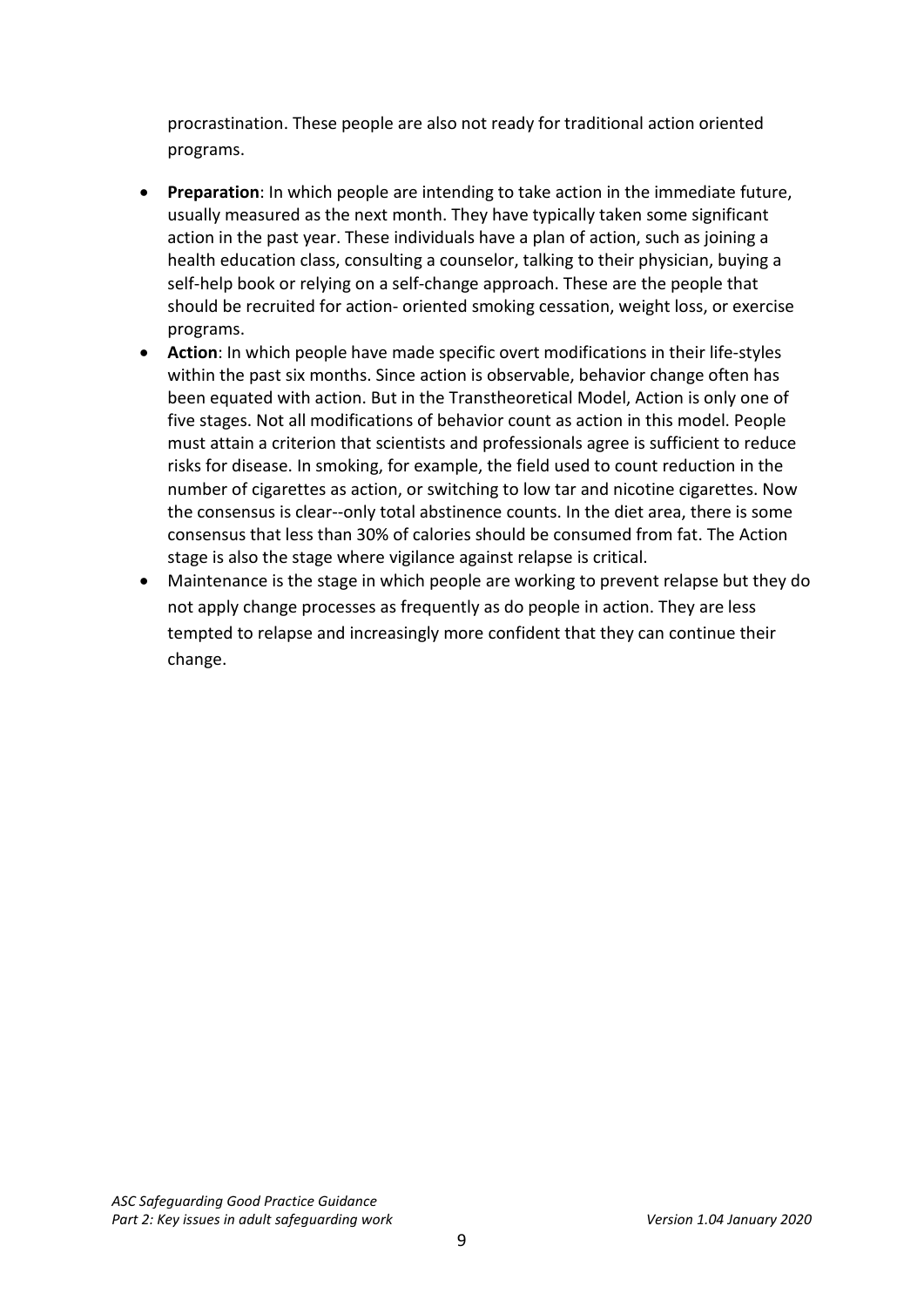| <b>Stage</b>         | <b>Characteristics</b>                      | <b>Techniques and interventions</b>              |
|----------------------|---------------------------------------------|--------------------------------------------------|
| Pre-                 | Not currently                               | Validate lack of readiness                       |
| contemplation        | considering change:<br>"Ignorance is bliss" | Clarify: decision is theirs                      |
|                      |                                             | Encourage re-evaluation of current behaviour     |
|                      |                                             | Encourage self-exploration, not action           |
|                      |                                             | Explain and personalize the risk                 |
| <b>Contemplation</b> | Ambivalent about                            | Validate lack of readiness                       |
|                      | change: "Sitting on<br>the fence"           | Clarify: decision is theirs                      |
|                      | Not considering                             | Encourage evaluation of pros and cons of         |
|                      | change within the                           | behaviour change                                 |
|                      | next month                                  |                                                  |
|                      |                                             | Identify and promote new, positive outcome       |
|                      |                                             | expectations                                     |
| <b>Preparation</b>   | Some experience                             | Identify and assist in problem solving re:       |
|                      | with change and are                         | obstacles                                        |
|                      | trying to change:                           |                                                  |
|                      | "Testing the waters"                        | Help individual identify social support          |
|                      | Planning to act                             | Verify that individual has underlying skills for |
|                      | within 1 month                              | behaviour change                                 |
|                      |                                             |                                                  |
|                      |                                             | Encourage small initial steps                    |
| <b>Action</b>        | Practicing new<br>behaviour for 3-6         | Focus on restructuring cues and social support   |
|                      | months                                      | Bolster self-efficacy for dealing with obstacles |
|                      |                                             | Combat feelings of loss and reiterate long-term  |
|                      |                                             | benefits                                         |
| <b>Maintenance</b>   | Continued                                   | Plan for follow-up support                       |
|                      | commitment to                               | Reinforce internal rewards                       |
|                      | sustaining new<br>behaviour                 |                                                  |
|                      |                                             | Discuss coping with relapse                      |
|                      | Post-6 months to 5                          |                                                  |
|                      | years                                       |                                                  |
| <b>Relapse</b>       | Resumption of old                           | <b>Evaluate trigger for relapse</b>              |
|                      | behaviours: "Fall                           |                                                  |
|                      | from grace"                                 | <b>Reassess motivation and barriers</b>          |
|                      |                                             | Plan stronger coping strategies                  |
|                      |                                             |                                                  |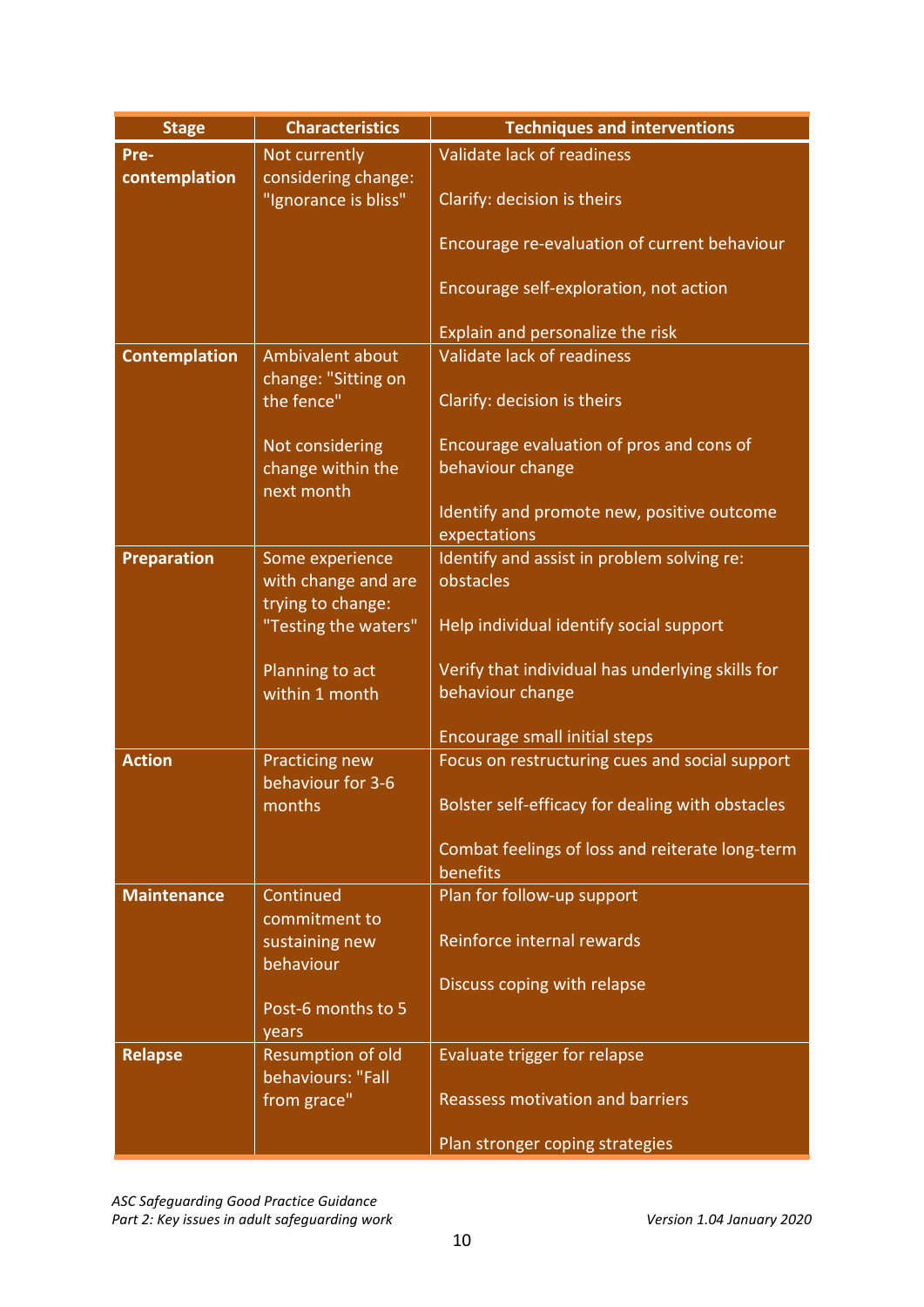# <span id="page-10-0"></span>**2 Using IMCAs in adult safeguarding**

Prior to making a decision on whether an IMCA is required, please refer to the Advocacy Service Policy regarding Care Act advocates. The threshold for a Care Act advocate is lower and as we have a duty to provide this for safeguarding adult enquiries and reviews, it may be more appropriate in this scenario. Information about making referrals for Care Act Safeguarding Advocates and IMCAs can be found on [the website for MATRIX.](https://advocacyinsurrey.org.uk/advocacyinsurrey/)

Under the Mental Capacity Act 2005, a National Health Service (NHS) body or local authority may request the services of an IMCA where a safeguarding adults concern has been made and is being investigated under local adults safeguarding procedures. Whilst there is no requirement that an IMCA be appointed in each case, where the qualifying criteria are met, it would be unlawful for the local authority or the NHS not to consider the exercise of their power to instruct an IMCA for safeguarding adult's purposes.

The IMCA service is a limited resource and it is important that the use of the IMCA focuses on situations where other arrangements are not robust enough to support the necessary decision making for the individual. When the adult at risk is already supported by an approved advocacy service, there should be no need to involve the IMCA service. In many cases, if an independent advocate has been assessed to be desirable, the adult at risk will be best served by having an 'ordinary' advocate who can address a wide range of issues without time limitations on their involvement.

# <span id="page-10-1"></span>**2.1 Consideration of the involvement of an IMCA**

The need to consider the involvement of an IMCA within safeguarding adults applies equally to an adult at risk who may have been abused or neglected or to an adult at risk who is alleged to be the abuser.

Consideration of the request for an IMCA can be made either:

- At the initial Safeguarding concerns stage where the risk is serious and the individual is unable or refuses to engage with the Safeguarding Adults process because of mental incapacity OR
- At the stage of the initial Safeguarding Adults Discussion/Meeting OR
- At the Safeguarding Adults Outcomes / Review meeting so that the IMCA can provide input into the safeguarding plan.

In order to ensure that the IMCA service is targeted to those who would most benefit from the service, it is Surrey County Council's policy that, in relation to safeguarding adults, the request for an IMCA is considered against the following criteria:

- Where the person lacks the mental capacity to consent to or comply with one or more of the potential or actual protective measures being proposed as part of a protection plan AND
	- $\circ$  Where there are no family, friends or other unpaid persons able and willing to represent the interests of the adult at risk OR
	- o Where the family, friends or other unpaid persons do not appear to be acting in the best interests of the adult at risk OR
	- o Where there is a conflict of interest between the adult at risk and their family, friends or other unpaid persons who purport to be representing their interests OR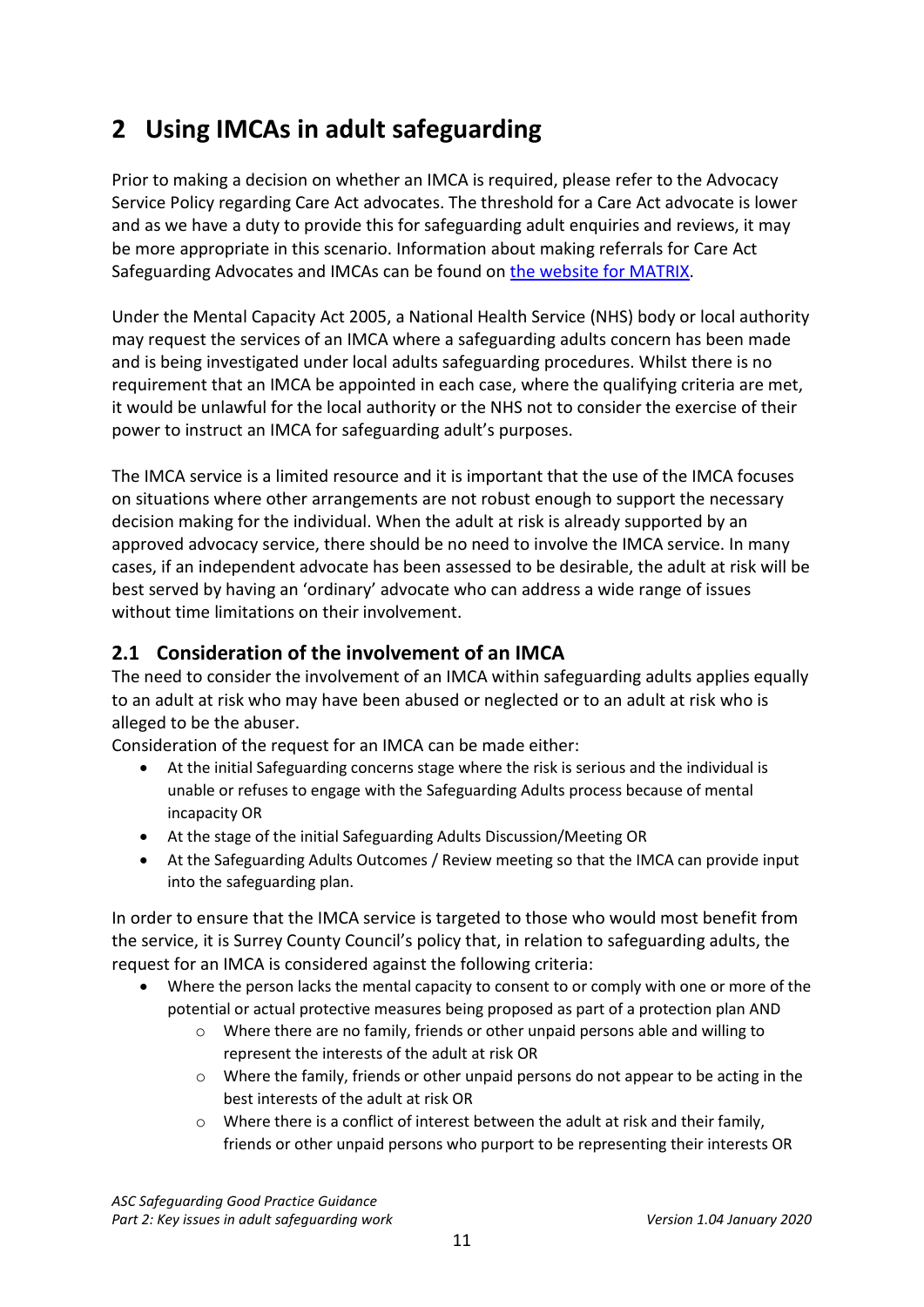- Where there is a dispute between the decision maker and the family, friends or other unpaid person as to what protective measures would be in the best interests of the adult at risk
- AND, in every case, where it has been determined that it would be of particular benefit to the person for an IMCA to be appointed.

# <span id="page-11-0"></span>**2.2 Steps to take when considering the use of an IMCA**

Steps to take when considering the use of an IMCA in relation to a safeguarding adults case:

- 1. Prior to requesting an IMCA the decision to request an IMCA must be made at Responsible Manager level following a full discussion between the decision-maker and their line manager.
- 2. If the Responsible Manager is in agreement, a request for an IMCA can then be discussed with the Senior Manager for MCA and DOLS responsible for the implementation of the Mental Capacity Act and commissioning IMCA services in Surrey.

The IMCA service will be available to receive referrals between the hours of 9.00am till 5.00pm (Monday to Friday) on normal working days.

Informal advice and discussions regarding the appropriate use of an IMCA regarding safeguarding adults should be directed to the Senior Manager for MCA and DOLS. Please note that although the IMCA service will be commissioned and invoiced for centrally, this is a discretionary use of the service for Safeguarding Adults and the SAM will need to ensure that funding is budgeted for within the team in case there is insufficient capacity in the central IMCA budget.

# <span id="page-11-1"></span>**2.3 The role of an IMCA in adult safeguarding**

The role of the IMCA in these circumstances is to support the relevant person through the safeguarding process and discussions, to represent their interests and to provide independent checks that any safeguarding actions or decisions made are person-centred and in their best interests. They have a responsibility to raise questions or challenge decisions, which appear not to be in the best interests of the person.

In order to provide this support and carry out their role the IMCA has the legal right to:

- Interview the person in private
- Take copies of, or examine any records (NHS, Local Authority or Care Home), which the record holder considers relevant to the advocates role.
- Obtain a further medical opinion if considered necessary for treatment decisions

In addition to these rights the IMCA has a duty (as far as is practicable and appropriate) to consult with staff providing care or treatment to the person and other people who can comment on their wishes, feelings, beliefs or values (family and friends for example). The IMCA must also take all practicable steps to obtain any other information (as they consider necessary) about the person.

It is not, however, the role of the IMCA to assess the person's mental capacity or decide what is in their best interests, neither are they a substitute for the local authority or other professional agency carrying out their own professional assessments. Whilst there is no restriction on an IMCA being involved where there are family members or other third parties who could be consulted or provide support to the person (as is the case with all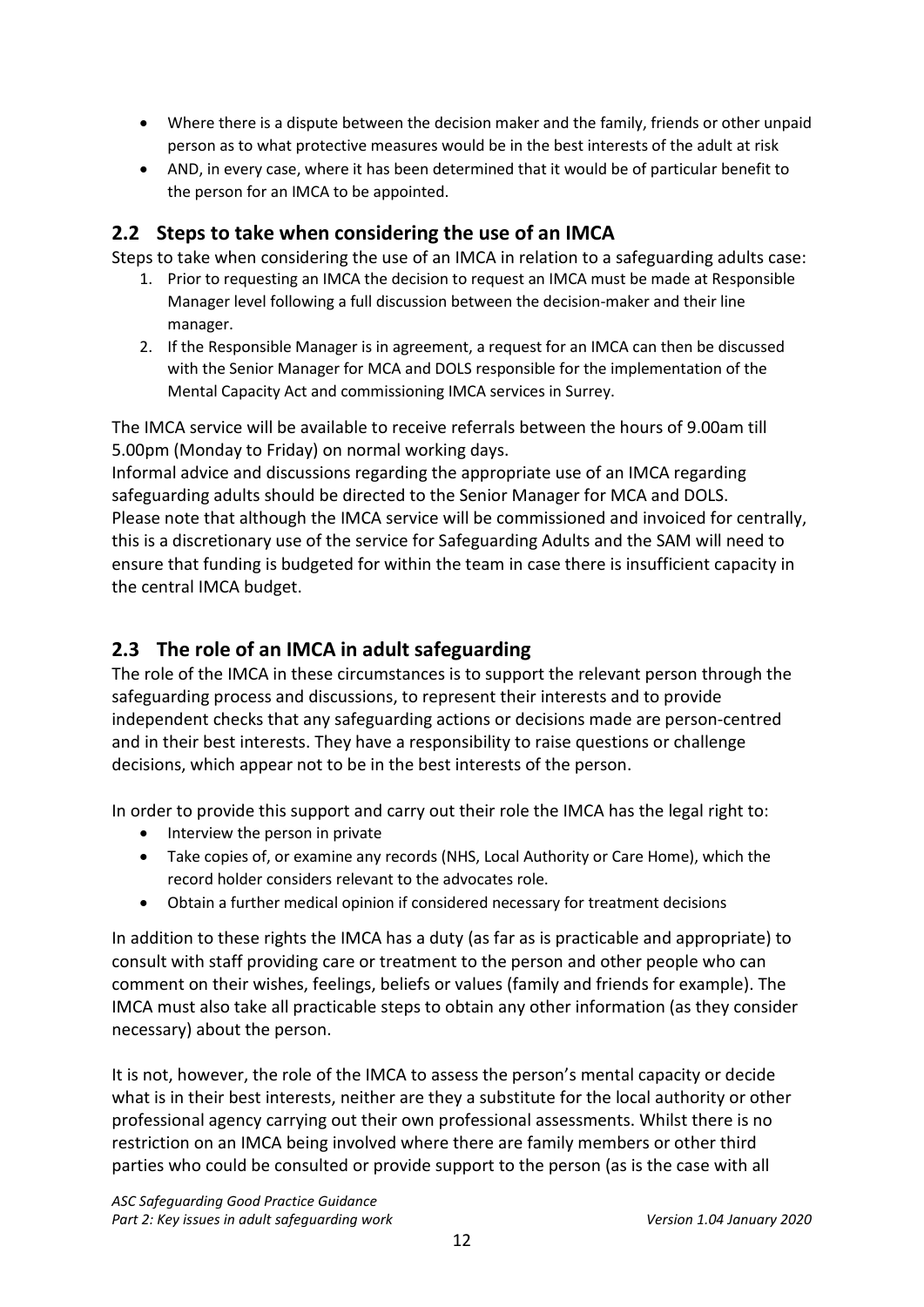other IMCA appointments) it is not the role of the IMCA to have difficult discussions with family members, who disagree with the proposed safeguarding actions, on behalf of the statutory agencies.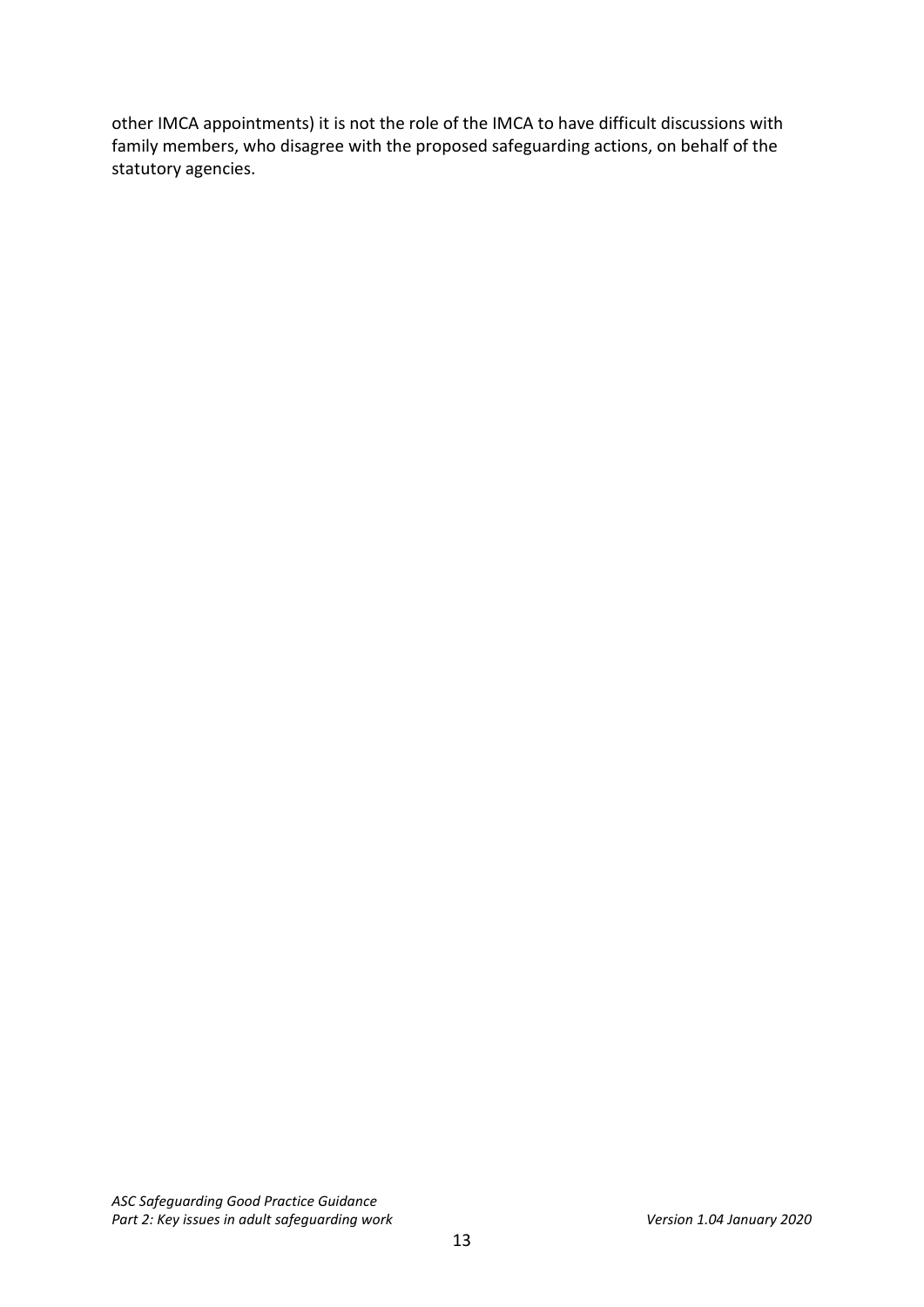# <span id="page-13-0"></span>**3 Meetings in adult safeguarding work**

The Care Act and the Care and Support statutory guidance don't mention Strategy Meetings, Case Conferences or Outcomes Meetings, though these have often featured in the thinking and practice of safeguarding adults work.

Likewise, these do not feature in the Surrey Safeguarding Adults Board adult safeguarding policy and procedure, nor the Adult Social Care Safeguarding policy and procedure. The reason for not including these was because

- Practice risked becoming rules based, with practice veering toward "there must be a strategy meeting", "there "must be a case conference" or some such. This could get in the way of asking "what is the right way to do this particular work with this particular person, in these particular circumstances"
- As can happen when people follow rules, they can lose sight of the original intention. Too often what were called Strategy Meetings ticked the box of having a meeting, but either failed to come up with a strategy or failed to involve the right people to have an effective strategy. "Case Conferences" often happened before there was an understanding about what had happened and why, so there was no chance of there being effective planning about what needed to happen next.
- The process took over from the practice. In particular, sight was lost about having personcentred practice that really involved the person, and really understood and aimed to achieve the outcomes that mattered to them

The Care Act and Care and Support statutory guidance allow a more flexible way of doing things. To get the best of from this requires practitioners to ask

- What am I trying to achieve?
- What are my options for doing this?
- Which is the best one in these circumstances and for this person?

If the best answer is to have a meeting, then that is what should be done. Those closest to the work can decide what to call the meeting, who needs to be at it, and what it will involve.

# <span id="page-13-1"></span>**3.1 Statements on confidentiality**

In the past, practice has included having an expectation that a statement on confidentiality will always be read out at the start of a meeting being held as part of adult safeguarding work, and would feature in the minutes of all such meetings.

This was problematic because

- It fettered the discretion of the person convening the meeting to run the work in whatever way was best for the circumstances
- It gave the impression that there is something different about information governance and data sharing in the context of adult safeguarding work, when it is no different to anything else that we do
- It meant that where someone decided not to read out the statement, it would still appear in the minutes of that meeting which broke the reliability of those minutes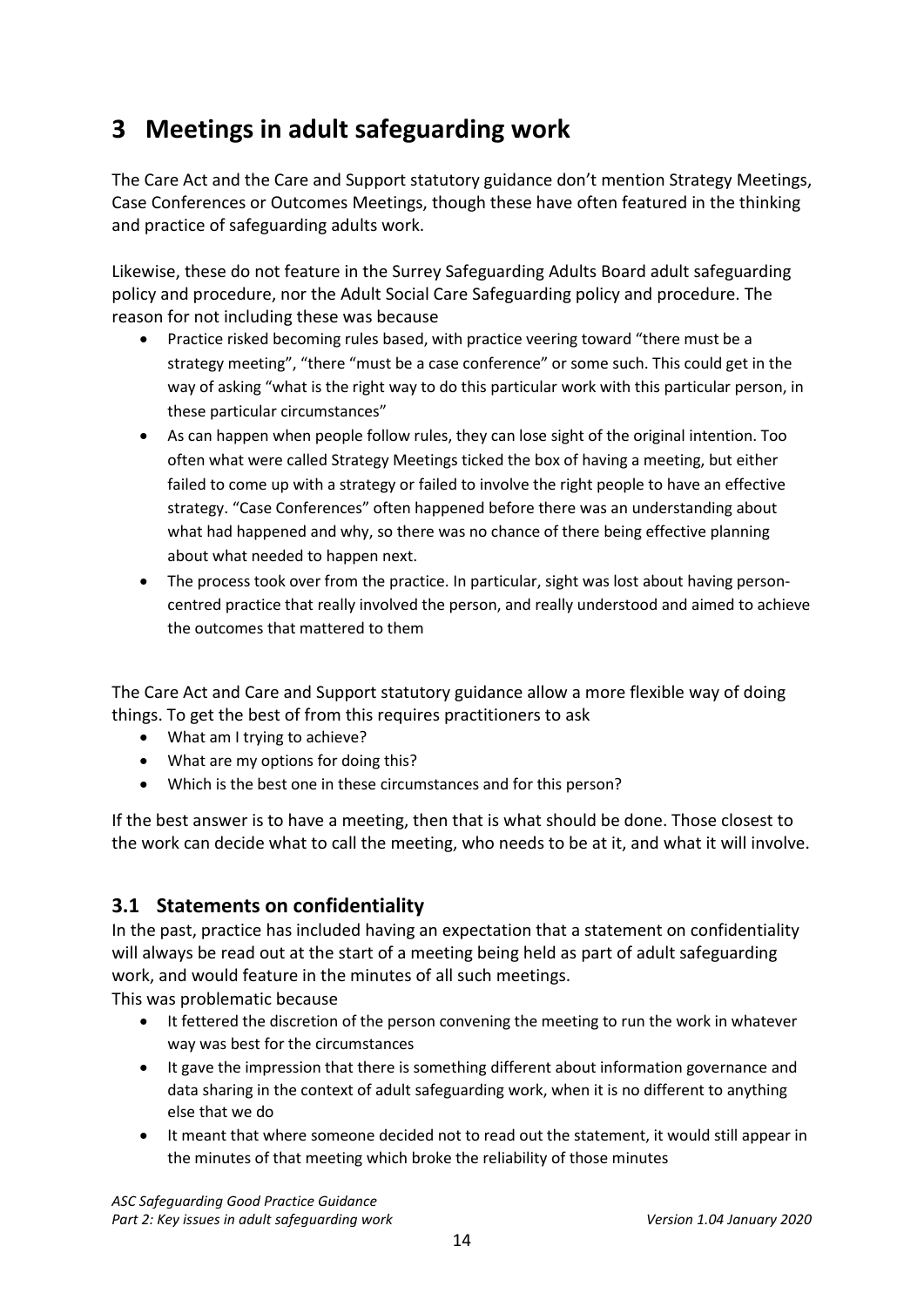The Chair of the meeting will decide what to say, or not to say, about confidentiality, and the minutes should reflect this.

# <span id="page-14-0"></span>**3.2 Planning and recording adult safeguarding meetings**

In the past we have had standard templates for agendas and records of meeting in adult safeguarding work. We no longer have these as

What any given meeting will need to cover will be determined by

- The needs of the person who has convened the meeting
	- o A meeting convened by the SAD may focus on informing the decisions about what the enquiry involves, whether the enquiry has completed, what actions may be needed as a result of the enquiry, or whether there may be a need to refer for consideration for a SAR
	- $\circ$  A meeting convened by the SAM may focus on whether the enquiry is making the expected progress, whether the resources available are a match for the demands of the enquiry, and whether the contributions from partners are happening as expected
	- o A meeting convened by the LEO may be reviewing the information received, analysing it, and coordinating actions to progress the enquiry
- At what point in the process the work is at. Is the meeting needed to inform
	- o A decision whether or not there will be an enquiry.
	- $\circ$  The planning of what an enquiry will involve. This could be the initial planning, or reviewing and revising the plan for an enquiry that is already underway.
	- o Reviewing what has been learned from a completed enquiry and deciding what needs to be in a Safeguarding Plan about what actions are needed and who by as a result of what has been established by the enquiry.
	- o Reviewing and revising, if needed, a Safeguarding Plan
- What is needed at that point in order to understand and to work towards meeting the outcomes that the adult wants from the adult safeguarding work

As with other information we handle, records of adult safeguarding meetings should have security classification marking in line with Surrey County Council policy, so they should be marked [OFFICIAL - SENSITIVE], [OFFICIAL] or [NOT PROTECTIVELY MARKED] (or may have no marking) as appropriate.

Practice varies around whether to record the names of people or to desensitise the document by using initials or aliases in the minutes of meetings. This will need to be a decision made case-by-case by the person convening the meeting, but some issues to take in to consideration are

- Records of meetings are usually easier to read when names are used, so the starting positon should be that this will be the approach, unless there are reasons not to in a particular instance
- Replacing names with initials or aliases may be an effective way of desensitising the information in a document, but other options such as ensuring the document is stored and transmitted securely should be considered in preference to doing this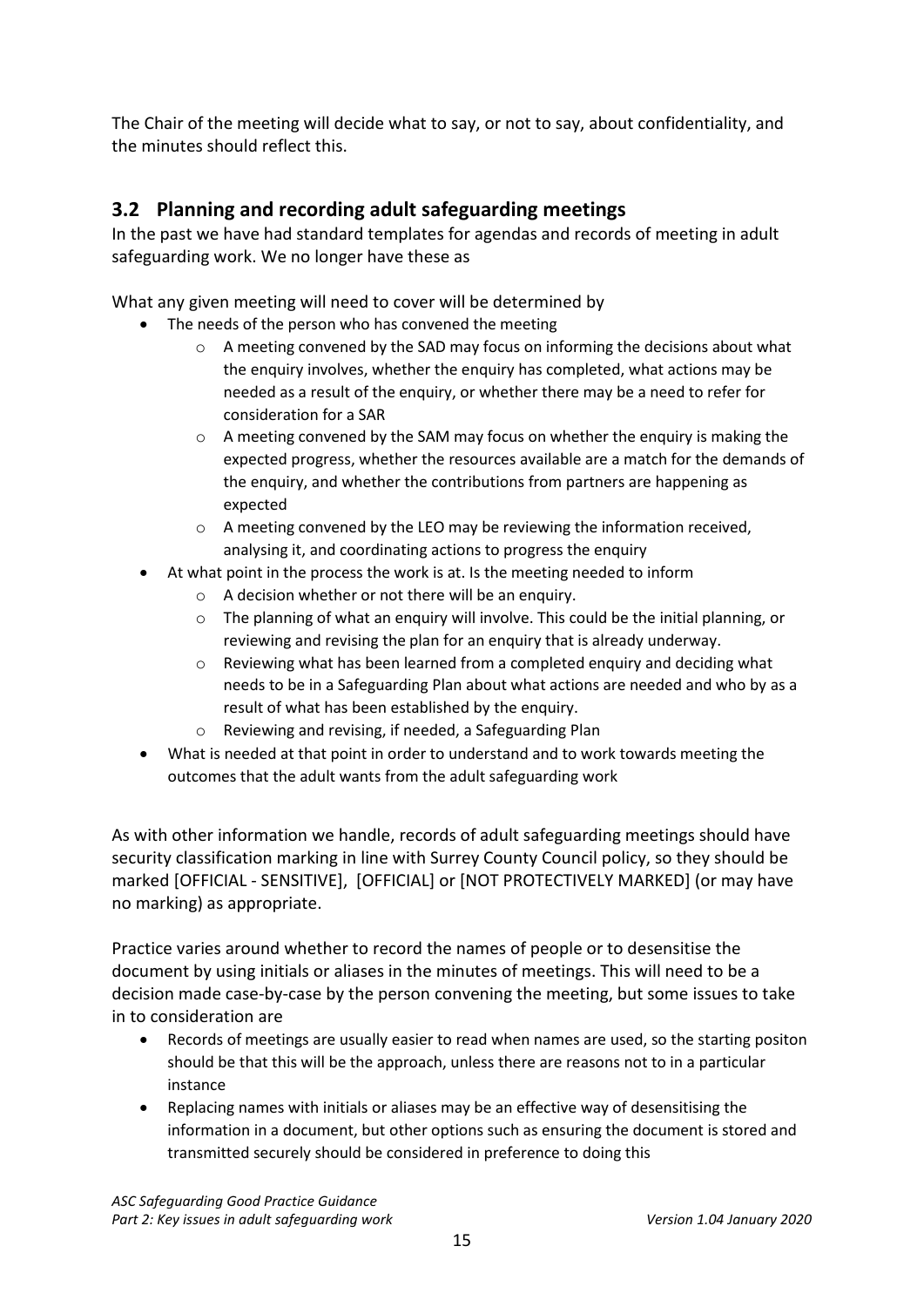# <span id="page-15-0"></span>**3.3 Use of language in recording adult safeguarding work**

Adult safeguarding work comes with some challenges. People's usual ways of working may come under strain because of they are concerned about the level of risk in the work or some other factor, which leads them to do things differently from how they usually would. This is sometimes seen in the language used in records of adult safeguarding work. Often, it is better to keep things simple and straightforward. For example

- Avoid saying someone "feels" something, when what you mean is they "said", "believe" or "know" something
- Avoid using synonyms for "says" or "said", such as "responded", "reported", "interjected" and so on. It is easier on the reader. The writer may be concerned about overusing "said" too many times in the same document, but this is unnoticed by readers
- Avoid "advised" as it can be ambiguous which person did the advising, and which person was advised. Use more straightforward alternatives such as "X told Y ... ", "X wrote to Y ..." or "X said to Y …"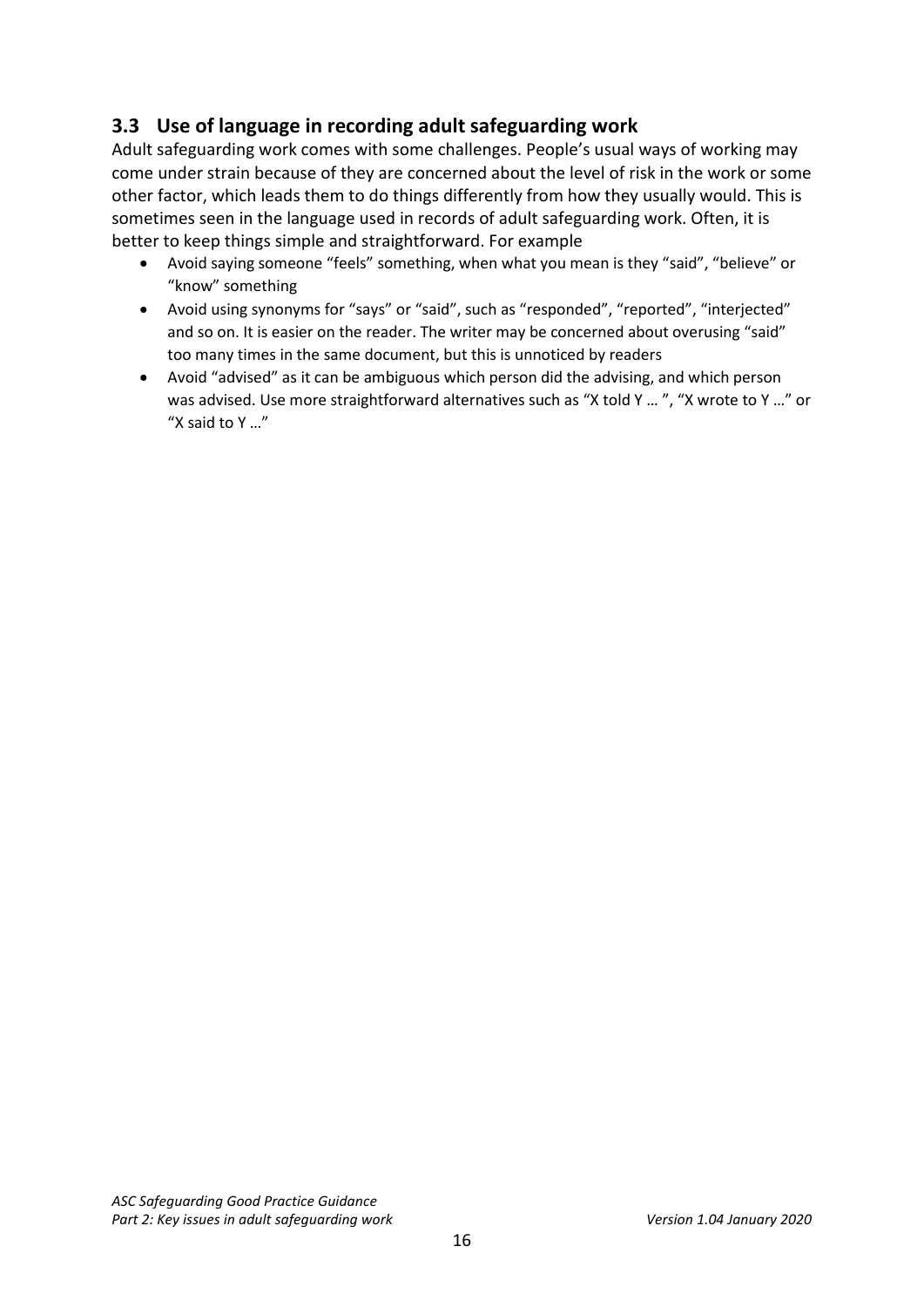# <span id="page-16-0"></span>**4 Responding to Organisational Abuse**

Managers of care and support services and commissioners of those services have responsibility to ensure safe, quality services that will reduce the need for safeguarding interventions, and providers are accountable for responding to issues relating to poor care and quality using their own incident management processes

However in cases of organisational abuse it is recognised best practice that commissioning and quality assurance must work in partnership with relevant agencies according to Care Act duties and local adult safeguarding policy and procedures and their functions are not carried out in isolation.

Indicators of when issues of organisational abuse may be more likely to need to be considered include, but are not limited to:

- Safeguarding concerns involving serious organisational abuse with evidence of criminal neglect, ill treatment, network abuse or death;
- Where it is suspected that a number of adults at risk have been abused by the same person, or group of people in the same setting;
- Where there is clear indicators from safeguarding activities relating to an individual adult that other adults are at risk of significant harm;
- Where patterns of trends are emerging which suggests serious concerns about poor quality of care from a provider;
- Where a provider has failed to engage with other safeguarding activities to date resulting in continued harm or continued risk of harm to one or more adults at risk;
- Where there is clear evidence that despite contract monitoring, quality improvement and / actions by a regulatory body such as CQC there is insufficient evidence of improvements within the service. This is resulting in continued harm or continued risk of harm to one or more adults at risk.

Responses to organisational abuse should involve key partner agencies and sufficiently senior managers from the earliest stage. This is essential in ensuring the appropriate personnel and resources are identified to carry out the enquiry. The level and nature of the concern will influence which organisations need to be involved and the required level of authority to make decisions on behalf of those organisations.

An enquiry into organisational abuse is still a process about a single person with care and support needs. It may need to be synchronised with enquires about other adults who are at risk from the same source of risk. It is vital that the enquiry includes the consideration of the views and outcomes of any individual adult involved, and incorporates these into any wider strategic learning within the enquiry, whilst at the same time ensuring the confidentiality of specific individuals is maintained.

It is good practice in any enquiry for service providers to be fully involved from an early stage to promote effective partnership working and bring about the best outcomes for adults with care and support needs. All care and support services should demonstrate and aspire to a duty of candour. All services registered with the Care Quality Commission are legally obliged to disclose to adults (or family members / representatives where appropriate), when there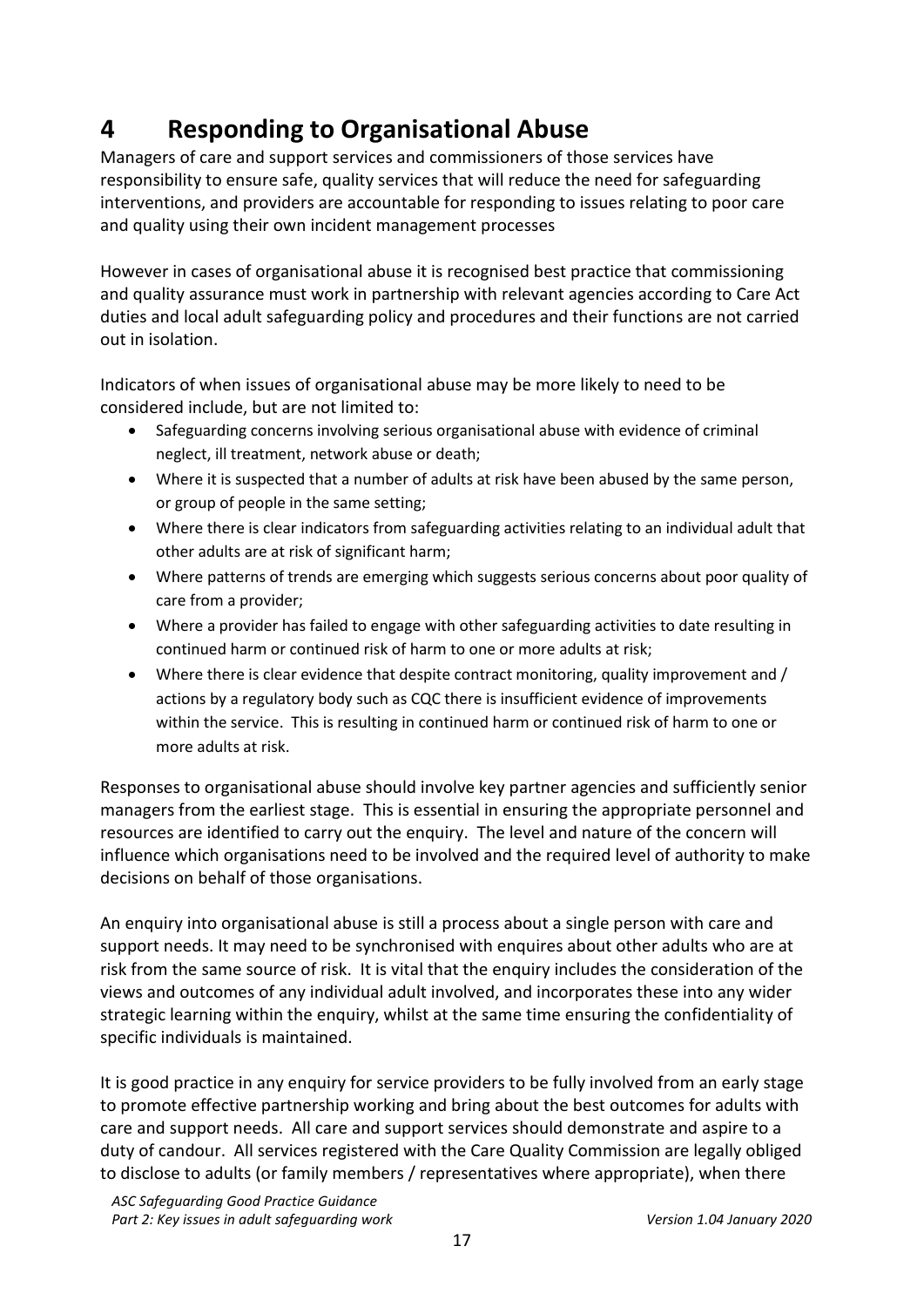have been failures in service provision. The regulation aims to ensure that service providers are open and transparent with adults using their services in relation to care and support, and runs in parallel to safeguarding procedures.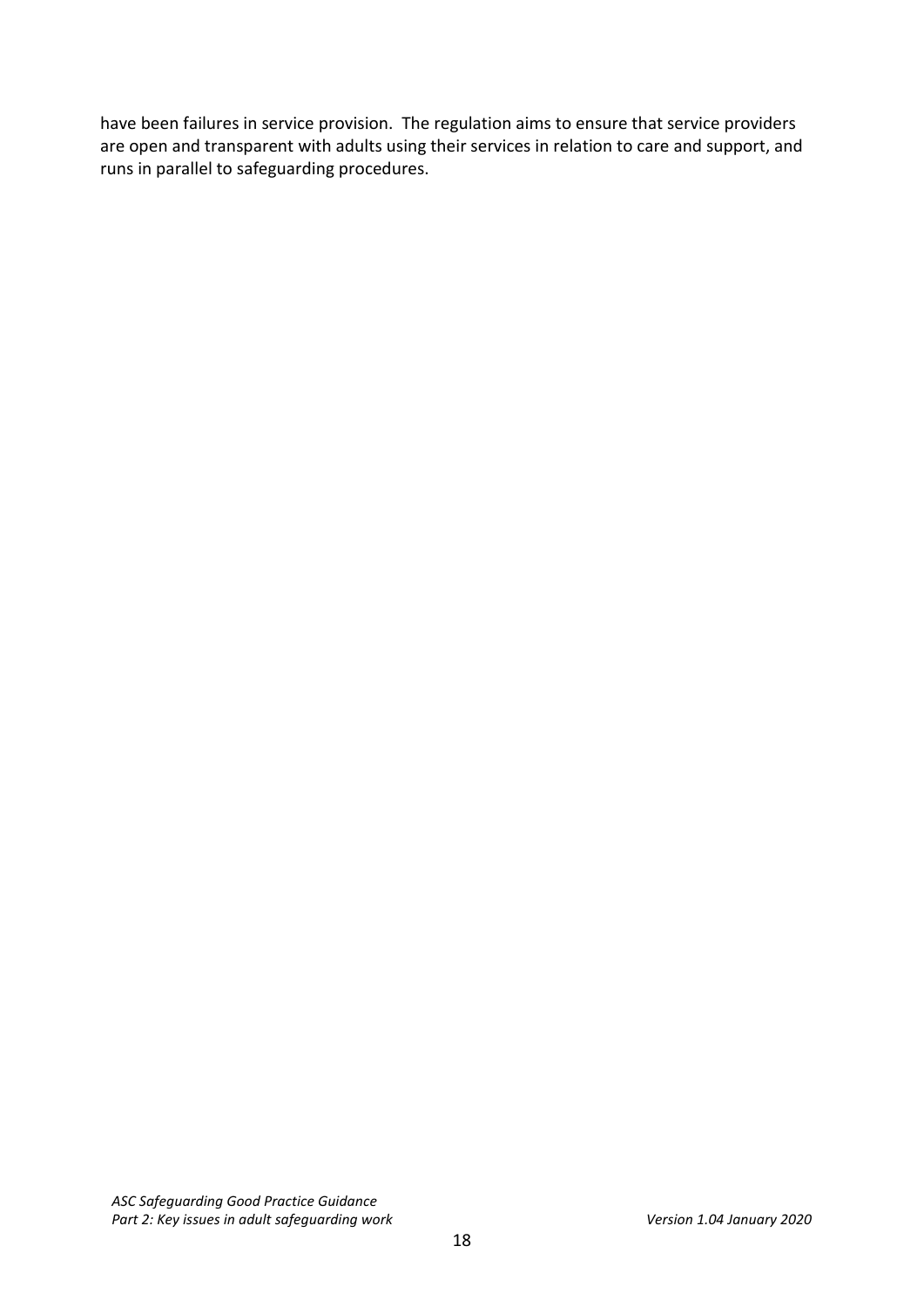# <span id="page-18-0"></span>**5 Adult Safeguarding and criminal investigations**

This section outlines the interface between safeguarding adults procedures and criminal investigations, clarifying the expectations regarding the roles and responsibilities of the local authority and police when working in partnership during enquiries concerning abuse or neglect.

Everyone is entitled to the protection of the law and access to justice. Some types of abuse and neglect often constitute criminal offences (for example physical or sexual assault or rape, psychological abuse or hate crime, anti-social behaviour, wilful neglect or unlawful imprisonment). Other criminal offences could be theft and fraud and certain types of discrimination.

Although the local authority has the lead role in undertaking safeguarding enquiries or requesting others to do so, where criminal activity is suspected, early involvement of the police is essential. Police investigations should be coordinated with the local authority who may support other actions, but should always be police led.

# <span id="page-18-1"></span>**5.1 Suspected Criminal Offences**

The primary focus must be to ensure the safety and well-being of the adult who is alleged to have been harmed. In an emergency situation call the police / ambulance immediately on 999.

Anyone can report a crime or suspected crime to police – This can be done by calling 101 or [online](https://report.police.uk/) 

In situations where there has been, or may have been, a crime committed it is important that any evidence is preserved / secured wherever possible.

The police response will depend upon which criminal offences are suspected, whether the crime is still taking place, and on other factors such as whether anyone is at immediate risk of harm. The police may need to attend the scene and agencies and individuals can play an important part in ensuring that evidence is not contaminated or lost. They will liaise with Trading Standards Service in relation to some crimes, particularly those relating to scams and doorstep crime.

# <span id="page-18-2"></span>**5.2 Consent**

Wherever practicable, the consent of the adult affected should be sought before reporting a suspected crime to the police.

There may of course be circumstances where consent cannot be obtained because the adult lacks the capacity to give it but it is in their best interests to contact the police.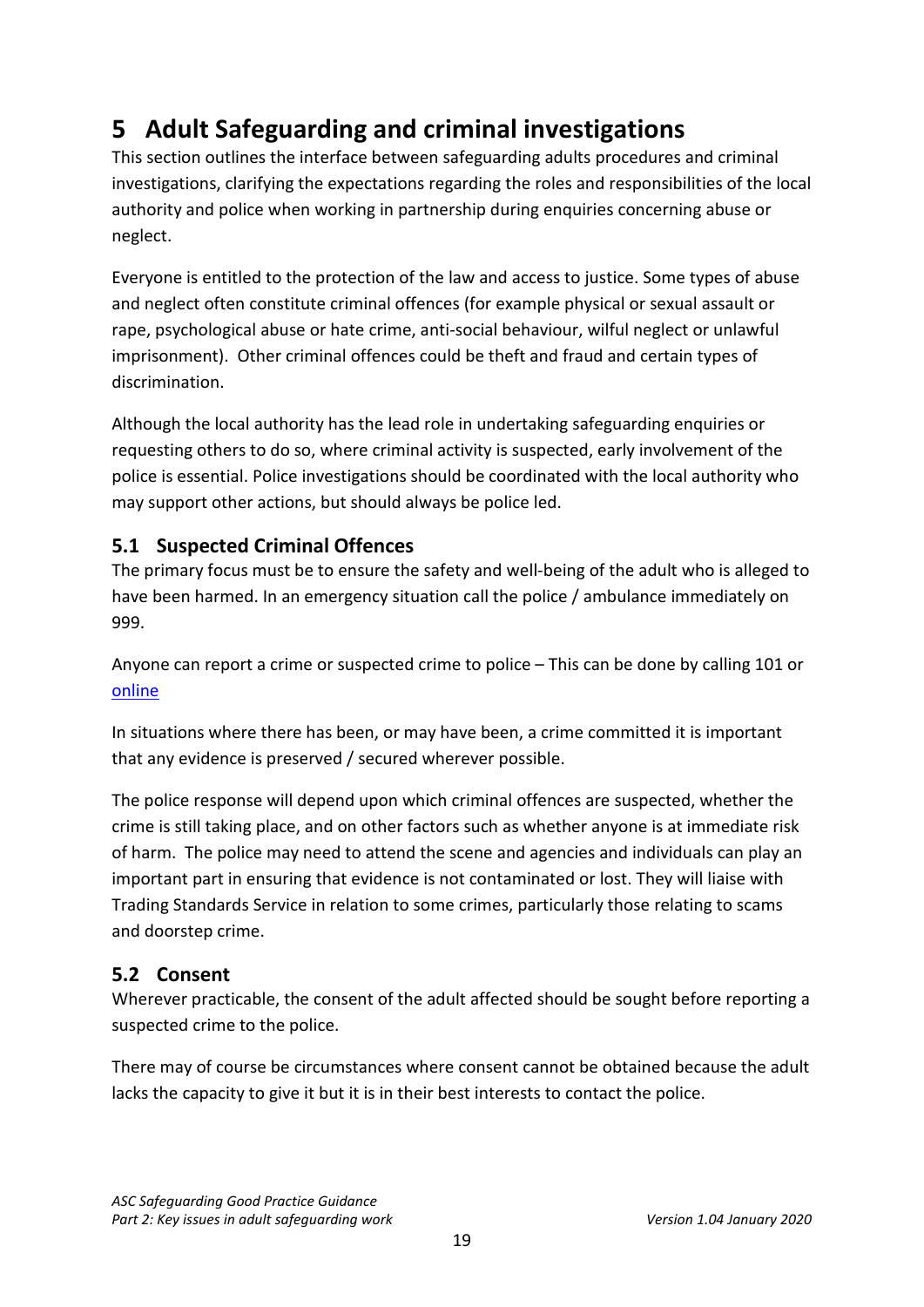Whether or not the adult has the capacity to give consent, the police will need to be informed if other people are already or would be at risk. The police should also be informed where it is in the public interest due to the seriousness of the alleged criminal offence.

In certain circumstances an adult's right to confidentiality is overruled. Information about a suspected crime should be shared with the police in the following circumstances:

- If others are, or may be, at risk of abuse or neglect.
- Where there are legal or professional responsibilities of staff who have become aware of the concern, for example, if this relates to a breach of regulation, professional code of conduct, or an offence appears to have been committed.
- Where the adult to whom the concern relates lacks capacity and in this situation the Mental Capacity Act should be followed.
- If the adult is believed to be subject to undue influence such that they are unable to exercise free will, for example Modern Slavery, controlling and coercive behaviour or domestic violence and abuse.

If an adult is disclosing potential criminal offences, any initial questioning should be intended only to elicit a brief account of what is alleged to have taken place. This brief account should include where and when the alleged incident took place and who was involved, and should be recorded in writing at the time or as soon as possible afterwards. A more detailed account will be obtained by the police at later stage.

Where police are informed and a criminal investigation is started, the adult's views will be considered by the police investigating officers even when the adult had not consented to the report being made.

# <span id="page-19-0"></span>**5.3 Safeguarding enquiries and criminal investigations**

Where the local authority receives a safeguarding concern from a third party agency or individual, consideration should be given if the information indicates that a criminal offence has, or may have been committed. Where a criminal offence has, or may have, been committed and there is any doubt if it has previously been reported to police, a referral should be made to the police.

If the police decide not to undertake a criminal investigation where there has an allegation of a criminal offence, the rationale for this decision making should be shared by the police in writing with the Lead Enquiry Officer. If more information becomes available which indicates this decision needs reviewing then the Lead Enquiry Officer must inform the police.

Where a safeguarding concern is received which does not, at the outset, appear to constitute a criminal offence, there is no requirement to notify police, but this decision should be kept under review. In the event that new information comes to light through the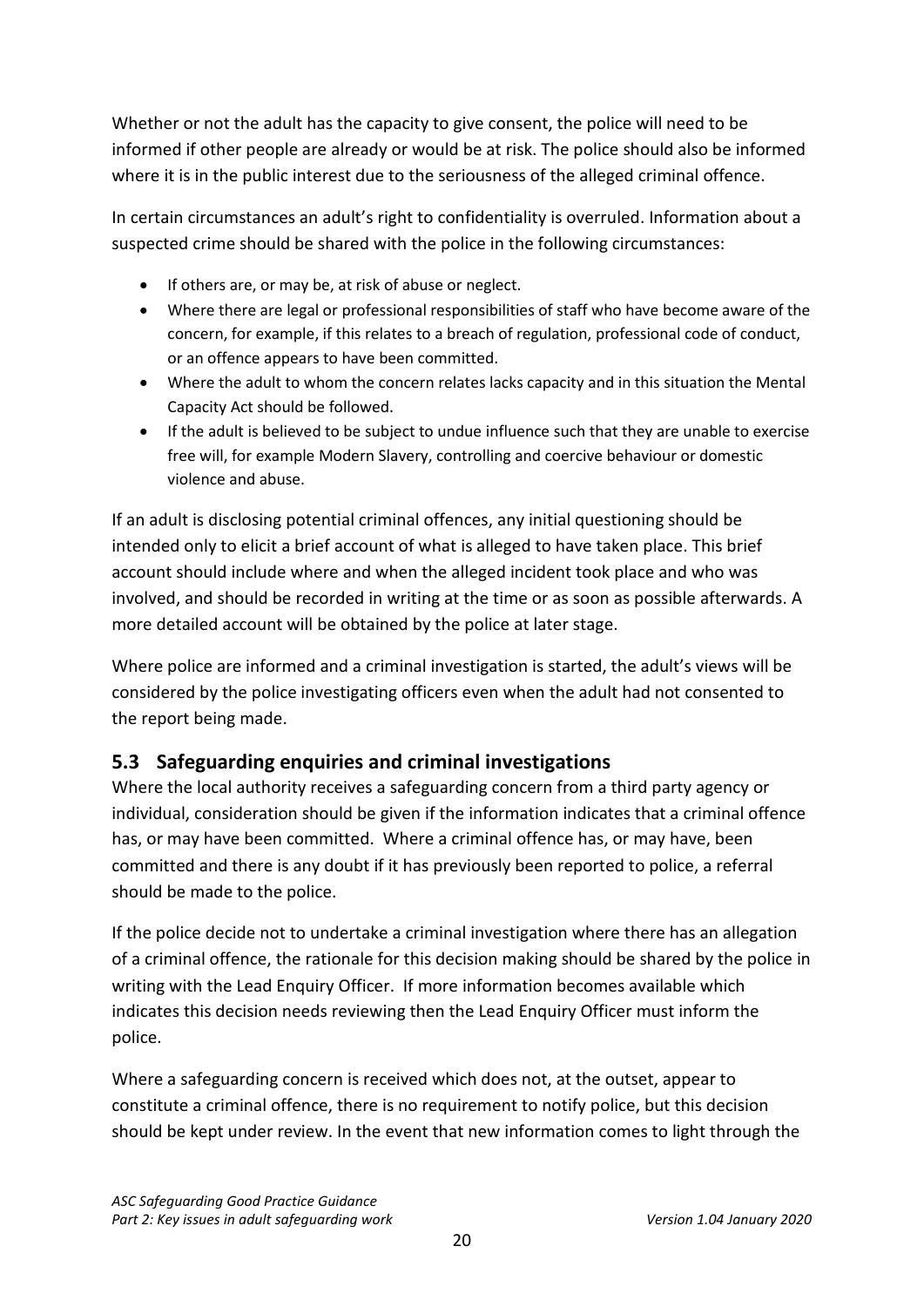course of an enquiry, which then indicates that a criminal offence has been, or may have been, committed then it should be reported to the police.

Where it is identified that a police referral is required, whether at the outset of an enquiry, or as a result of new information received, the referral should be completed without delay.

# <span id="page-20-0"></span>**5.4 Referrals from the Police**

Surrey Police has a direct referral process for police officers to raise a safeguarding concern with the local authority. The Vulnerable Adult at Risk (VAAR) section of the Single Combined Assessment of Risk Form (SCARF) will be completed by the police for every safeguarding concern. The expectation is that the submitting officer will include sufficient and accurate detail to allow specialist teams and the local authority to act on it, they will state on the form why they are making the referral and whether the adult at risk is aware of it. The referrals come to ASC via the MASH.

# <span id="page-20-1"></span>**5.5 Partnership working within safeguarding enquiries and criminal investigations:**

If, as a result of a safeguarding concern, both a safeguarding enquiry and a criminal investigation are required the following will apply:

- The criminal investigation will take primacy.
- Depending on the nature of the safeguarding concern, a joint visit to the adult may need to take place with the police and the Lead Enquiry Officer.

A multi- agency discussion or planning meeting may need to be convened to agree:

- The main lines of enquiry for the criminal investigation.
- The safeguarding plan for the adult and any other vulnerable adults including the suspect.
- The lead individual for each action within the safeguarding plan.
- Ownership of any actions ancillary to the investigation, such as Disclosure and Barring Service referrals.
- The process and time scales for ongoing updates and reviews.

# <span id="page-20-2"></span>**5.6 Ending safeguarding enquiries when a criminal investigation is ongoing**

When there is a safeguarding enquiry involving a criminal investigation, the police will lead the criminal investigation and contribute towards the safeguarding enquiry.

The safeguarding enquiry may be closed whilst a criminal investigation is still ongoing, when the local authority is satisfied that it has discharged its Section 42 duty to undertake a safeguarding enquiry, and established a safeguarding plan, where necessary. The police will notify the local authority on the outcome of the criminal investigation and at which point any further follow up or further safeguarding enquiry required will be led by the local authority.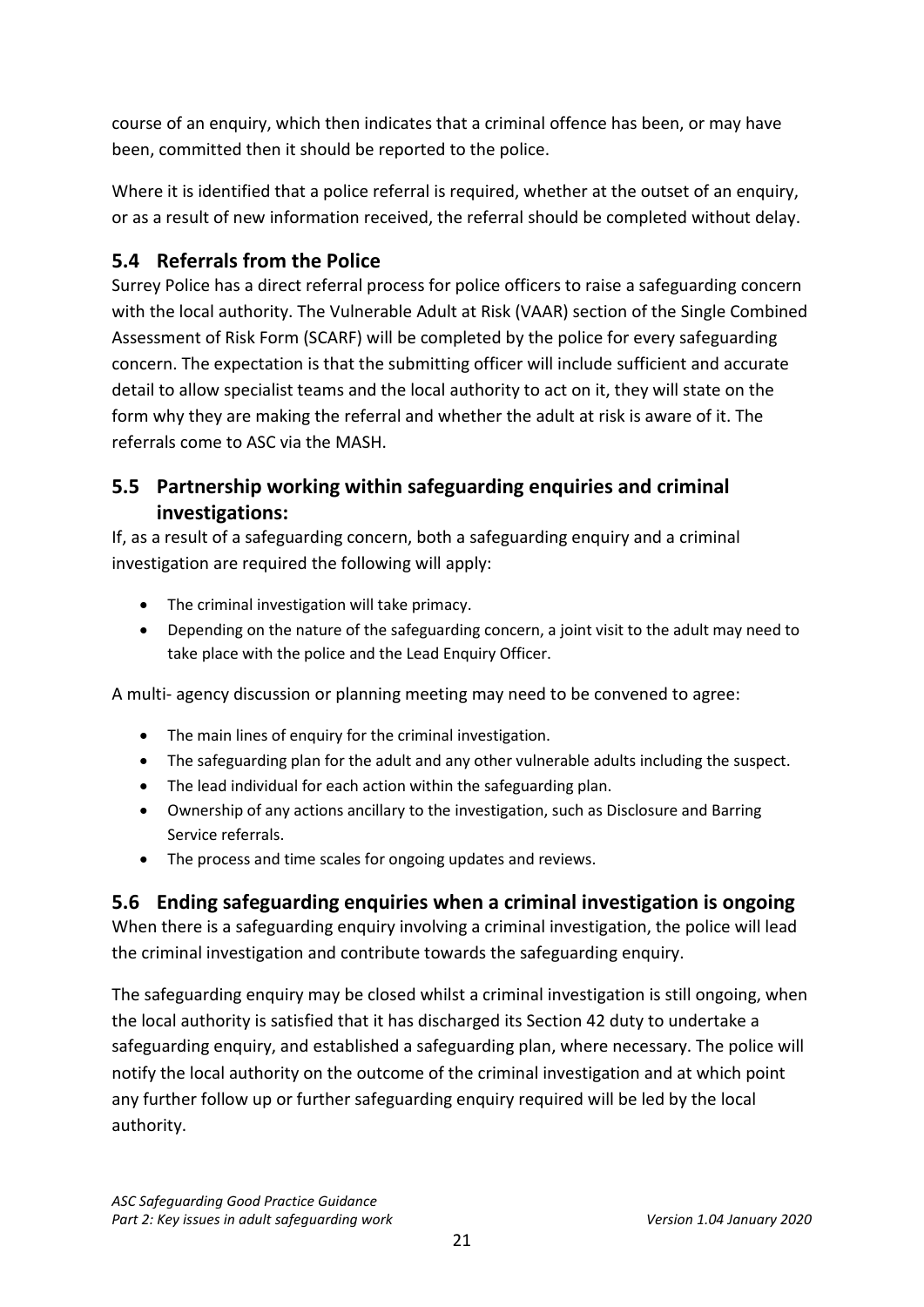# <span id="page-21-0"></span>**5.7 Achieving Best Evidence interviews**

Achieving Best Evidence (ABE) is the national approach to securing evidence or accounts from vulnerable witnesses / victim by means of video recorded interviews (often referred to as ABEs). Surrey Police will adhere to the Authorised Professional Practice (College of Policing) in relation to investigative interviewing to ensure the best possible outcome for victims and witnesses of crime.

The main principle of an Achieving Best Evidence is to maximise the chance of vulnerable or intimidated witnesses giving their best evidence at court by the use of 'special measures'.

The purpose of an Achieving Best Evidence is to ensure that accurate and reliable accounts are obtained from victims and witnesses.

A vulnerable witness as defined within Section 16 of the Youth Justice and Criminal Evidence Act 1999 concerns witnesses eligible for assistance in criminal proceedings on grounds of age and incapacity:

- If under the age of 18 at the time of the hearing, or,
- Suffers from mental disorder within the meaning of the Mental Health Act 1983, or,
- Otherwise has a significant impairment of intelligence and social functioning, or,
- Has a physical disability or is suffering from a physical disorder.

An Intimidated Witness as defined within Section 17 of the Youth Justice and Criminal Evidence Act1999 concerns witnesses eligible for assistance in criminal proceedings on grounds of fear or distress about testifying. This includes complainants in cases of sexual assault, victims of domestic abuse, some hate crime and adults with care and support needs.

# <span id="page-21-1"></span>**5.8 Appropriate Adults**

If a vulnerable adult is detained or questioned in relation to a suspected crime, the police are required to consider whether the services of an Appropriate Adult are necessary.

# <span id="page-21-2"></span>**5.9 Services in Surrey for people who have experienced sexual assault**

The [Solace Centre](https://www.surreysolace.org/) free support and practical help to anyone in Surrey who has experienced sexual violence and/or sexual abuse. The service is completely confidential and you do not

The [Rape and Sexual Abuse Support Centre](https://www.rasasc.org/) runs helplines and provides advice and counselling.

# <span id="page-21-3"></span>**5.10 Multi-agency Public Protection Arrangements**

Multi-Agency Public Protection Arrangements (MAPPA) are in place to ensure the successful management of violent and sexual offenders. Th[e MAPPA guidance](https://www.gov.uk/government/publications/multi-agency-public-protection-arrangements-mappa--2) sets out the responsibilities of the police, probation trusts and prison service.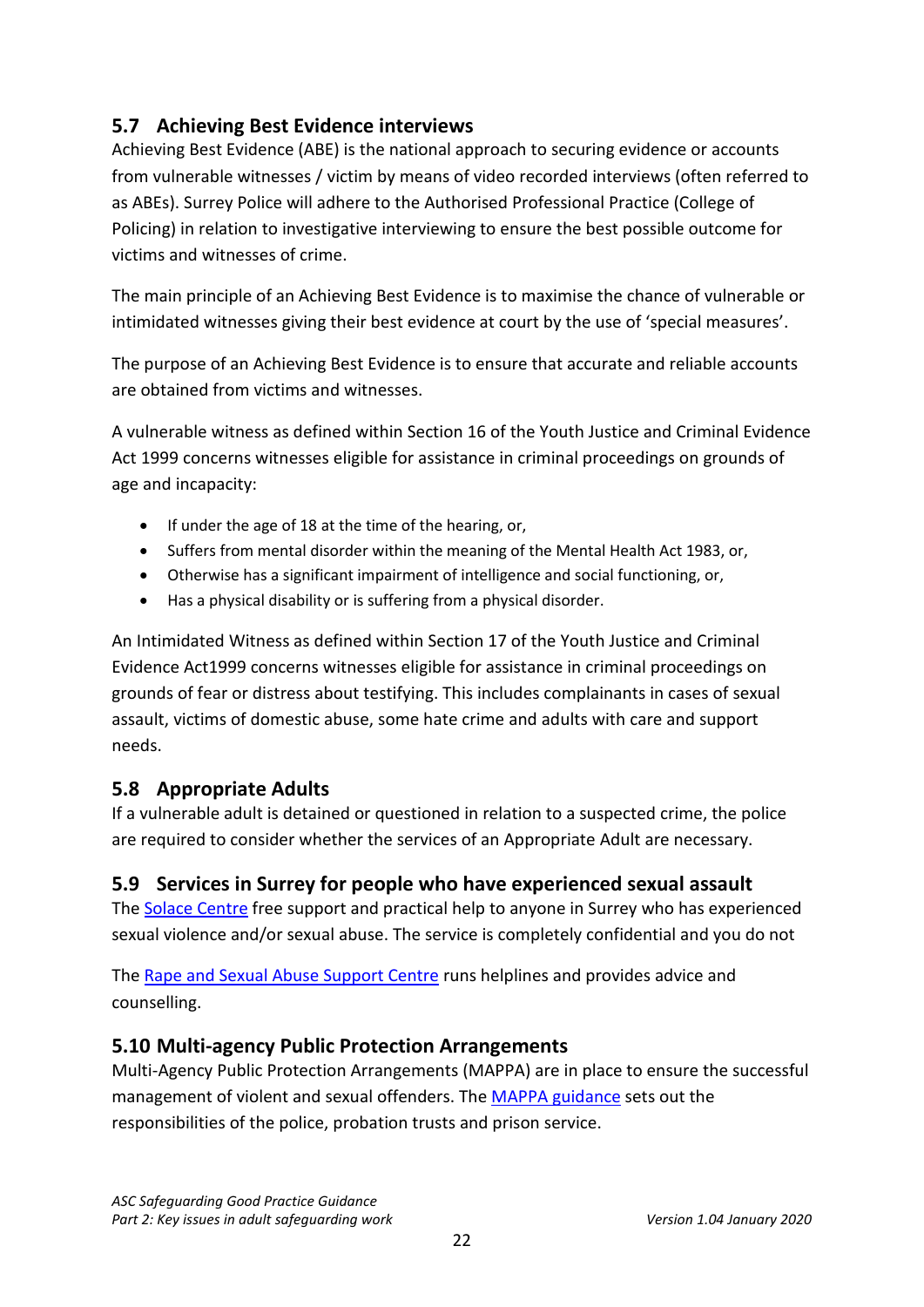The Lead Enquiry Officer should be aware of this guidance which includes information on the following:

- identification and notification of MAPPA offenders,
- ViSOR which is the secure database that holds details of MAPPA offenders,
- information sharing,
- disclosure and risk assessment,
- risk management plans,
- multi-agency public protection meetings,
- MAPPA documents set,
- custody, recall and transfer of MAPPA cases,
- critical public protection cases,
- mentally disordered offenders and MAPPA.

Further information on MAPPA can be found at [www.mappa.justice.gov.uk](file://surreycc.local/home/c/cguerin/Data/My%20Documents/1%20Projects/ASC%20Projects/Remodelling%20Adult%20Safeguarding%20August%202017/Policy%20Procedure%20and%20Guidance/ASC%20P&Ps/www.mappa.justice.gov.uk)

### <span id="page-22-0"></span>**5.11 Information sharing within criminal investigations**

If a safeguarding enquiry has a criminal element to it, information may need to be shared between agencies.

The police have a general power at common law to disclose information for the prevention, detection and reduction of crime.

Section 115 of the Crime and Disorder Act 1998 established the power for agencies to disclose information to the police and other agencies. The purposes of the Act broadly cover the prevention and reduction of crime and the identification or apprehension of offenders.

This is a power and not a duty and the requirements of the Human Rights Act, Common Law and the Data Protection Act must still be met.

The disclosure of confidential information held by an agency is allowed with that adult's consent, or if not, where there is a serious overriding public interest to do so if the information relates to serious crime, danger to life or the community, serious threat to others (including staff), serious infringement of the law or risk to the health of the person concerned.

If in doubt seek advice from the SAD or SAM for the work, a Safeguarding Advisor, or the Information Governance team.

# <span id="page-22-1"></span>**5.12 Principles of preserving evidence**

The preservation of forensic evidence is time critical. Much can be lost from the victim within the first few hours through activities such as washing, using the toilet, eating, smoking or other forms of contact. Therefore, to maximise the opportunities for forensic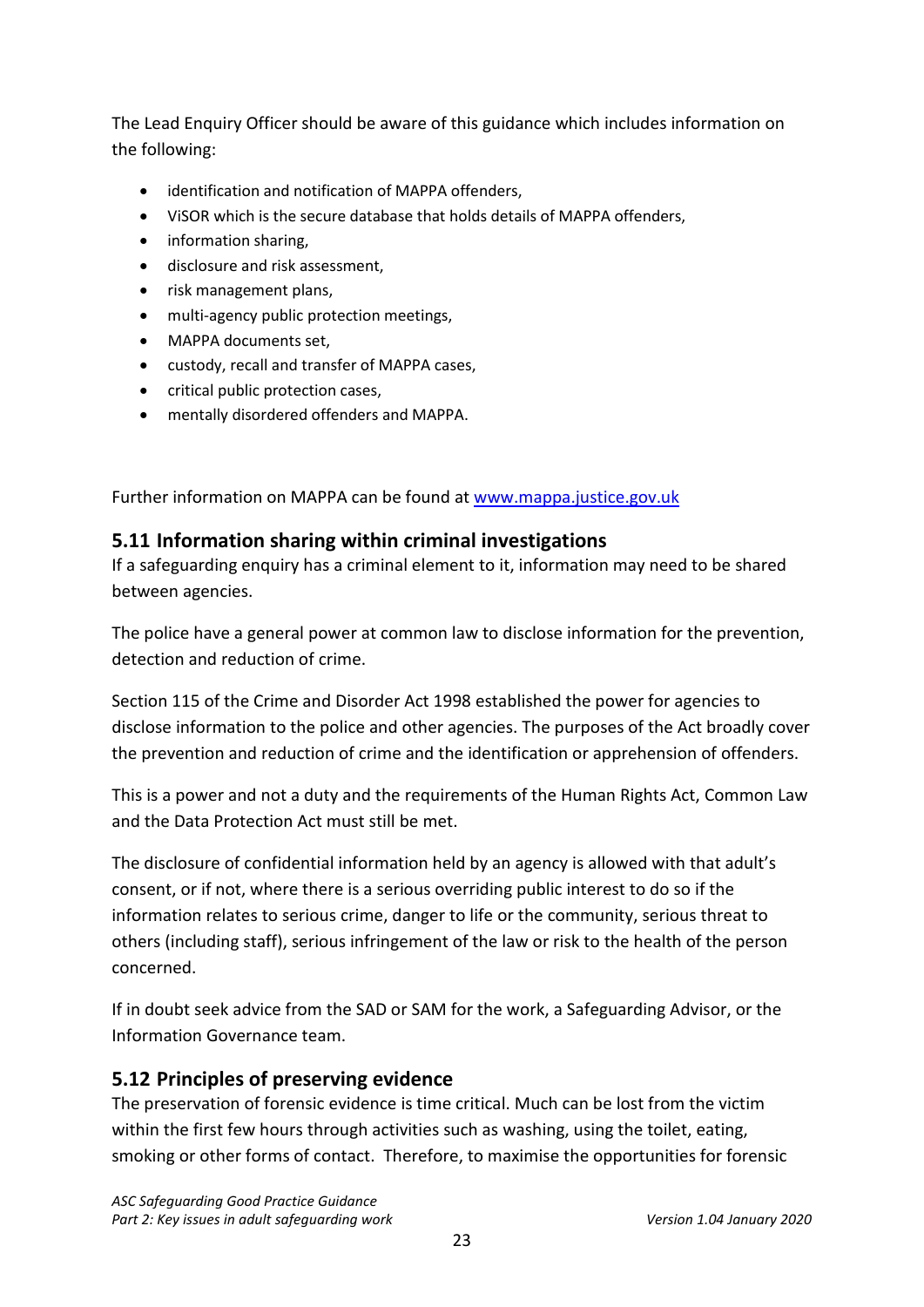recovery and remove the need to unduly restrict certain basic needs of the victim, there are a number of simple considerations that can be considered which will benefit both the victim and any possible future investigation. These actions will be guided or directed by the police.

Where a crime or incident has occurred in a particular place, for example in an adult's home or a particular room within their home, the police may wish to examine the scene for evidence. Evidence recovered from scenes can help establish who was present when an incident occurred as well as indicating what, specifically, did occur.

Where a suspected crime has recently occurred, care should be taken to try to avoid moving things (for example clearing up) and try to prevent people going into the area who do not need to be there. When the report is made to the police, advice will be given about what may be needed to help preserve the scene.

If the victim or vulnerable adult is present at the scene, their immediate safety and welfare, including any requirement for medical attention, must always be prioritised over scene preservation.

If the victim discloses that they have an item which they took from the suspect, this should be brought to the attention of the police at the earliest opportunity as there may well be a chance to recover fingerprint or other forensic evidence from the item. Similarly, if the victim discloses that the suspect has taken an item of personal property from them, again, this should be disclosed to the police at the earliest opportunity.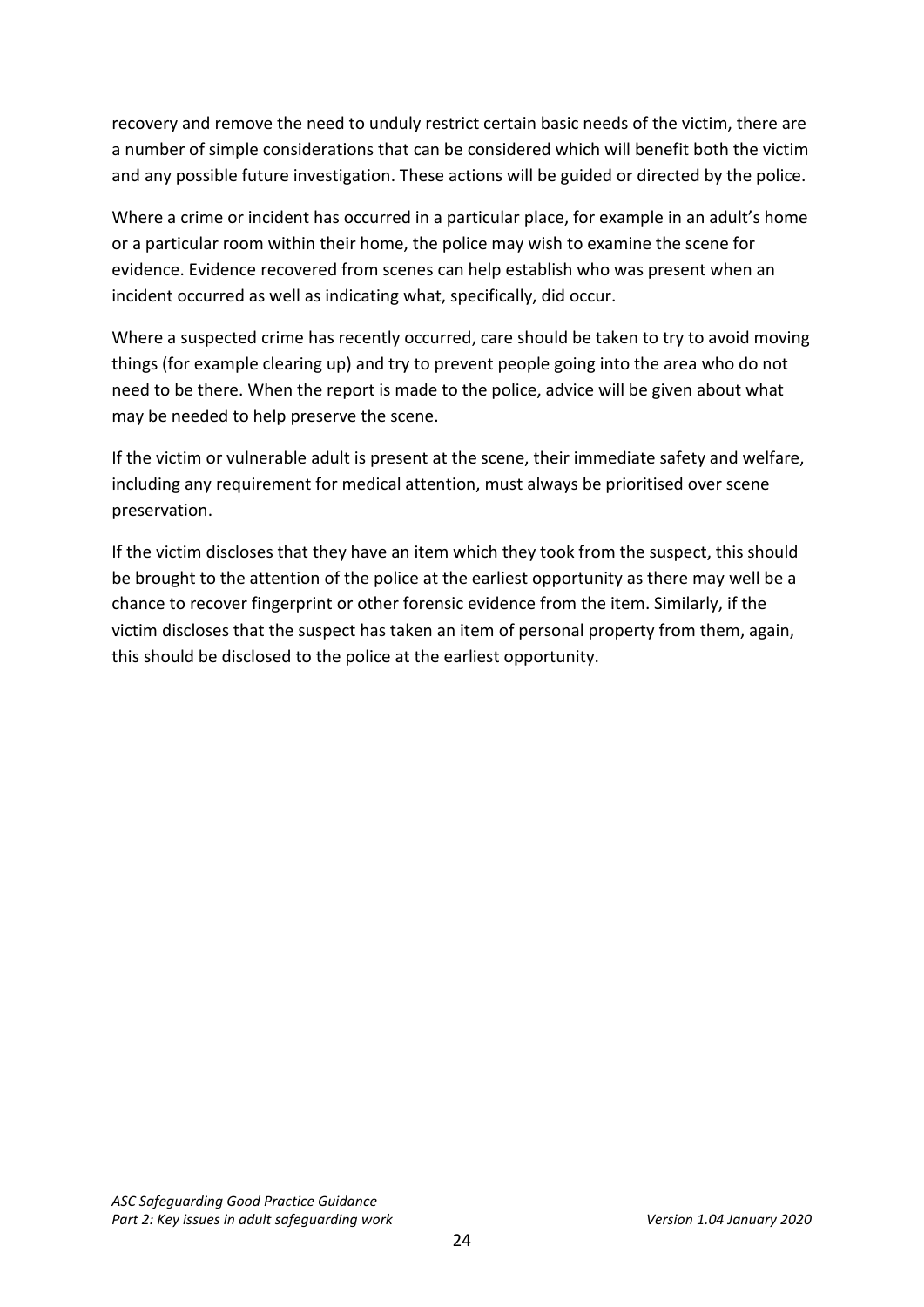# <span id="page-24-0"></span>**6 Counter-terrorism and preventing radicalisation**

Individuals may be susceptible to exploitation into violent extremism by radicalisers. Violent extremists often use a persuasive rationale and charismatic individuals to attract people to their cause. The aim is to attract people to their reasoning, inspire new recruits and embed their extreme views and persuade vulnerable individuals of the legitimacy of their cause.

The government's anti-radicalisation and anti-terrorism work is intended to deal with all kinds of terrorist threats to the UK. The most significant of these threats is currently from Al Qa'ida associated groups and from other terrorist organisations in Syria and Iraq. But terrorists associated with the extreme right also pose a continued threat to our safety and security. There are a number of factors that may make the individual susceptible to exploitation by violent extremists, such as identity or personal crisis, particular personal circumstances, unemployment or underemployment and criminality. None of these factors should be considered in isolation but in conjunction with the particular circumstances of the individual.

The police should be the initial point of contact in relation to such concerns. A safeguarding adult alert will also be required where the person is an adult with care and support needs and the tests in s42 of the Care Act appear to be met.

# <span id="page-24-1"></span>**6.1 Prevent and Channel**

#### *6.1.1 What is Prevent?*

Prevent is one of four strands of the government's counter-terrorism strategy, known as Contest. The other strands are: Prepare; Protect; and Pursue.

Prevent is designed to support people at risk of joining extremist groups and carrying out terrorist activities.

In practice it aims for police and other organisations to build relations across the UK and requires faith leaders, teachers, doctors and others to refer any suspicions about people to a local Prevent body. An assessment is then made about whether further action is needed.

#### *6.1.2 What is Channel?*

Channel is a multi-agency approach to provide support to individuals who are at risk of being drawn into terrorist related activity

Channel seeks to

- Safeguard individuals who might be vulnerable to being radicalised, so that they are not at risk of being drawn into terrorist related activity;
- Ensure that individuals and communities have the ability to resist all forms of terrorism and violent extremist activity likely to lead to terrorism.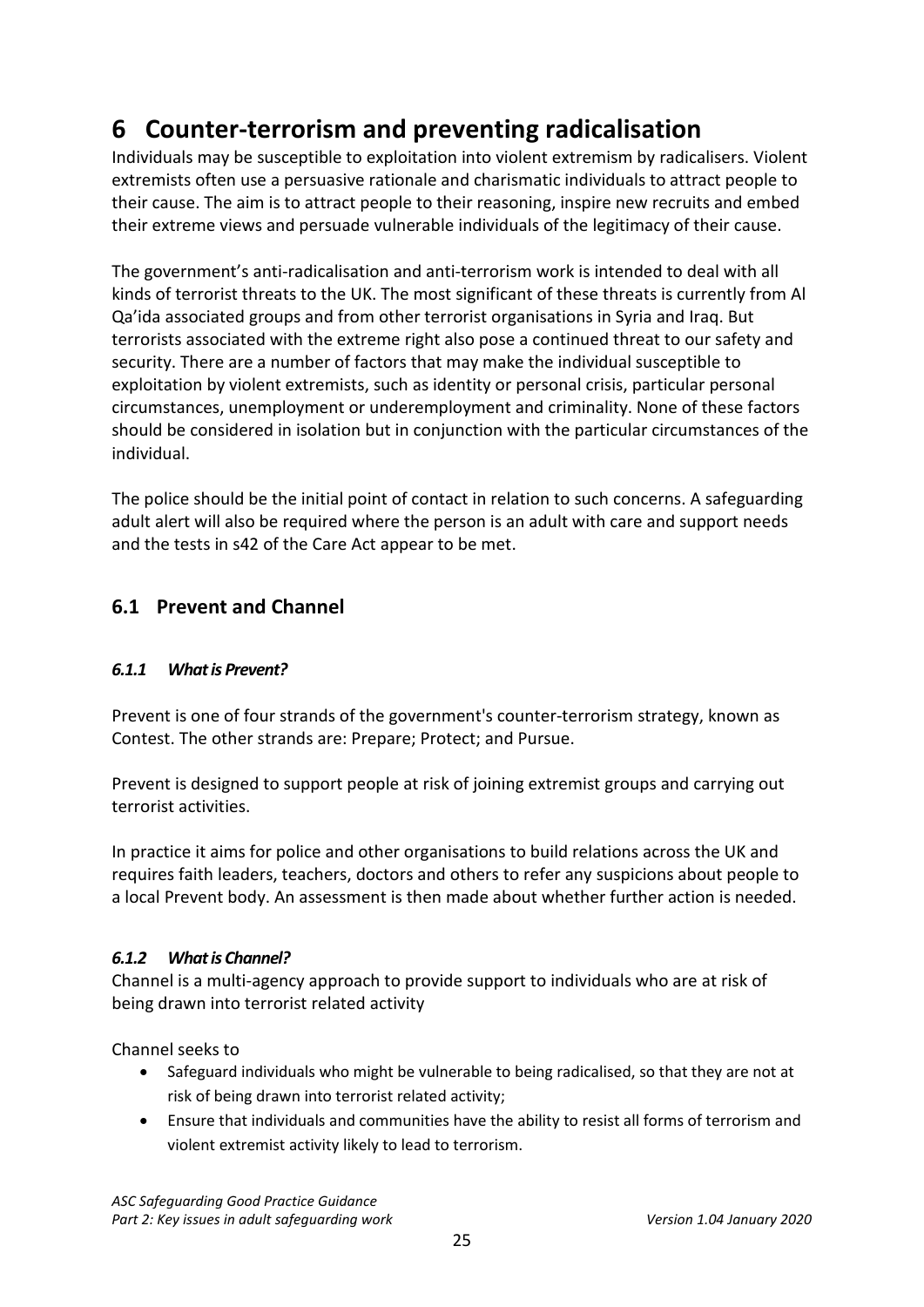Channel is a voluntary process and the person must consent to being part of it.

#### *6.1.3 How does Channel work?*

The Channel process identifies those most at risk of radicalisation, and refers them via the police or local authority for assessment by a multi-agency panel. The panel, chaired by the local authority, considers how best to safeguard them and support their vulnerability through a support package tailored to individual needs.

The Channel Panel usually meets once a month, and will discuss each case that is currently known to the Panel. It will also regularly review cases closed to it in past. The Panel will usually have representation from

- Surrey County Council Adult social care, Children's social care, Education and Community Safety Services
- Surrey and Borders Partnership NHS Trust
- Surrey CCGs Safeguarding Team
- Surrey Police

Key professionals involved with a person known to the Channel Panel will be invited to the relevant part of the Channel Panel.

#### *6.1.4 What does the Channel Panel do?*

The Channel Panel is principally about getting the best out of what is business-as-usual for the partner agencies. It helps to ensure that there is a shared understanding of the issues for the person and the risks to them regarding radicalisation. It helps the partner agencies to coordinate the work they are doing and ensure they are paying particular attention to what they can each do to help reduce the radicalisation risk.

The Channel Panel can refer a person to an Intervention Provider. The Channel Duty [Guidance](https://assets.publishing.service.gov.uk/government/uploads/system/uploads/attachment_data/file/425189/Channel_Duty_Guidance_April_2015.pdf) says

"Where the individual has a need for theological/ideological support, Home Office approved intervention providers must be commissioned to mentor them. The mentoring aims to increase theological understanding and challenge extremist ideas where they are used to legitimise terrorism."

# <span id="page-25-0"></span>**6.2 Referring to Prevent**

Referrals for Prevent are made to the Police via 101.

# <span id="page-25-1"></span>**6.3 Referring to Channel**

The Channel process only takes referrals from the Police, once they have assessed the situation to consider if other policing options are more relevant and whether the matter is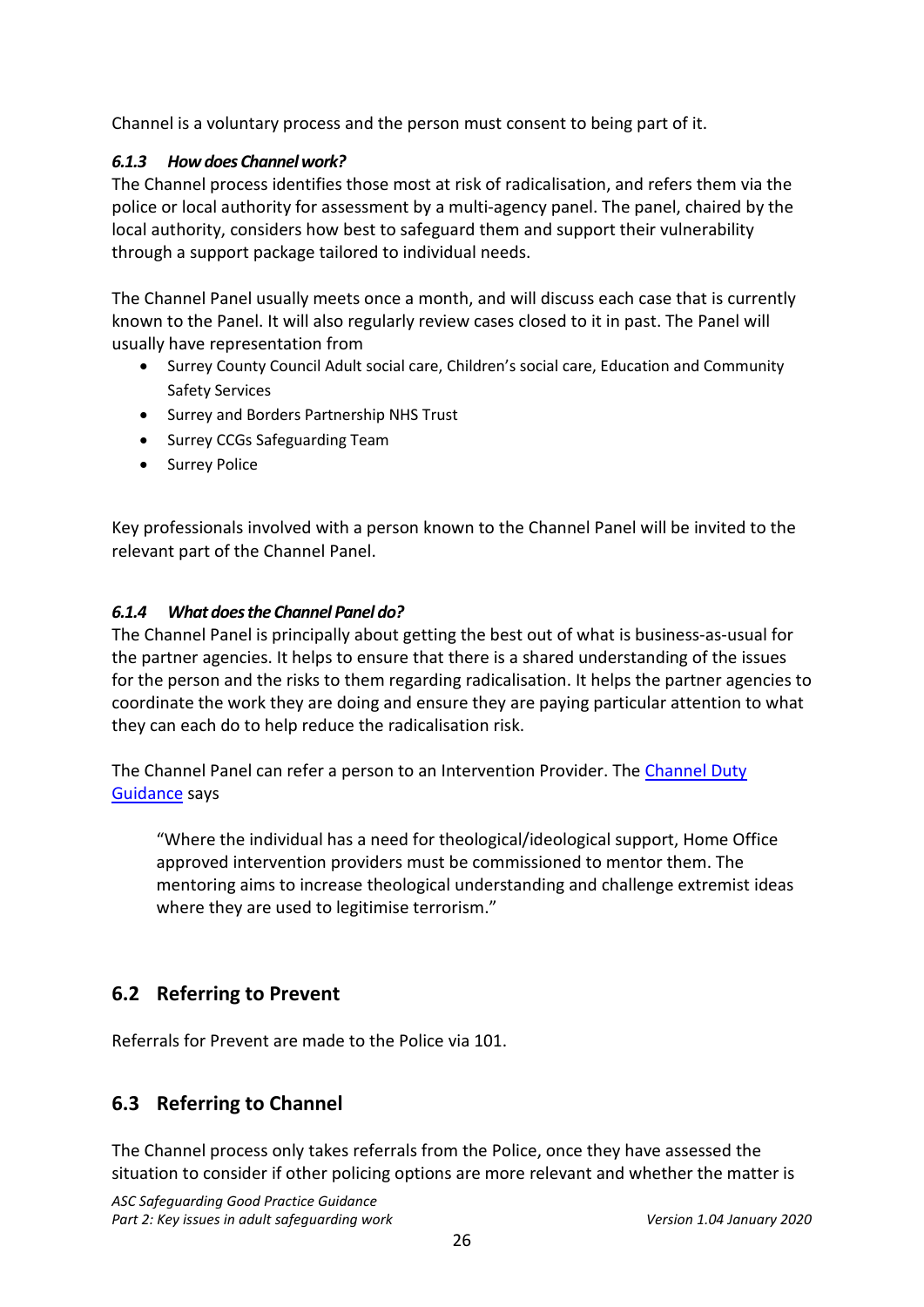potentially suitable for the Channel programme. The referral is then considered by the Channel Panel.

# <span id="page-26-0"></span>**6.4 Attending Channel Panel**

If you are working with someone who is known to the Channel Panel you may be invited to the relevant part of a Channel Panel meeting.

The purpose of the Panel meeting is to ensure there is a shared understanding of the risks to the person of radicalisation, that they have the right support to reduce those risks, and that this support is working as it should be.

There may be limited time to discuss each person, so making best use of that time is important.

The Panel will expect that you will have prepared for the meeting. That means you will have to hand the relevant information, and you will be clear what information you need the panel to know and what, if anything, you need from the other partner agencies at the meeting.

A key part of the work of the Panel is to understand what the risk issues are and, in particular, how they may have changed since the Panel last met. It can be helpful to review the risk issues below and consider which of them are relevant for the Panel to know about at this meeting.

# <span id="page-26-1"></span>**6.5 Risk factors regarding radicalisation**

The Governments Channel programme uses the Vulnerability Assessment Framework (VAF) to consider risks regarding radicalisation. This looks at risks in three areas

- Engagement with a group, cause or ideology
- Intent to cause harm
- Capability to cause harm

#### *6.5.1 Engagement with a group, cause or ideology*

Engagement factors are sometimes referred to as "psychological hooks". They include needs, susceptibilities, motivations and contextual influences and together map the individual pathway into terrorism.

They can include:

- Feelings of grievance and injustice
- Feeling under threat
- A need for identity, meaning and belonging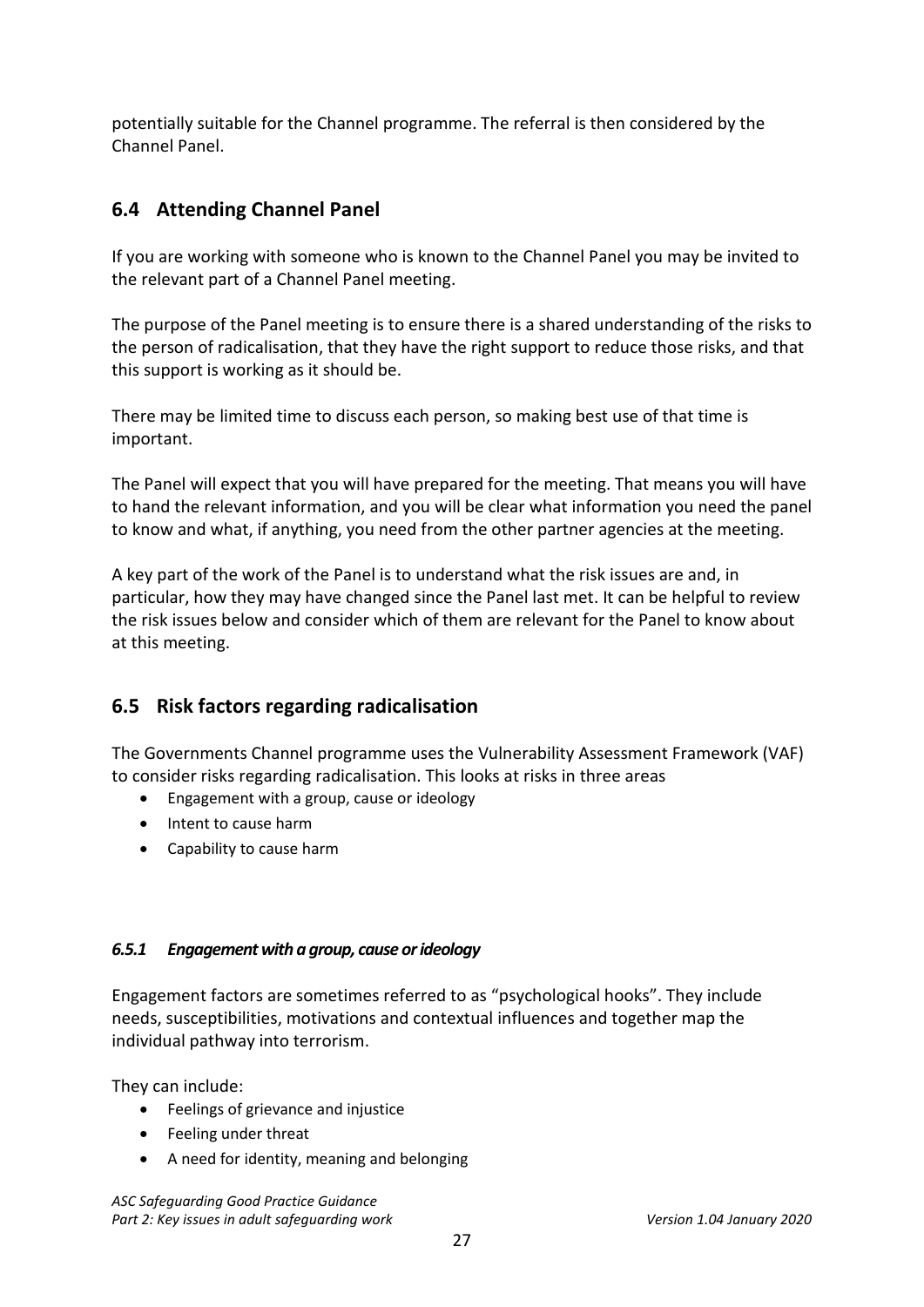- A desire for status
- A desire for excitement and adventure
- A need to dominate and control others
- Susceptibility to indoctrination
- A desire for political or moral change
- Opportunistic involvement
- Family or friends involvement in extremism
- Being at a transitional time of life
- Being influenced or controlled by a group
- Relevant mental health issues

Example indicators that an individual is engaged with an extremist group, cause or ideology include

- spending increasing time in the company of other suspected extremists;
- changing their style of dress or personal appearance to accord with the group;
- day-to-day behaviour becoming increasingly centred around an extremist ideology, group or cause;
- loss of interest in other friends and activities not associated with the extremist ideology, group or cause;
- possession of material or symbols associated with an extremist cause (e.g. the swastika for far right groups);
- attempts to recruit others to the group/cause/ ideology; or
- communications with others that suggest identification with a group/cause/ideology.

#### *6.5.2 Intent to cause harm*

Not all those who become engaged by a group, cause or ideology go on to develop an intention to cause harm, so this dimension is considered separately. Intent factors describe the mindset that is associated with a readiness to use violence and address what the individual would do and to what end.

They can include:

- Over-identification with a group or ideology
- 'Them and Us' thinking
- Dehumanisation of the enemy
- Attitudes that justify offending
- Harmful means to an end
- Harmful objectives

Example indicators that an individual has an intention to cause harm, use violence or other illegal means include:

• clearly identifying another group as threatening what they stand for and blaming that group for all social or political ills;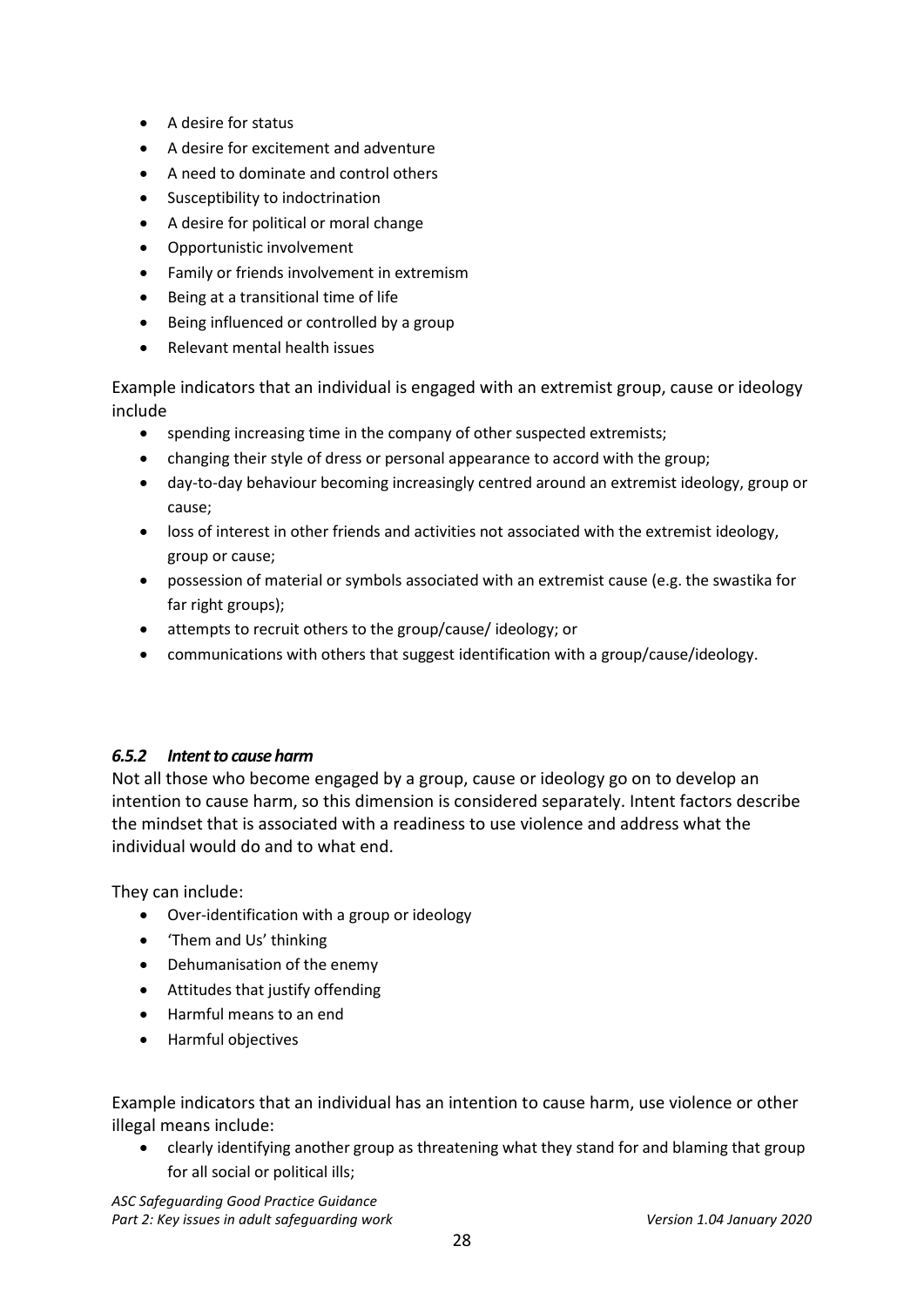- using insulting or derogatory names or labels for another group;
- speaking about the imminence of harm from the other group and the importance of action now;
- expressing attitudes that justify offending on behalf of the group, cause or ideology;
- condoning or supporting violence or harm towards others; or
- plotting or conspiring with others.

#### *6.5.3 Capability to cause harm*

Not all those who have a wish to cause harm on behalf of a group, cause or ideology are capable of doing so, and plots to cause widespread damage take a high level of personal capability, resources and networking to be successful.

What the individual is capable of is therefore a key consideration when assessing risk of harm to the public.

Factors can include:

- Individual knowledge, skills and competencies
- Access to networks, funding or equipment
- Criminal Capability

Example indicators that an individual is capable of causing harm or contributing directly or indirectly to an act of terrorism include:

- having a history of violence;
- being criminally versatile and using criminal networks to support extremist goals;
- having occupational skills that can enable acts of terrorism (such as civil engineering,
- pharmacology or construction); or
- having technical expertise that can be deployed (e.g. IT skills, knowledge of chemicals, military training or survival skills).

The examples above are not exhaustive and vulnerability may manifest itself in other ways. There is no single route to terrorism nor is there a simple profile of those who become involved. For this reason, any attempt to derive a 'profile' can be misleading. It must not be assumed that these characteristics and experiences will necessarily lead to individuals becoming terrorists, or that these indicators are the only source of information required to make an appropriate assessment about vulnerability. Outward expression of faith, in the absence of any other indicator of vulnerability, is not a reason to make a referral to Prevent.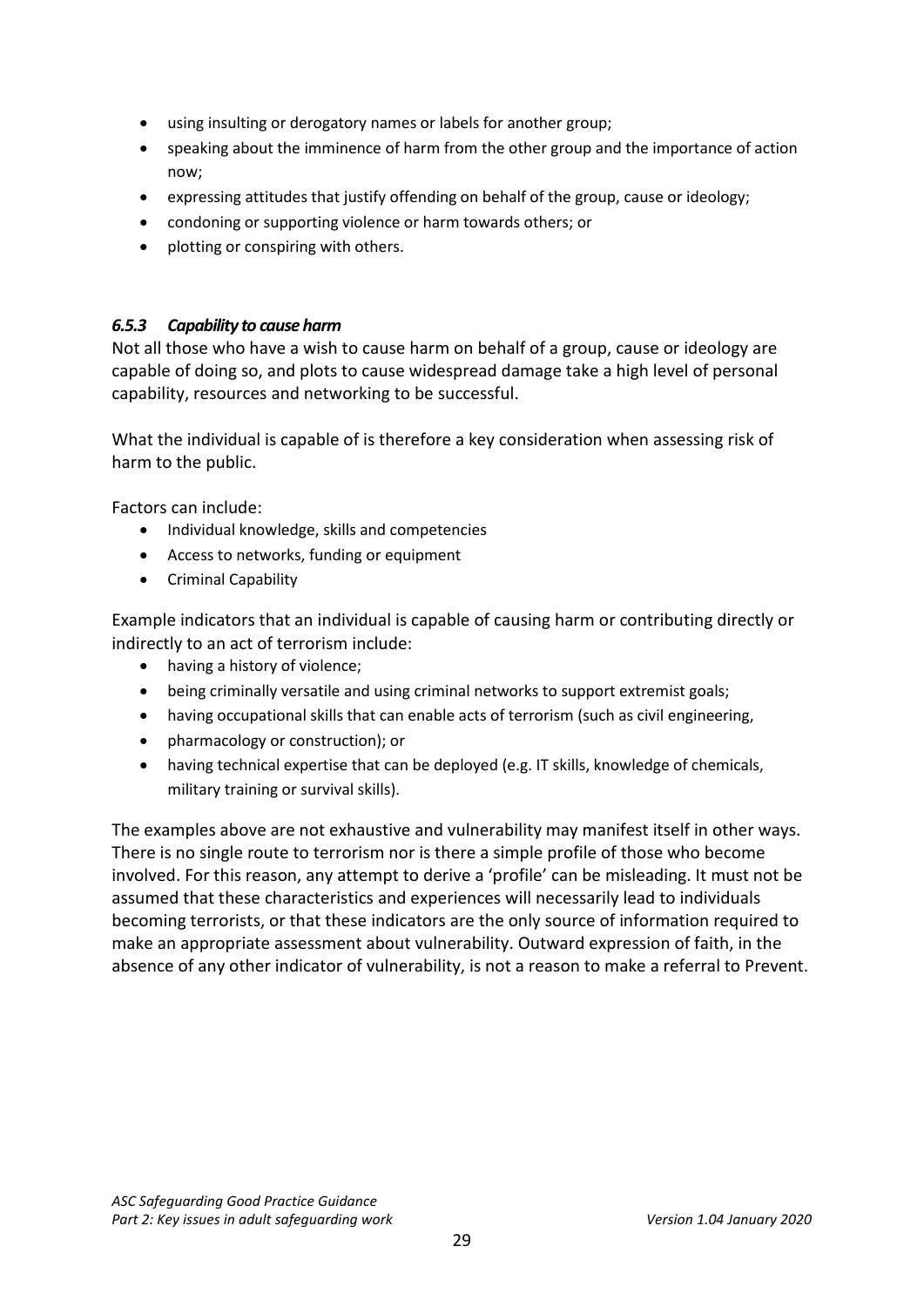# <span id="page-29-0"></span>**6.6 Information from the Surrey Counter Terrorism Local Profile 2018**

#### *6.6.1 National*

#### Main issues

- The UK continues to experience a period of heightened threat
- There is an increasing threat from right-wing extremism
- Daesh's appeal in the UK has not diminished
- Lower sophistication methodologies continue to be favoured, e.g. vehicles, bladed weapons and home-made explosives

#### Perceptions and motivations

- Perceptions of capability may have changed in light of successful attacks in the UK and Europe, lowering barriers to action
- There is a greater threat from lone actors, who are more difficult to detect and disrupt
- This applies to domestic extremism as well as to Islamic-inspired extremism

#### Firearms

- The government continue to build resilience against marauding firearms terrorist attacks nationally
- Handguns remain the most commonly available firearm
- General reluctance of criminals to enable terrorists
- Connections made in prison or online are an area of vulnerability

#### *6.6.2 Right-wing extremism*

Surrey has felt the impact of online campaigns to distribute XRW propaganda in local neighbourhoods, by groups including the New British Union or Fascists and British Movement. Despite the proscription of National Action and removal of accounts from major social media companies it's content remains easily accessible online. Surrey has experienced a disproportionate increase in far-right and XRW activity compared to the national picture. Stickers and posters associated (or consistent with) far right or XRW activity continue to be reported across the County

#### Key threats

- Nationally, the proscribed group National Action (NA) remains a significant threat. Some of its members have planned attacks.
- The XRW movement is increasingly targeting a younger audience.
- Right wing extremists are increasingly focusing their activities online and adopting more secretive forms of communication. Groups have adopted similar tactics to Islamist extremists and have shifted to lesser known platforms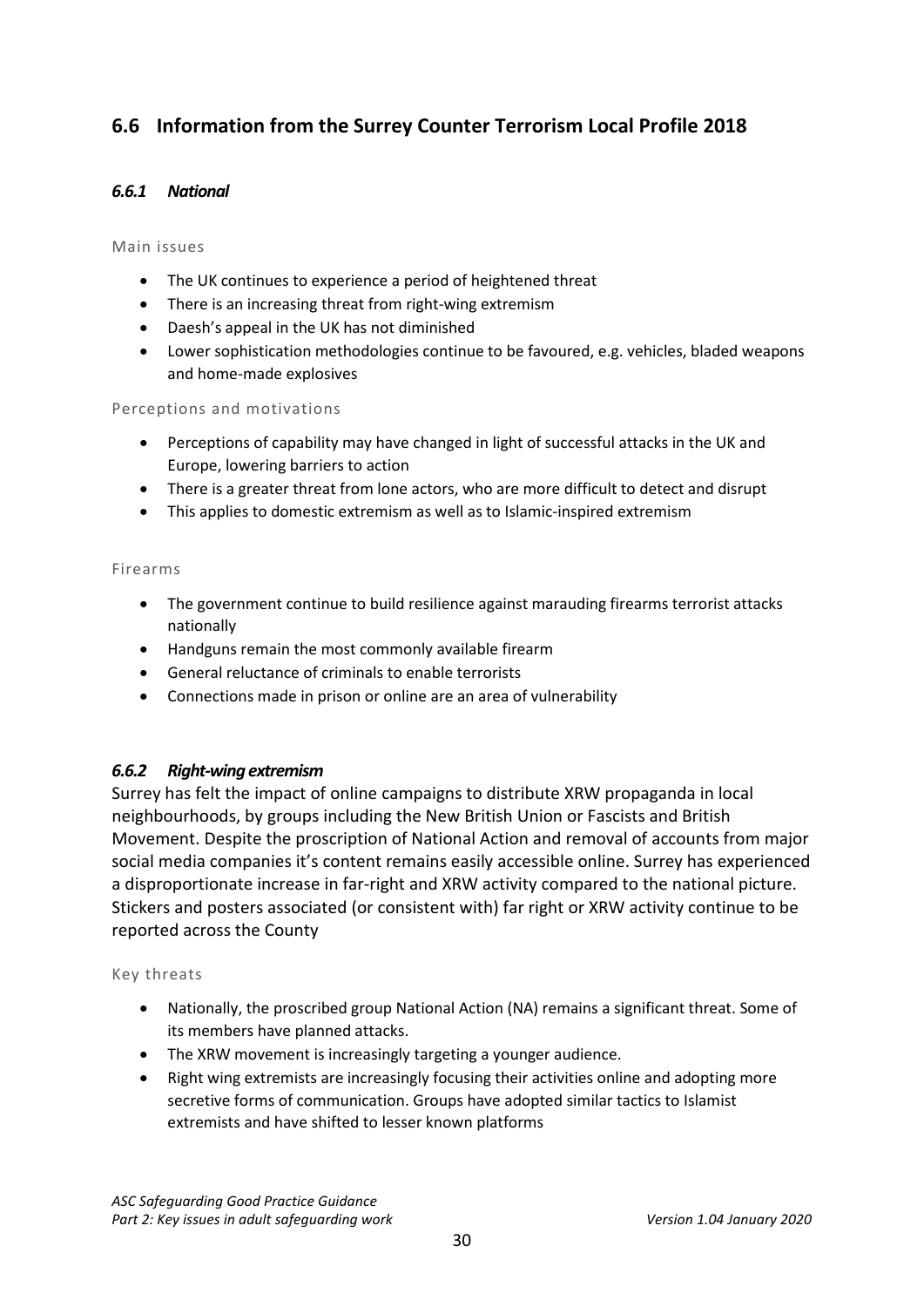What you might see

- Symbology–misappropriation of runes and/or sigils; swastikas or Nazi salutes
- Flags–e.g. Confederate; home-made/not easily recognisable;
- Books–historical (e.g. Mein Kampf) or ideological (e.g. about Wotanism, extreme Satanism)
- Tattoos–e.g. swastikas; runes; eagles; the numbers 14 and 88
- Clothing –combat clothing; historical

What you might hear

- Anti-communism–not all people have an equal claim to property
- Anti-Semitism–a hostility, prejudice, and/or discrimination against the Jewish community
- Pro-Apartheid–a belief in white minority rule in South Africa and elsewhere
- Anti-immigration/xenophobia–a dislike of foreign nationals, or those with a foreign heritage
- Homophobia
- "Hitler was Right"or Nazi slogans

### <span id="page-30-0"></span>**6.7 Al Muhajiroun (ALM)**

Al Muhajiroun (ALM) is a proscribed Islamist group that uses extremist rhetoric and activism to advance its objective of establishing an Islamic Caliphate governed by shariah law. Group leaders have voiced support for ISIS and encouraged travel to conflict zones. Individuals affiliated with the group have been convicted of planning or committing terrorist offences, most recently in 2018.

ALM ideology is pervasive and has previously been found across the south-east region. Its online presence transcends physical borders and can reach anyone active on social media or the internet. The group promotes a narrative of 'Muslim persecution' and may seek to exploit local issues affecting the Muslim community. ALM, as a coherent entity in the southeast, has diminished. ALM's ideology endures through legacy, and social media, and may still have a region-wide impact.

#### What you might hear

Fundamental ALM beliefs include:

- Man-made law is haram (forbidden), entailing a rejection of state authority, democracy and traditional British values
- Shariah law should be established in the UK and globally
- Terrorist acts are justified in retaliation for the perceived persecution of Muslims

#### What you might see

- Although it has a number of legitimate uses, Dark Web access, when observed in combination with other factors, should be considered a possible area of concern meriting further attention.
- Ensure that extremist online activity continues to be reported by professionals to enable the identification of the use of new platforms and technologies.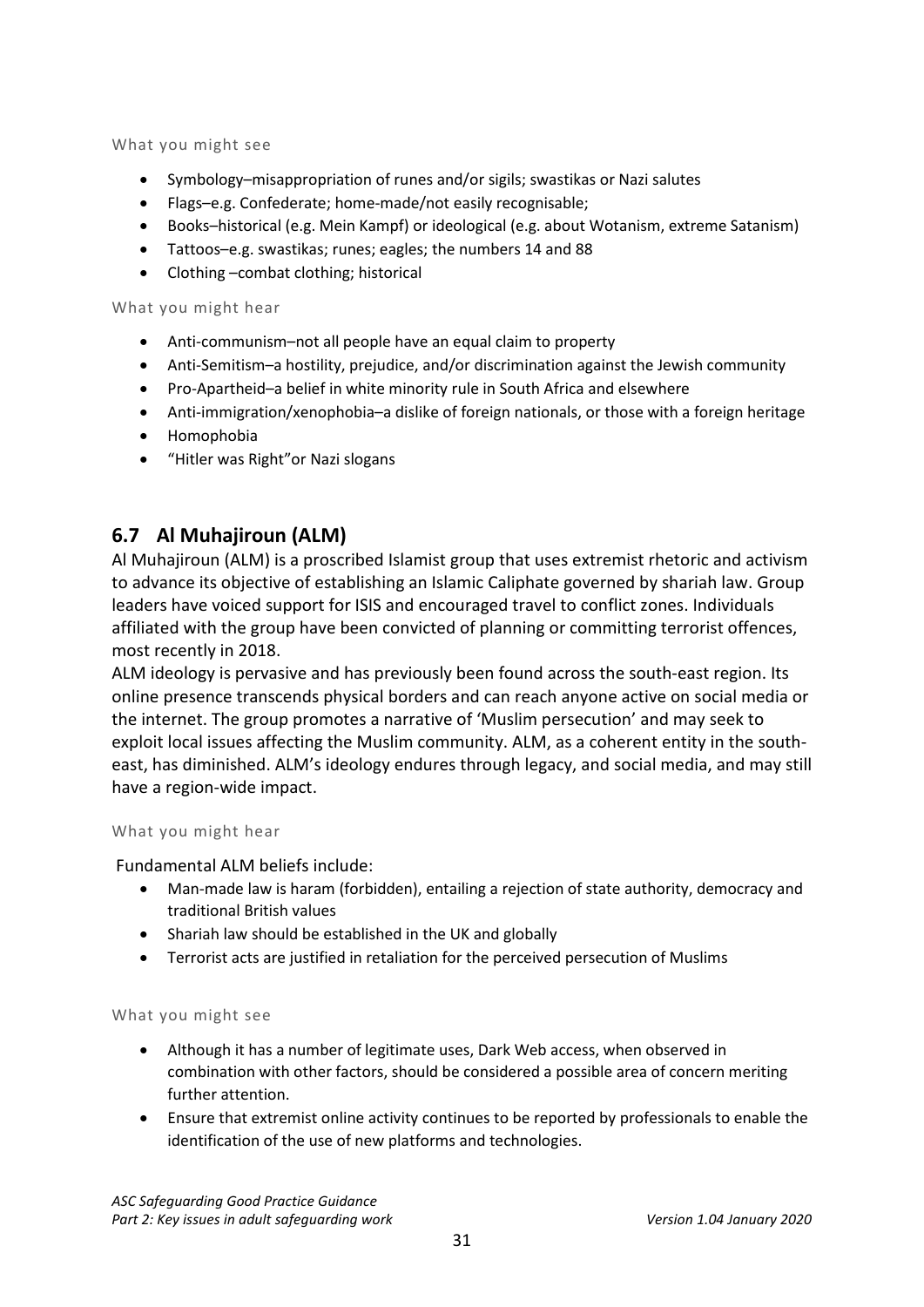### <span id="page-31-0"></span>**6.8 Extremist travel**

- The number of individuals within Surrey who have travelled or aspire to travel to conflict zones continues to be very low. In 2018, less than one percent of referrals to Prevent in Surrey were aspirant travellers
- A number of individuals remain in conflict zones having travelled to fight for or against Daesh. The number of aspirant travellers to Syria has reduced as a result of military developments. Frustrated travellers continue to pose a threat.
- A number of returning individuals fighting for the moderate opposition have been arrested and released without charge and the media have questioned whether such individuals should be arrested at all, given that the government and The British Army are assisting Iraqi and Kurdish forces.
- The February 2019 interview of Bethnal Green schoolgirl Shamima Begum highlights the conflicting attitudes likely to be generated by returnees and any support given to them.

### <span id="page-31-1"></span>**6.9 Extremism within the Prison Estate**

- The population in prison is transient and it is therefore difficult to articulate the current threat based on prison information that may have only been relevant across a finite time period.
- There is a common risk across the prison estate of radicalisation. There is an enduring risk of contact with TACT offenders as they are dispersed across the estate, and of violence/organised crime crossover.

#### <span id="page-31-2"></span>**6.10 Threats to Places and Events**

The threat to specific sites and events in the Surrey is low. There is little information relating to specific venues. Two separate threats were made to bomb schools; Neither were corroborated or borne out by subsequent events. However, in 2018, Daesh propaganda encouraged followers to target events including Christmas markets and major events such as the World Cup. Some intent on causing harm may judge events such as the new Pride festival in Woking or events at Sandown and Epsom Racecourses which are frequented by VIPs and the Royal Family or venues such as theme parks or Christmas markets to be attractive targets as demonstrated by events elsewhere.

### <span id="page-31-3"></span>**6.11 An Emerging Far Right Threat: The Identitarian Movement**

Identitarian groups such as Generation Identity and the Hundred-Handers promote a blend of far right and extreme right ideology within a seemingly moderate 'ethnocultural identity' narrative. They present themselves as vanguards of a romanticised white European heritage against non-white immigration and multi-culturalism. Overtly non-violent, their 'stage one' objective is to influence what is considered palatable routine discourse, thereby creating tolerance for their ideas.

What you might see

- Marches or protests
- Presence at colleges or universities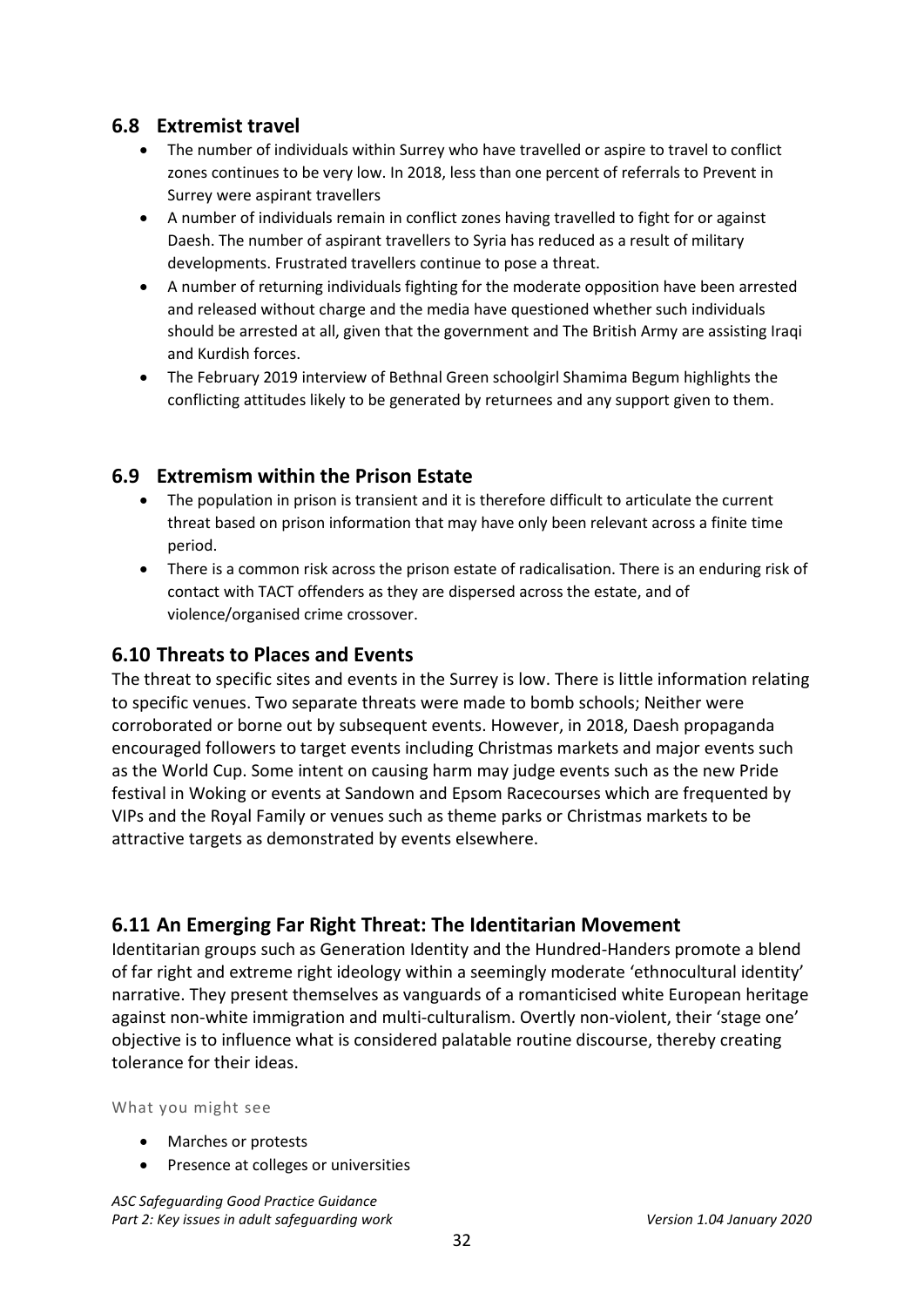- Usurping issues relating to Muslim communities for propaganda purposes
- Leafleting
- Stickering
- Presence at far right events
- Presence on fringe and mainstream social media

#### What you might hear

- 68ers
- White guilt
- Remigration
- Ethnocultural identity
- Ethnomasochism
- Ethnopluralism
- Shifting the Overton Window
- NPC
- The great replacement
- White genocide

#### Social media used by extreme right-wing sympathisers

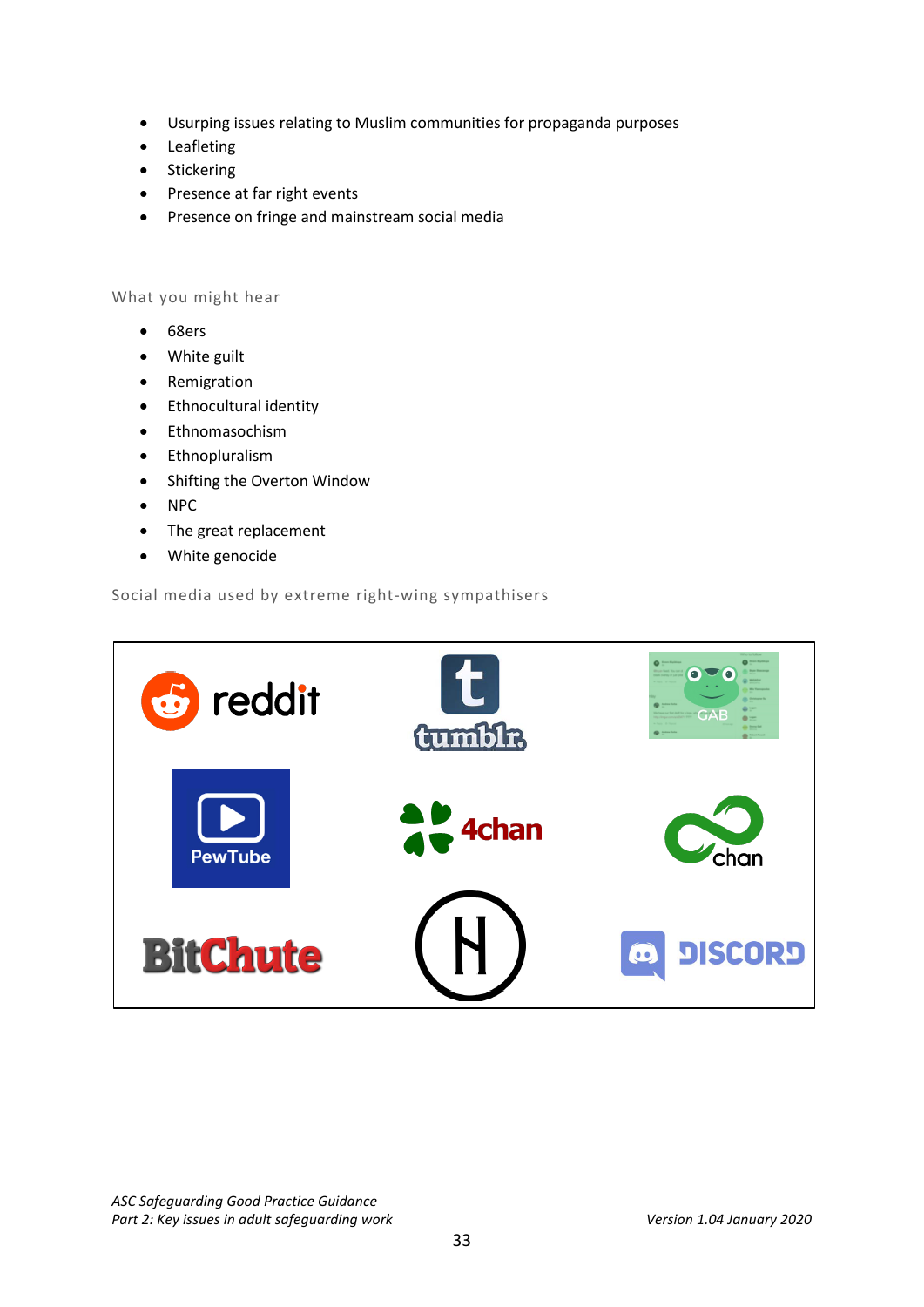### <span id="page-33-0"></span>**6.12 Brexit**

Surrey is likely to feel the effects of Brexit in the form of hate crime, though less acutely than in other parts of the south-east. The events surrounding Brexit provided a platform for open discussion of immigration issues and for anti-government views. Ideological groups from the left and the right have used the opportunity to promote their agendas through protests and on social media. It is likely that right-wing groups will feel empowered regardless of how Brexit unfolds.

### <span id="page-33-1"></span>**6.13 Adverse Experiences and Extremism**

It is highly likely that early traumatic experiences increase vulnerability to violent behaviour and involvement with violent extremism of any type. Adverse childhood experiences (ACEs) can lead to an individual developing a need for identity that can be fulfilled by extremist causes. ACEs do not determine who will engage in violent extremism. Rather, they influence an individual's decisions over time, shaping their pathway towards or away from extremism. The number of risk factors (rather than any specific combination) is what matters. Emotional trauma can lead to increased anger and hostility and greater desire for revenge or redress, which can find an outlet in violent extremism. Expectations of a bleak future can make the idea of dying for a cause more appealing. These factors are exacerbated by weak social ties among family, the community and society at large.

Risk factors have a cumulative influence, leading to increased vulnerability to involvement in extremism. Physical, emotional or sexual abuse, physical neglect and parental abandonment have been found to be predictors of future violent behaviour. Other key factors are marginalisation, poverty and deprivation, inequality and government failures (perceived or actual). The pathway to radicalisation is extremely complex, and is unique to each person

#### Some recurrent referral characteristics

- Poor mental health
- Social isolation
- Refugee status or asylum seeker (often refused)
- Influenced by or related to another referral subject
- Drug use
- Involvement in criminality
- Violent tendencies
- Prior exposure to violence
- Former missing person
- CSE vulnerability

Signposts to Vulnerability: What You Can Look For

- A lack of integration into the local community
- Home schooling of children
- Involvement in or fundraising for extremist purposes or for aid convoys to conflict zones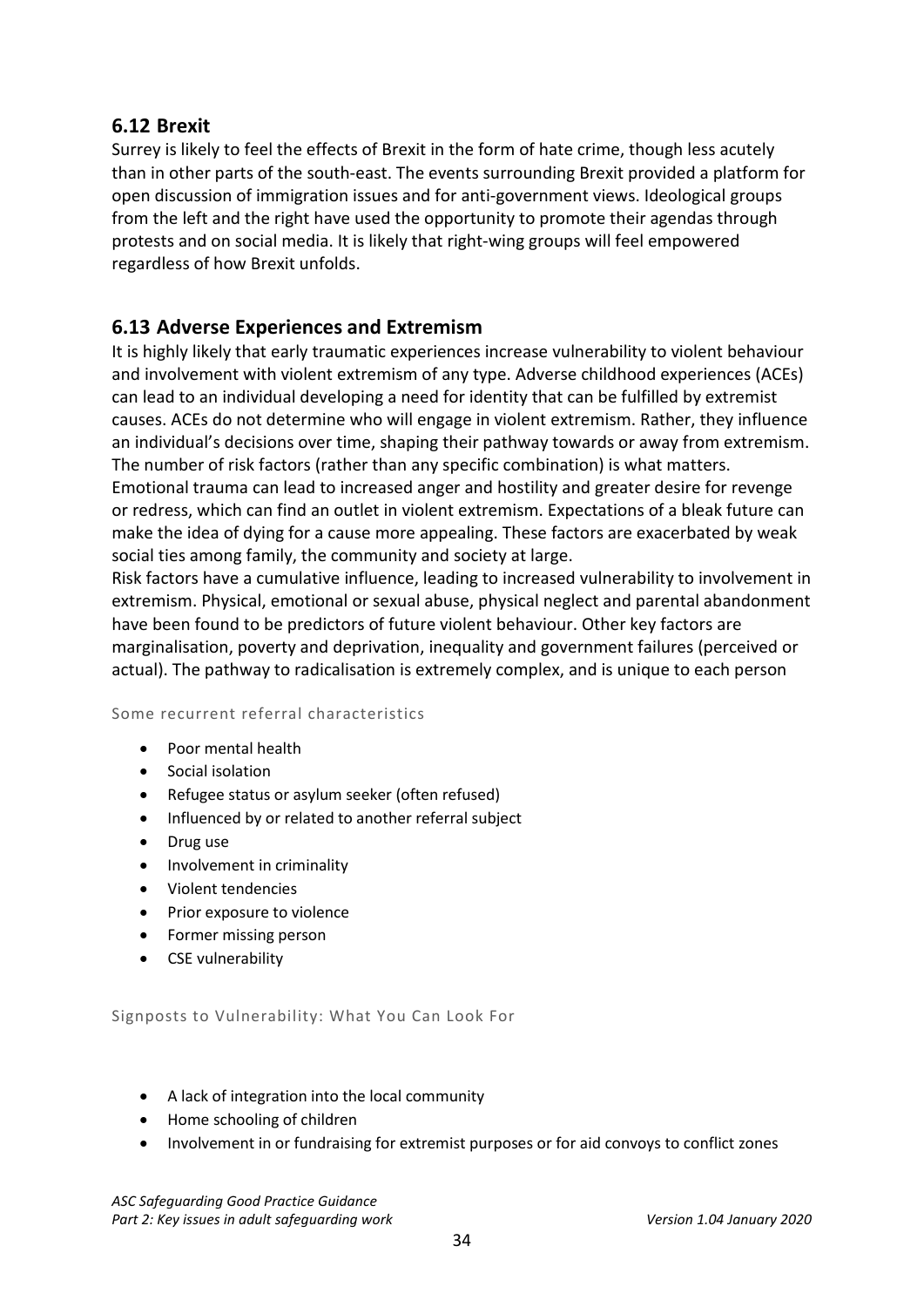- Payments or travel (including aspirational travel) to countries of concern, especially if for extremist purposes
- Promoting a narrative of Muslim suffering
- Social isolation or alienation
- Excessive time spent online at the expense of 'real world' relationships
- Dark web usage, or use of social media platforms as a tool in the facilitation and/or radicalisation of oneself or others
- Disengagement from family and friends
- Promoting an anti-immigration or anti-Muslim narrative
- An overt change in behaviour and appearance
- Associations with professional enablers who can supply firearms
- Fascination with massacre, death, weaponry or contemporary military events
- Grievances against HMG or UK authorities
- Evidence of community tensions
- Leaflets and stickers relating to ideological or single issues
- Extremist speakers at education venues, community centres, hired venues or other locations
- Use of anti-government, anti-democracy or anti-Western rhetoric, in an ideological context
- Subversion of lawful dawah activity, or attempted radicalisation of others in public spaces
- Use of de-humanising or derogatory language that marginalises a specific group
- Possession of weapons (consider axes, knifes and crossbows as well as firearms) or an 'experimental' interest in bomb-making
- Membership of, sympathy for or interest in proscribed, ideological or single-issue groups (e.g. National Action or ALM)
- Possession of ideological or single-issue-related paraphernalia (e.g. flags and other symbols; books and documents such as the 'Anarchist's Cookbook')
- Individuals or groups seeking to cause unlawful disruption, disorder, damage or intimidation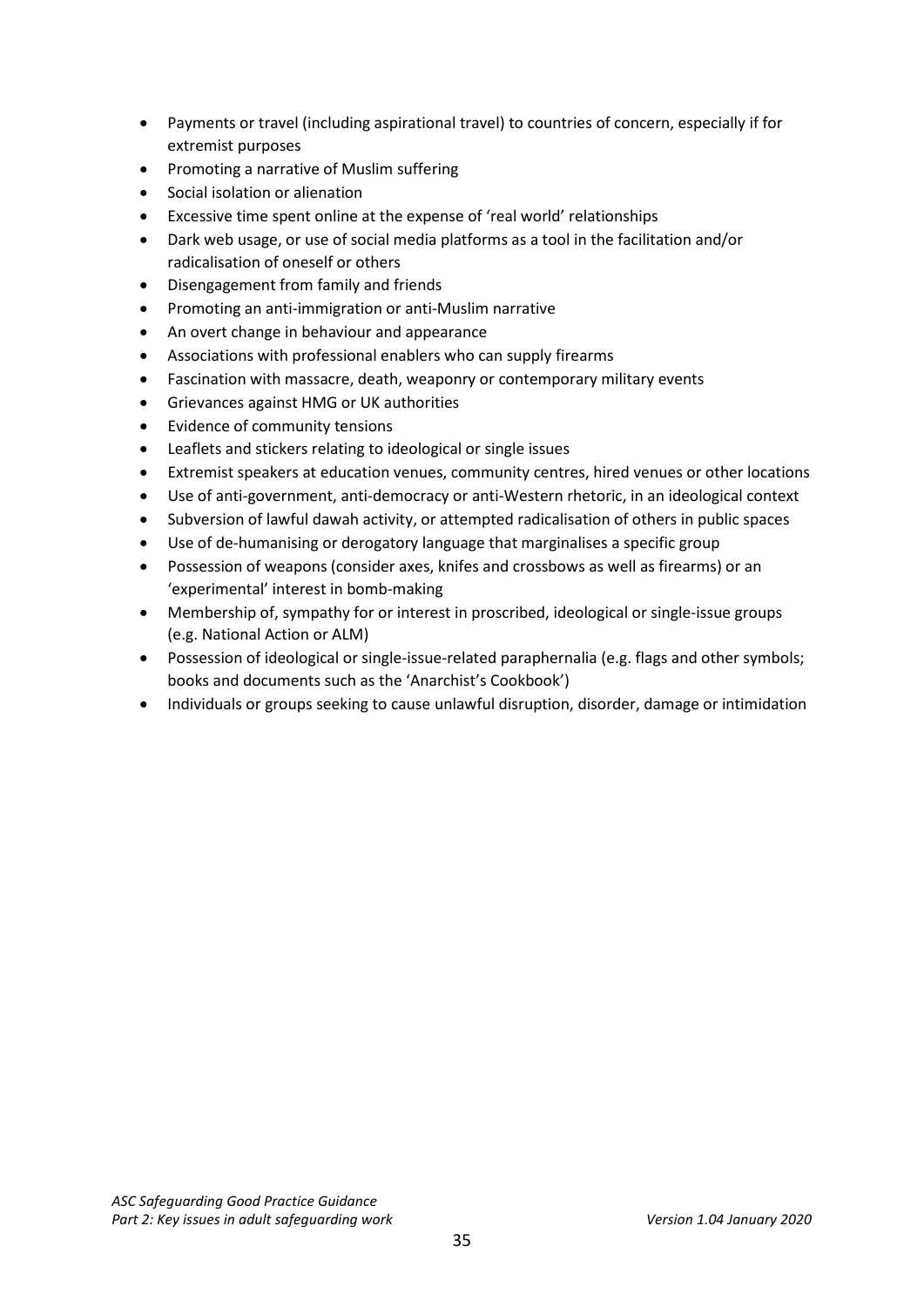# <span id="page-35-0"></span>**7 Safeguarding children**

The Children Act 1989 provides the legislative framework for agencies to take decisions on behalf of children and to take action to protect them from abuse and neglect. "Working Together to Safeguard Children" is the relevant statutory guidance.

It is essential that those working to safeguard adults at risk are also aware of their responsibilities to safeguard and promote the welfare of children and young people. There will be occasions when those working with adults at risk identify risks to children and young people, and occasions when safeguarding adults and safeguarding children's procedures need to operate side by side.

If during the course of responding to a safeguarding adults concern, or any other work being undertaken by Adult Social Care, concerns should arise about abuse or neglect of children and young people under the age of 18 the following steps should take place

- Advice should be sought from a Safeguarding Adults Advisor
- The Surrey Safeguarding Children's Board's procedures should be followed

Any concerns about someone under 18 years old should be treated as a concern about abuse or neglect of a child or young adult and managed under child protection procedures, even if the person makes the disclosure when they are an adult.

Where a young person may remain at risk after the age of 18 and they are likely to have care and support needs at that age, representatives from adult services may need to be involved in order to contribute to the development of protective measures and plan for the young person's future. Once a young person turns the age of 18, protection arrangements would then be reviewed by adult services.

If an allegation of abuse is with regard to an adult at risk who has turned 18 years of age where children services have previously been involved in relation to related issues of support or concern, it may be appropriate to invite representatives from children services to attend strategy meetings in order to advise on relevant issues.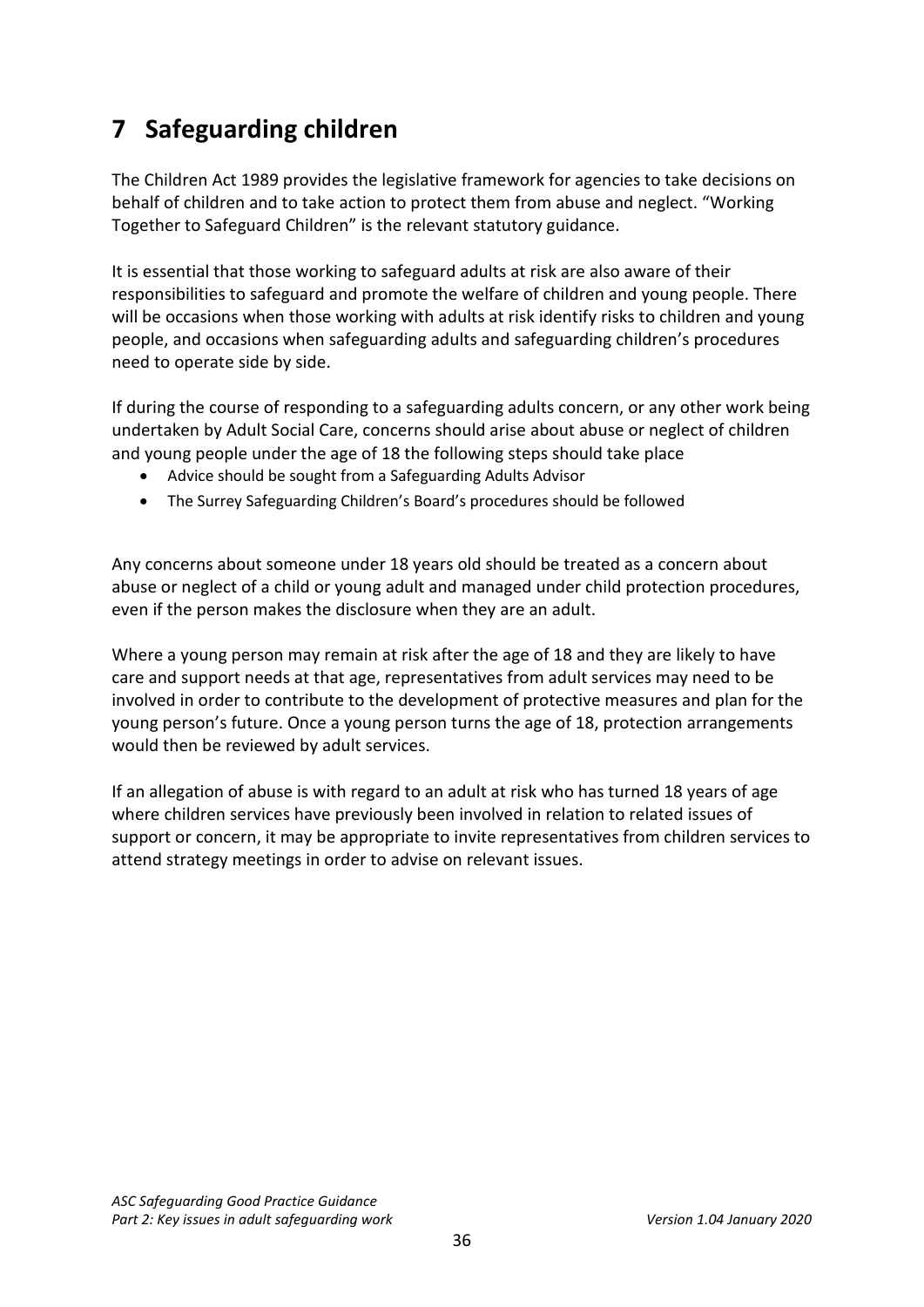# **8 Adult Safeguarding Enquiries and Domestic Abuse**

# **8.1 Understanding Definitions of Safeguarding and Domestic Violence and Abuse**

A significant proportion of adults who need safeguarding support may be experiencing domestic abuse. This was reflected in the Care Act 2014 function to help and protect adults with care & support needs experiencing or at risk of abuse and neglect, where domestic abuse was included explicitly as a category.

The Government definition of domestic abuse is:

"Any incident or pattern of incidents of controlling, coercive, threatening behaviour, violence or abuse between those aged 16 or over who are, or have been, intimate partners or family members regardless of gender or sexuality. The abuse can encompass, but is not limited to:

- Psychological
- Physical
- Sexual
- Financial
- emotional

Controlling behaviour - a range of acts designed to make a person subordinate and/or dependent by isolating them from sources of support, exploiting their resources and capacities for personal gain, depriving them of the means needed for independence, resistance and escape and regulating their everyday behaviour.

Coercive behaviour - an act or a pattern of acts of assault, threats, humiliation and intimidation or other abuse that is used to harm, punish, or frighten their victim"

The Government definition, which is not a legal definition, includes so called 'honour' based violence, female genital mutilation and forced marriage, and is clear that victims are not confined to one gender or ethnic group.

Whatever form it takes, domestic abuse is rarely a one-off incident and therefore the agencies should be aware that there may be a pattern of abusive and controlling behaviour through which the abuser seeks power over the victim. While the majority of victims are female, men are affected as well. Children are also affected both directly and indirectly and there is also a strong correlation between domestic violence and abuse and child abuse

While victims of domestic abuse are most likely to be an adult former or current partner, professionals need to be able to recognise abuse in other contexts. That can include: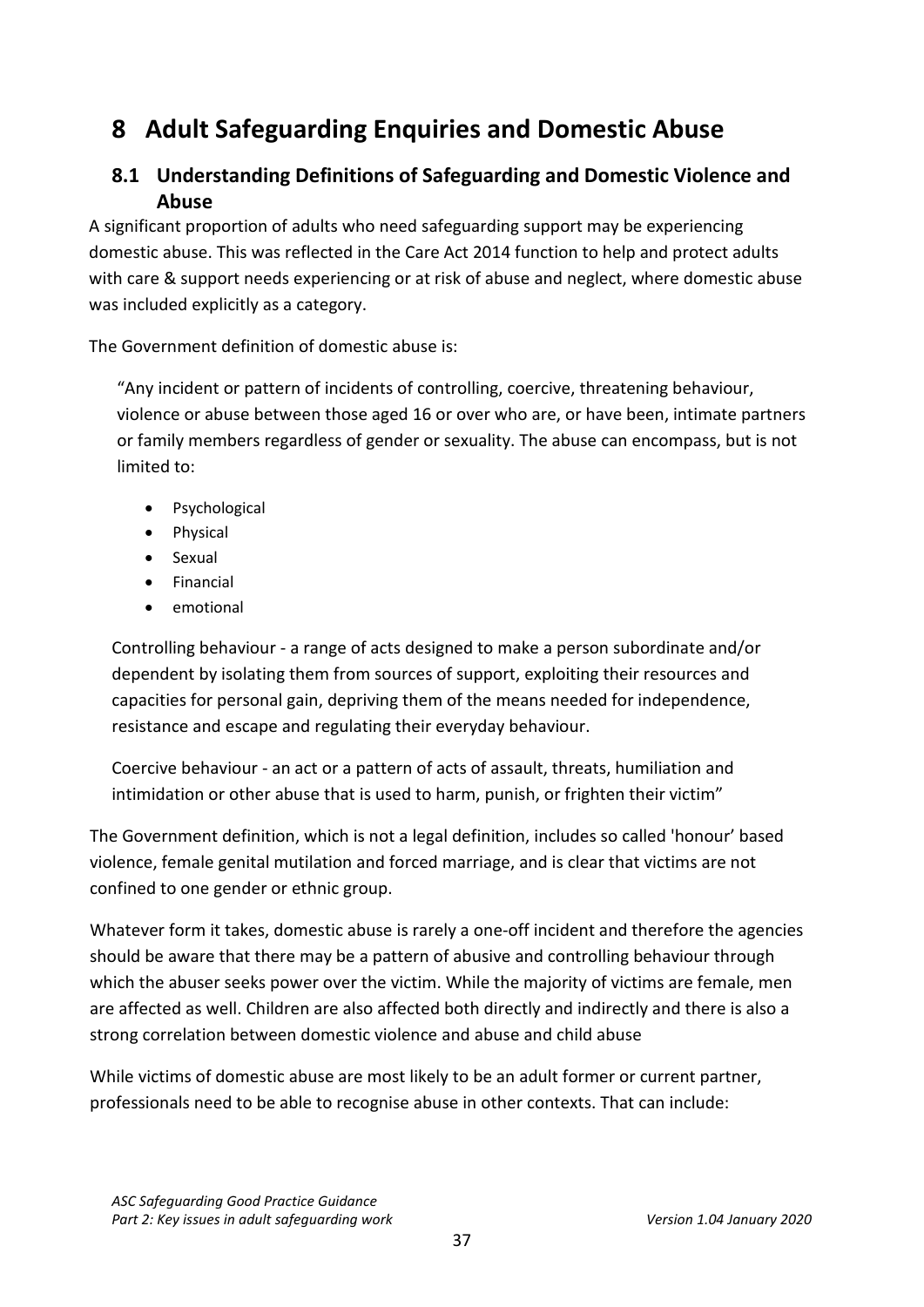- Honour-based Violence (HBV), which is defined as: a violent incident or crime committed to protect or defend the honour of the family or community." It is often committed with some involvement or co-operation from the family and/or community and is designed to punish an individual for behaving in a way that is not in keeping with traditional cultural beliefs.
- Violence between family members, for example an adult child to a parent. Nationally, Adult Family Homicide is where a parent is murdered by adult child (usually a son). These cases are often associated with mental health issues.

It is important that all agencies are robust in their interventions with intra familial domestic abuse. Appropriate support services should be sought to meet the needs of the adult who is experiencing domestic violence and abuse.

# **8.2 Key messages**

Staff need to have the knowledge and skills to work with domestic abuse in an adult safeguarding context. Depending on the role and circumstances this might include: responding to a disclosure sensitively and in a way that ensures people's safety; asking about domestic abuse in a way that makes it easier for people to disclose it; assessing someone's immediate safety; offering referral to specialist; providing advice and support to people experiencing domestic abuse including assessment, safety planning and continued liaison with specialist support services

- Some adults who are subject to adult safeguarding enquiries will be experiencing domestic abuse
- Domestic abuse can be hard to identify:
	- $\circ$  It can include multiple forms of harm or abuse by people who are or have been intimate partners
	- $\circ$  It can be hidden due to the complexity of family dynamics or be disguised as another issue such as carer stress
	- $\circ$  It may not be identified because of assumptions about age or as a result of health or social care needs, which mean people are seen as having injuries or experiencing depression, for example, rather than as a person experiencing domestic abuse
- There is a responsibility on professionals to provide opportunities for disclosure, this is not a responsibility that should be located with victims, especially those who may find it harder to tell
- There are numerous services responses that can be used to address domestic abuse
- Close multiagency working is key

Factors which may impact/increase the risk for the person.

- Women who have disabilities are at significant and higher risk of domestic abuse (Rich, 2014)
- More than 50% of disabled women in the UK may have experienced domestic abuse (Magowan, P. 2004)
- People who experience poor mental health are more likely to experience domestic abuse (Trevillion et al 2012)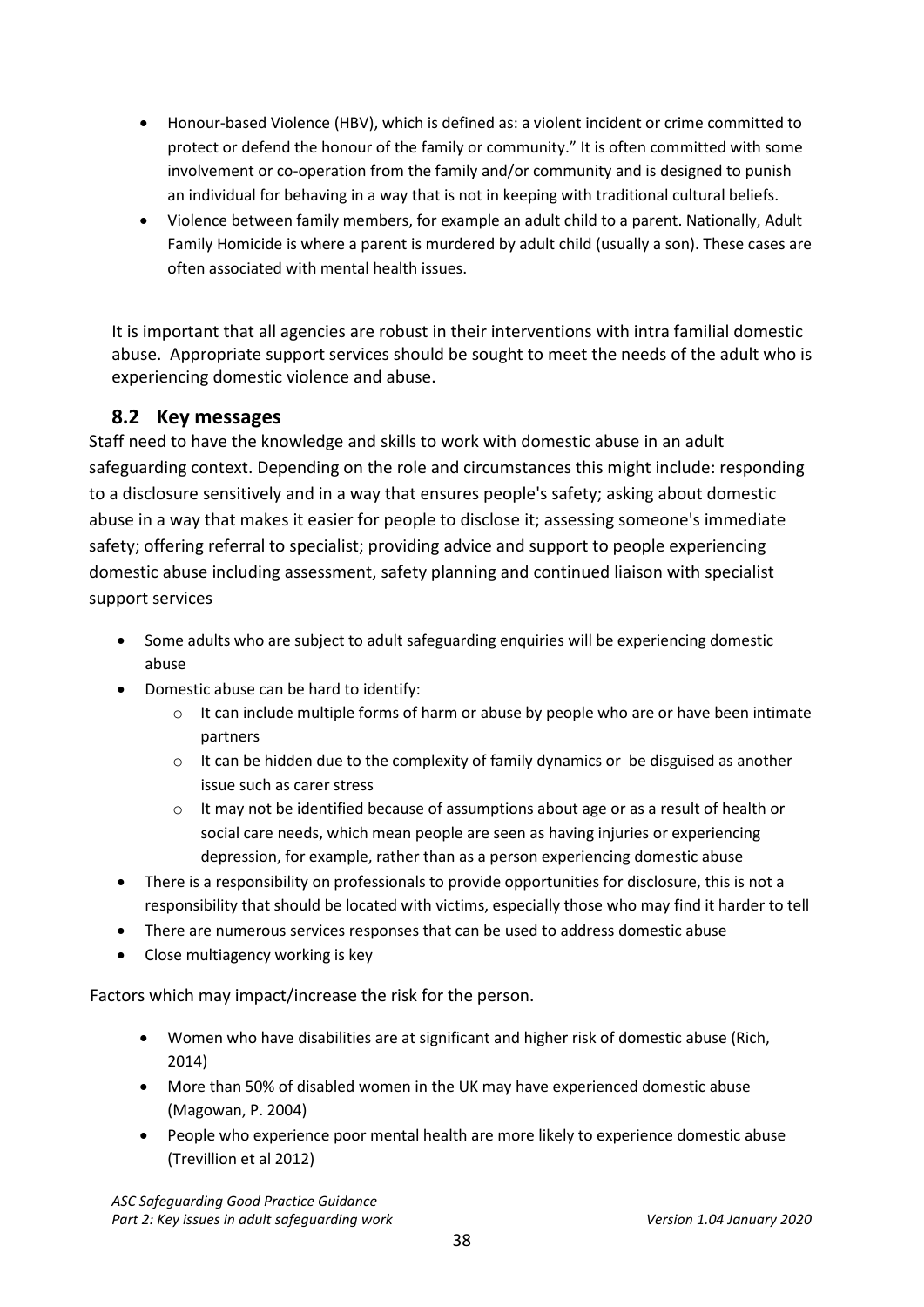- Domestic abuse can cause mental health problems
- Older women who have experienced abuse over a life time may face particular barriers to seeking support; challenge for practice in recognising domestic abuse for older people

# **8.3 Identification**

Where a member of staff ask about domestic violence and abuse in a way that makes it easier for people to disclose it, or someone makes a disclosure, staff should respond with empathy and ensures that the person is seen private on a one-to-one basis in an environment where the person feels safe, and in a kind, sensitive manner. Ensure people who may be experiencing domestic violence and abuse can be seen on their own (a person may have multiple abusers and friends or family members may be colluding in the abuse).

It is good practice [to complete a Domestic Abuse Stalking and Harassment Risk Identification](https://www.surreycc.gov.uk/social-care-and-health/care-and-support-for-adults/raising-concerns-and-staying-safe/domestic-abuse/domestic-abuse-information-for-professionals/multi-agency-risk-assessment-conference)  [Checklist.](https://www.surreycc.gov.uk/social-care-and-health/care-and-support-for-adults/raising-concerns-and-staying-safe/domestic-abuse/domestic-abuse-information-for-professionals/multi-agency-risk-assessment-conference) This is commonly known as the 'DASH RIC'. The DASH RIC is designed to help professionals make an accurate and fast assessment of the danger someone is in. The DASH RIC helps professionals to identify what support someone might need, which could include a referral to the local MARAC.

The DASH covers 6 areas of risk, but staff should also consider issues that might make someone more vulnerable in the context of safeguarding e.g. the victim or the abuser have dementia or any other form of cognitive impairment, there are concerns about capacity to make informed decisions or one or other person is their carer?

# **8.4 Response**

Staff need to know about, and have access to information regarding , local protocols and information sharing agreements and are confident to make onward referral and access local care pathway

Build arrangements for personalised and robust enquiries and assessments of risk that address someone's risks and needs – this should include identifying how to help someone be safe, but also to cope and recover

In the contest of DVA this could include considering referral and / or joint working with specialist DVA services tailored to their level of risk and specific needs. This should include providing support in different languages, as necessary.

It may also be appropriate to refer someone to the local Multi-Agency Risk Assessment Conference (MARAC).

- Where someone is subject of a safeguarding enquiry, the MARAC referral should include information on the progress of the enquiry, and what information or support is being sought from agencies at the MARAC.
- At the MARAC it is critical to agree what process is responsible for managing the case in the future, so this should be discussed. As an enquiry is statutory process, this will normally take precedence. Additionally the MARAC is risk focussed and is a time limited meeting.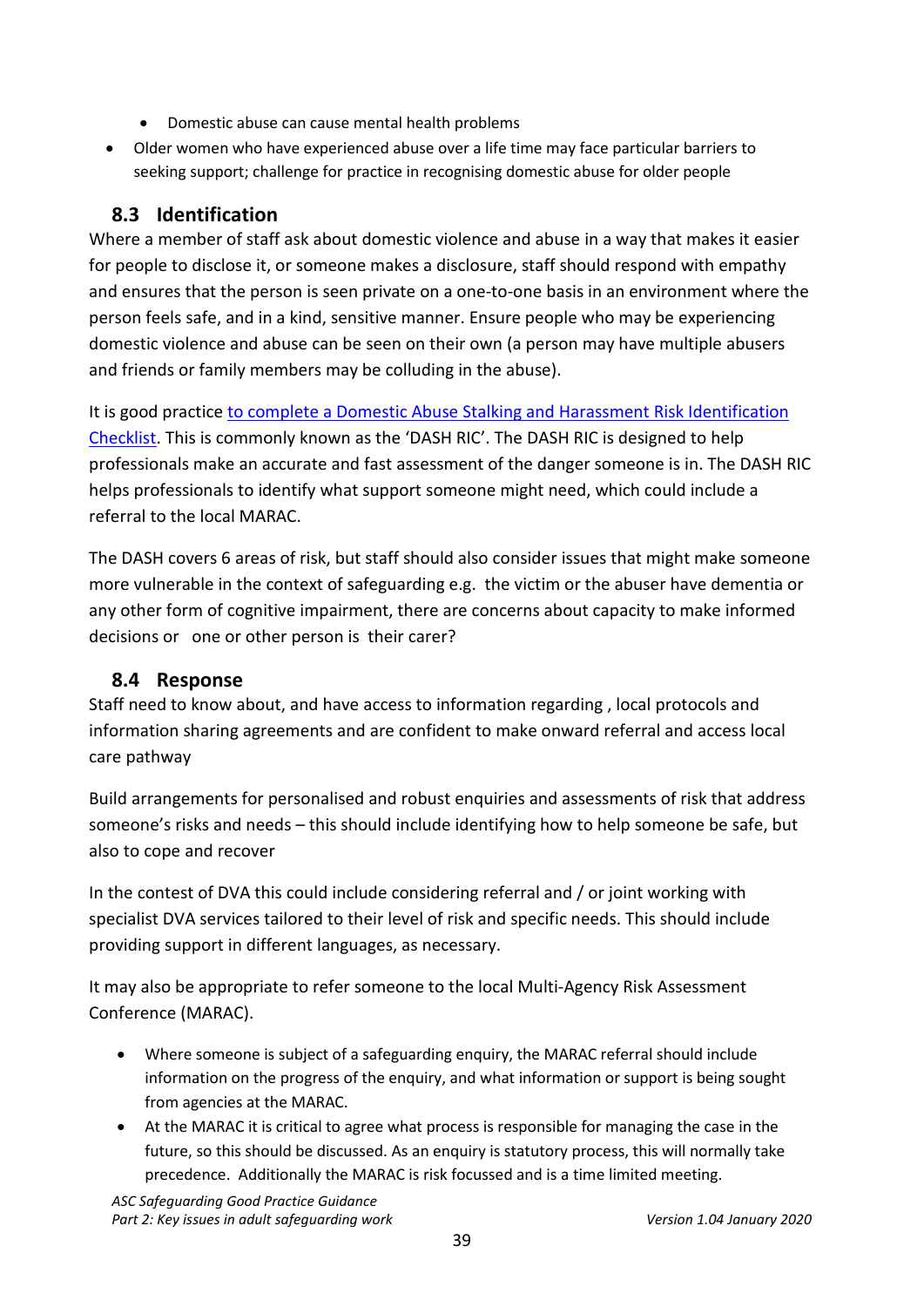• Many victim/survivors will need when support to help cope and recovery and staff should use the using a Making Safeguarding Personal approach to explore these issues.

Staff should also consider whether it would be appropriate to consider a 'Right to Ask' or 'Right to Know' application under the Domestic Violence Disclosure Scheme (DVDS), which is sometimes called 'Clare's Law'. If a MARAC referral is made, staff are prompted to consider this as part of the referral. The aim of the Domestic Violence Disclosure Scheme is to enable potential victims to make an informed choice about whether to continue with a relationship if a new or current partner has a history of violence or abuse. It also aims to provide help and support to assist a potential victim when making that informed choice.

# **8.5 Risk and consent**

Coercive control is a core part of domestic violence and abuse. The extension of the Government definition to address this issue explicitly highlights the importance of professionals being able to recognise coercive control as a complex pattern of overlapping and repeated abuse perpetrated within a context of power and control. This is particularly important in the context of mental capacity.

Assessing capacity can be particularly challenging in domestic violence and abuse situations, where the person is cared for or lives with a family member or intimate partner, and is seen to be making unwise decisions which put or keep themselves in danger. In making an assessment, professionals will need to make a judgement whether decisions described as 'unwise' in these situations are truly free and informed decisions, or if they are made in fear of retribution from the perpetrator.

Professionals should also recognise that isolation is a critical factor in domestic violence and abuse, particularly where there is coercive control. Ways that an abuser may further isolate someone who is experiencing domestic violence and abuse, or make them more vulnerable to it, include those life changes that reduce or remove their independence (e.g. loss of driving licence, increased social isolation due to care needs or changes to social network, loss of ability to communicate).

A tool for assessing coercive control risks can be found in Appendix B.

# **8.6 Carers and domestic abuse**

It is also important to consider the carer role in the context of DVA, both as a potential victim or perpetrator:

- A carer may experience intentional or unintentional harm from the adult they are trying to support.
- A carer may unintentionally or intentionally harm or neglect the adult they support e.g. this may include preventing services from engaging with the person they care for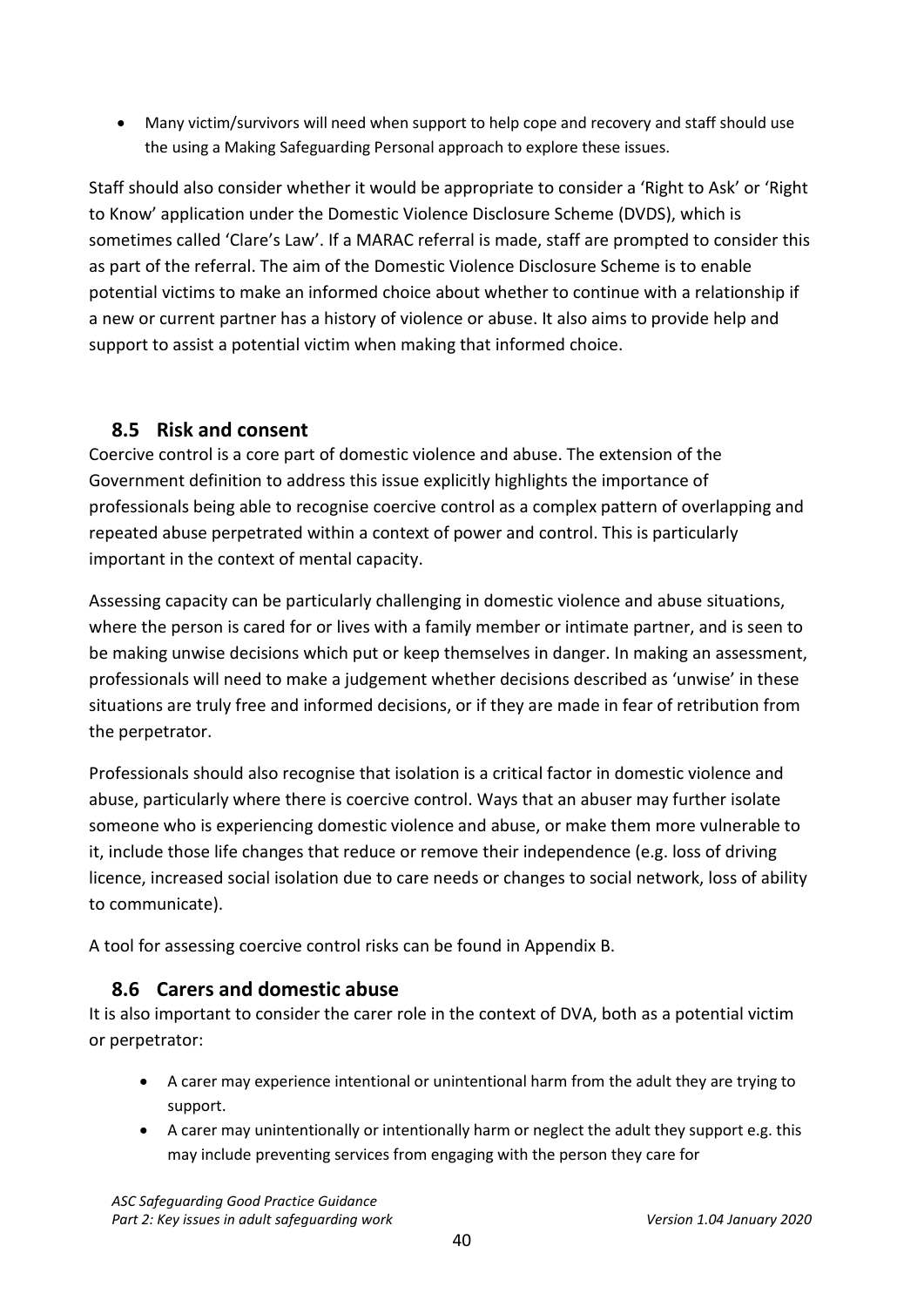• A carer may witness or speak up about abuse or neglect but not recognise this as domestic violence and abuse or not recognise they are a carer (e.g. a spouse).

In making an assessment, professionals should consider:

- Amount of time spent with cared for person
- Lack of engagement with support services
- Unexpected changes to gendered role
- Fear of failure
- 'Dementia burden'.

# **8.7 Developing a safety plan with a person with care and support needs**

Professionals advising adults with care and support needs (referred to here as 'adults') and managing safety plans should:

- Establish how the survivor can be contacted safely and seek their permission to pass this information onto all professionals in contact with them
- Establish the location of the perpetrator, if separated from the adult
- Establish if the perpetrator is the adult's carer.
- Obtain the survivor's views about the level of risk
- Determine methods to facilitate any existing child contact arrangements safely
- Ensure that the survivor has the means to summon help in an emergency
- Identify where a survivor might go if they have to leave quickly and what they will take with them
- Encourage victims to report all incidents to the police or other organisations that will record the incident and maintain accurate and detailed records
- With their permission, refer the survivor to organisations that provide specialist support and advice
- Refer the case and details of the safety plan to a Multi-Agency Risk Assessment Conference (MARAC) in cases identified as high risk
- Encourage the victim to seek professional advice about legal and financial matters and child contact
- Inform survivors of criminal or civil law provisions which may be applicable, e.g., restraining or non-molestation orders
- Make survivors aware of the potential pitfalls of social media use, e.g. identifying current location through status updates/geo-location systems on smartphones which automatically update to publicly display current location
- Consider that victims with insecure immigration status, from minority ethnic communities, victims with disabilities or from socially isolated communities may fear contact with the police
- Where appropriate and safe to do so, involve the survivors' friends, family or neighbours in the safety planning process where appropriate and safe to do so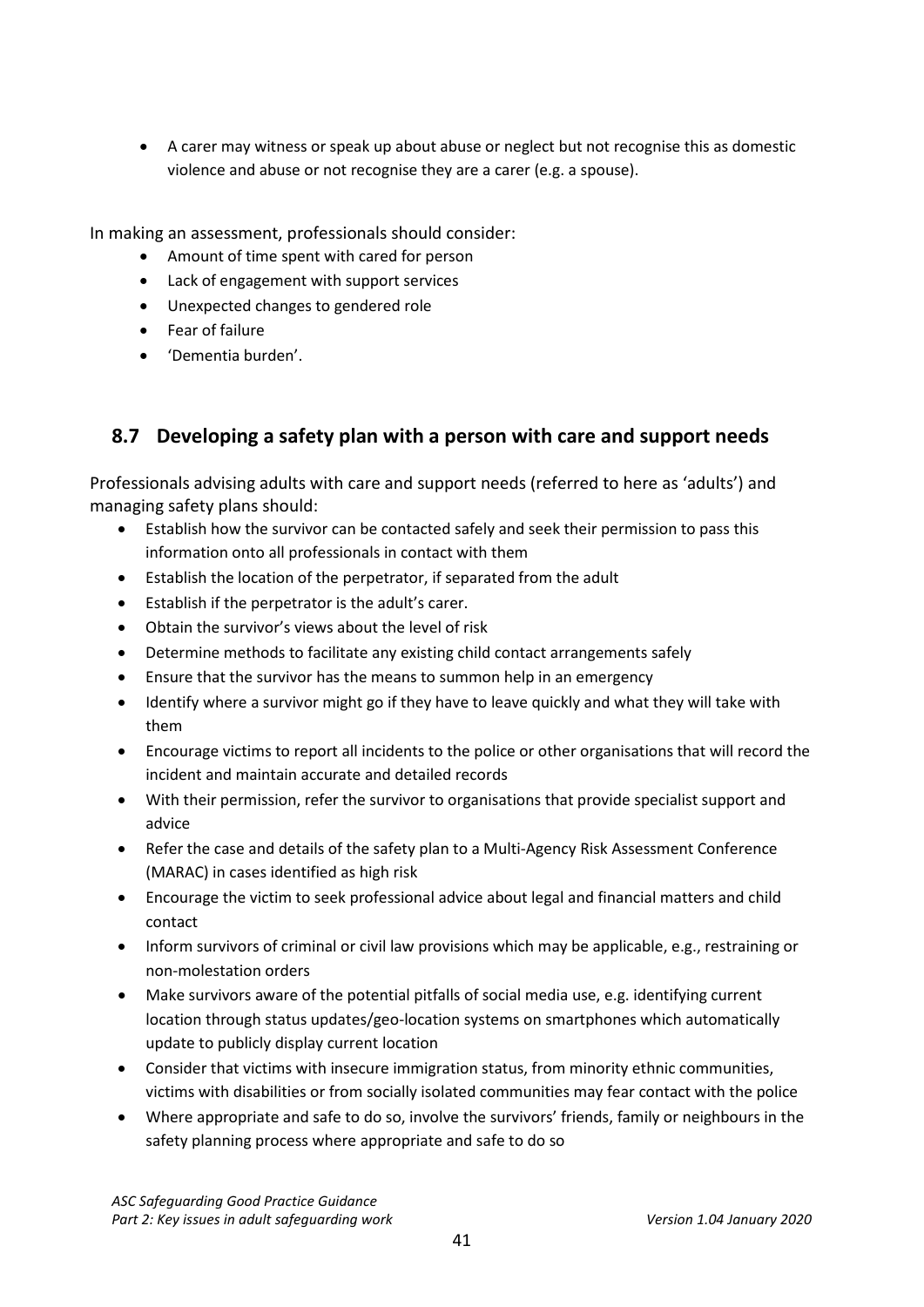- With permission, involve others professionals in the plan such as support workers, GPs, drug and alcohol services, mental health workers, schools etc.
- Encourage the survivor to keep a diary (where you have established it is safe to do so).
- Assess whether the adult has the mental capacity to make informed choices about how to protect themselves.
- Consider coercive control and the new law. Consider if there is evidence of this i.e. isolation, control, intimidation, financial abuse.
- If you are aware that the adult is accessing other support services, consider who is offering specialised support for domestic abuse.
- Be aware of safety and confidentiality particularly around sensitive documentation for the survivor.
- Where the perpetrator is a caregiver, discuss how the survivor could continue to maintain their independence if they were to cease contact with the perpetrator.

*Taken from ["Checklist: Developing safety plans with adults with care and support needs](https://coercivecontrol.ripfa.org.uk/wp-content/uploads/Case_Study_4_Tool_1_Checklist-Developing_safety_plans.pdf)  [experiencing domestic](https://coercivecontrol.ripfa.org.uk/wp-content/uploads/Case_Study_4_Tool_1_Checklist-Developing_safety_plans.pdf) abuse" ©Research in Practice for Adults and Women's Aid, 2016*

# **8.8 MARAC**

MARAC is the multi-agency risk assessment conference for high risk domestic abuse cases. The MARAC local to where the victim lives is the one that will discuss the case. It is held monthly and admissions for that month's MARAC close 14 days before the meeting. There are 5 geographical areas for MARAC.

- Northern Runnymede, Elmbridge and Spelthorne
- Guildford and Waverly
- Woking and Surrey Heath
- Eastern Reigate and Banstead
- Eastern Epsom, Ewell, Mole Valley and Tandridge

There are currently four criteria for assessing the risk of harm and for referring a case to MARAC:

- **Professional judgement:** This judgement would be based on the professional's experience and/or the victim's perception of their risk even if they do not meet criteria and even if the victim has been unable to disclose the information that might highlight their risk more clearly.
- **Potential Escalation**: Five or more incidents which are a cause of concern as a result of domestic abuse/violence in the past 12 months.
- **Repeat cases**: A repeat case is one which has been previously referred to a MARAC and at some point in the 12 months, from the date of the last referral, a further incident has occurred. This incident must include one of the following:
	- o Rape
	- o Sexual Abuse
	- o Pattern of Stalking and Harassment
	- o Violence or the threat of violence
- **Assessed High Risk**: A high risk of serious harm has occurred or is likely to. This is determined by the scoring on the DASH risk assessment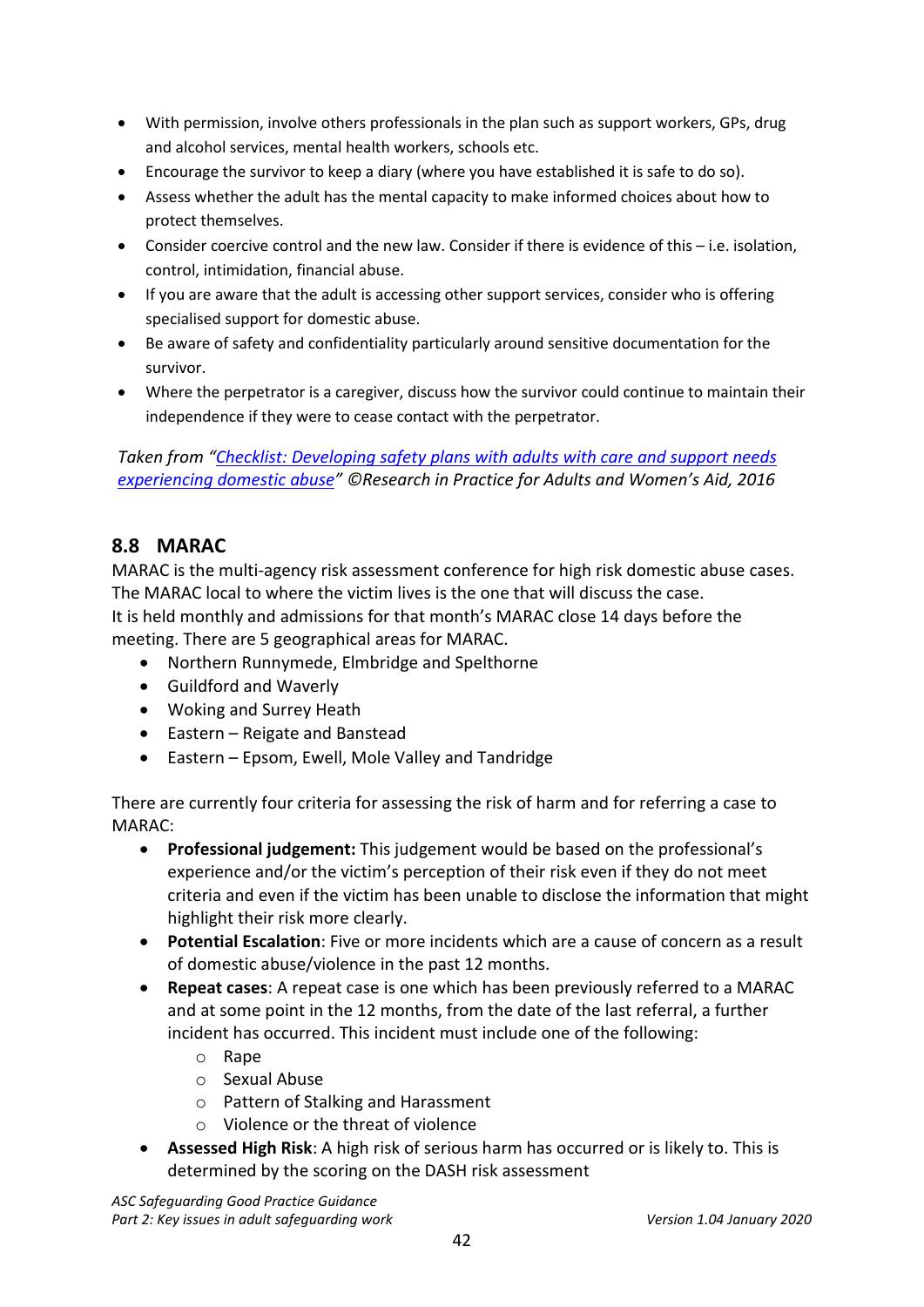After all agencies have shared their information at the conference, risks and measures are set to safeguard the subjects going forward. The MARAC coordinator will task Officers via Niche if any resulting action is required of them and MARAC will track the tasks of all agencies to ensure completion.

MARAC do not carry out any investigation or hold any caseload, their function is to purely help the agencies involved to coordinate support.

Please see [the information on MARAC on Surrey County Council's website](https://www.surreycc.gov.uk/social-care-and-health/care-and-support-for-adults/raising-concerns-and-staying-safe/domestic-abuse/domestic-abuse-information-for-professionals/multi-agency-risk-assessment-conference) for information on referring to MARAC. Safelives have [an information resource on MARACs.](http://www.safelives.org.uk/practice-support/resources-marac-meetings)

# **8.9 Further information**

[Surrey Against Domestic Abuse](https://www.healthysurrey.org.uk/your-health/domestic-abuse/professionals/surrey-against-domestic-abuse-strategy)

[RiPFA's website on coercive control](https://coercivecontrol.ripfa.org.uk/wp-content/uploads/Case_Study_4_Tool_1_Checklist-Developing_safety_plans.pdf)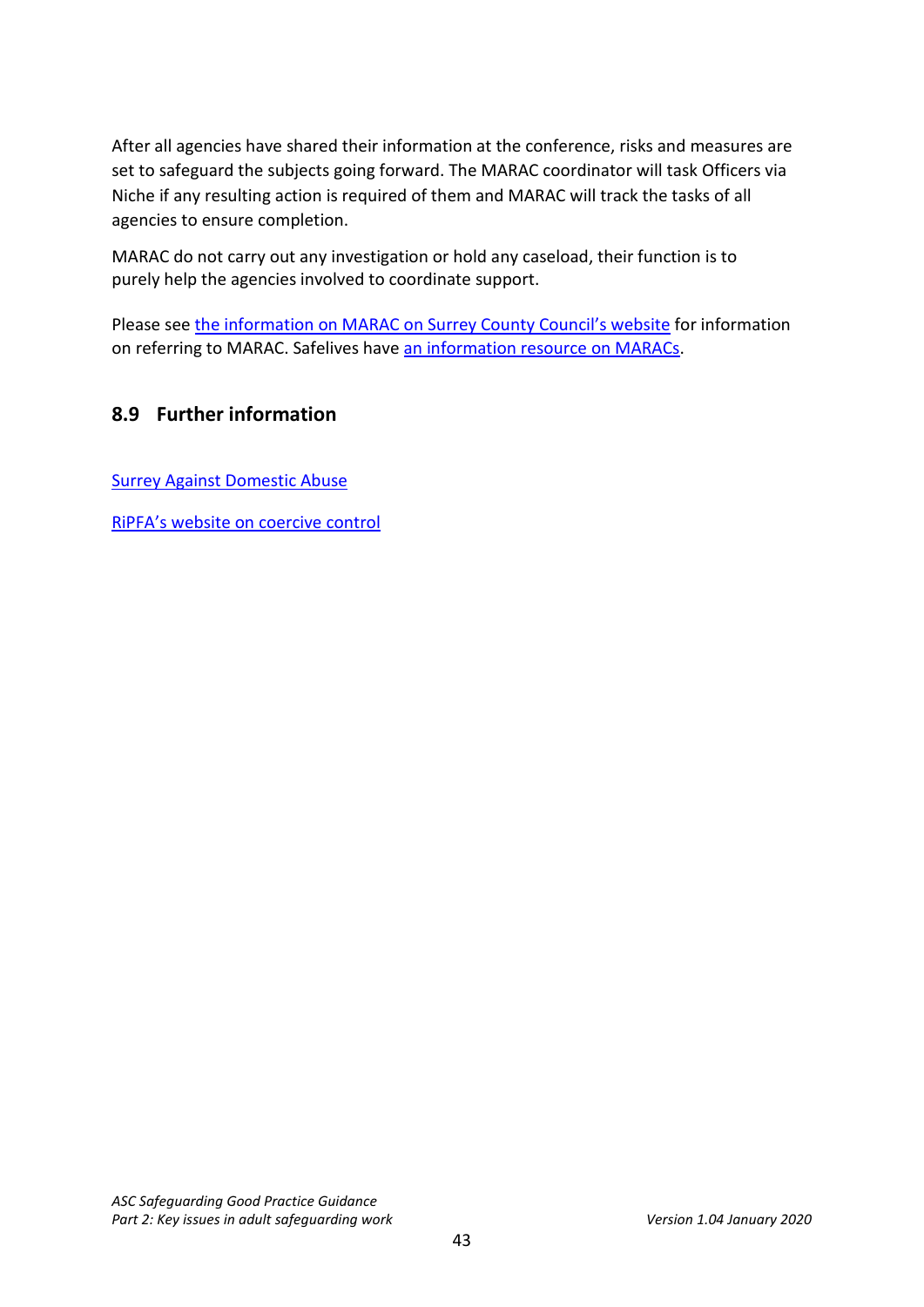# **9 Financial abuse and adult safeguarding**

Financial abuse includes:

- theft, fraud and exploitation,
- pressure in connection with wills, property, inheritance or financial transactions,
- misuse or misappropriation of property, assets, possessions, savings, capital or benefits

Examples of adult safeguarding concerns relating to financial abuse include

- Money or possessions stolen, borrowed or withheld without permission.
- Wrongfully controlling access to money or benefits.
- Preventing someone buying goods, services or leisure activities.
- Money being absorbed into a care home or household budget without the person's consent.
- Being deliberately overcharged for goods or services, or being asked to part with money under false pretences.
- Not providing the care that the person is charged for
- Carrying out unnecessary work and / or overcharging.
- Postal, telephone and internet scams where the person has interacted with someone and has lost money.
- Unlicensed money lending (loan sharks) i.e. being offered a loan on very bad terms.
- Staff or volunteers borrowing money, or accepting gifts or money from clients.
- Misuse of a person's assets by professionals
- Altering ownership of property without consent.
- Exerting undue influence to give away assets.
- Pressure in connection with wills, property, inheritance, possessions or benefits.
- Putting undue pressure on the person to accept lower-cost or lower quality services in order to preserve more financial resources to be passed to beneficiaries on death.
- Misuse of powers of attorney

# **9.1 Why is recognising financial abuse important?**

The impact of financial abuse should not be underestimated and can be every bit as significant as physical abuse. Even small losses have the potential for significant impact when considered in context with a person's overall wealth / income and whether or not they have access to the right support.

The negative impact of financial abuse, regardless of the source, can leave people unsettled and without the confidence to live independently. It can cause the person who previously did not have a need for social care services to deteriorate to the level at which they require services.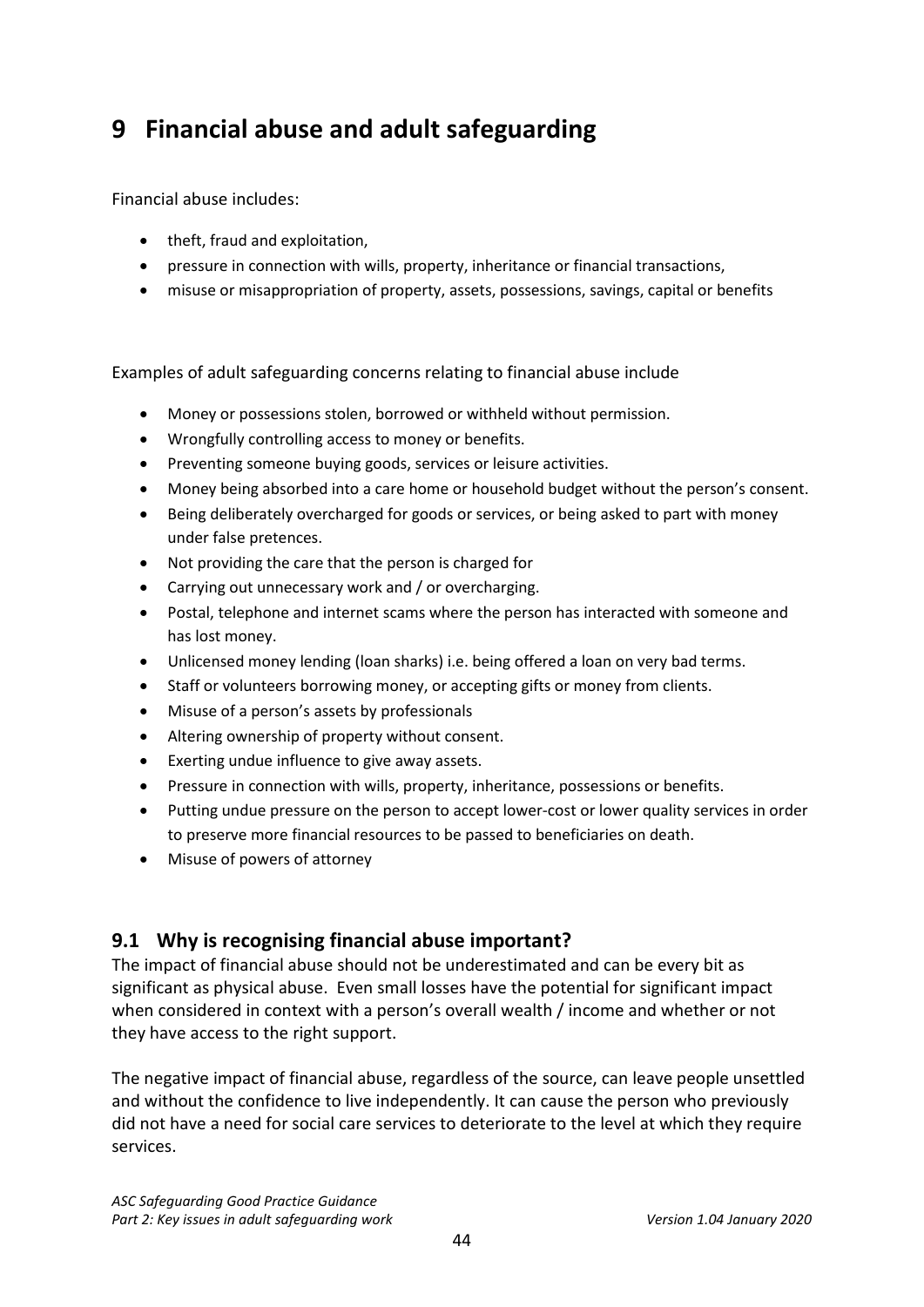## *9.1.1 How does financial abuse affect someone?*

A person may experience any of the following:

- Depression / anxiety
- Distress
- Anger
- Embarrassment / loss of self-esteem
- Self-blame decline in mental health
- Denial / fear
- Betrayal
- Stress
- Loss of confidence to live independently
- Deterioration in physical health (leading to premature death)
- Social isolation
- More vulnerable to further exploitation
- Inability to replace lost savings due to lack of earning potential

## **9.2 Recognising someone at risk of financial abuse**

While a person who lacks capacity may be considered to be more at risk of financial abuse, it should be remembered that someone with capacity can be equally susceptible. For example, it should not be assumed that if a person who has capacity makes a gift, then it cannot be regarded as theft. Coercion and undue influence, emotional grooming and predatory behaviours as well as the reasonableness of the transaction all need to be considered.

An adult at risk of financial abuse may display one or more of the following:

- The person is unable to manage their own finances due to lack of capacity or sufficient numeracy skills
- The person is dependent on another person or people to manage their money.
- The person is dependent on others for all aspects of daily living, such as those who live in residential care.
- The person is known to be isolated or is regarded as at risk within the community.
- A person who is isolated or lives on their own may be more at risk of being exposed to financial pressure e.g. from salespersons, loan firms, rogue traders or bogus callers.
- The person is of a trusting nature or unable to recognise and manage risks of financial abuse
- The person is susceptible to emotional grooming
- Diminishing mental or physical capacity

## **9.3 Recognising financial abuse**

Indicators of financial abuse include

- Having cash or items stolen
- Unexplained withdrawals from a person's bank account.
- Cheque withdrawals to unknown businesses / persons.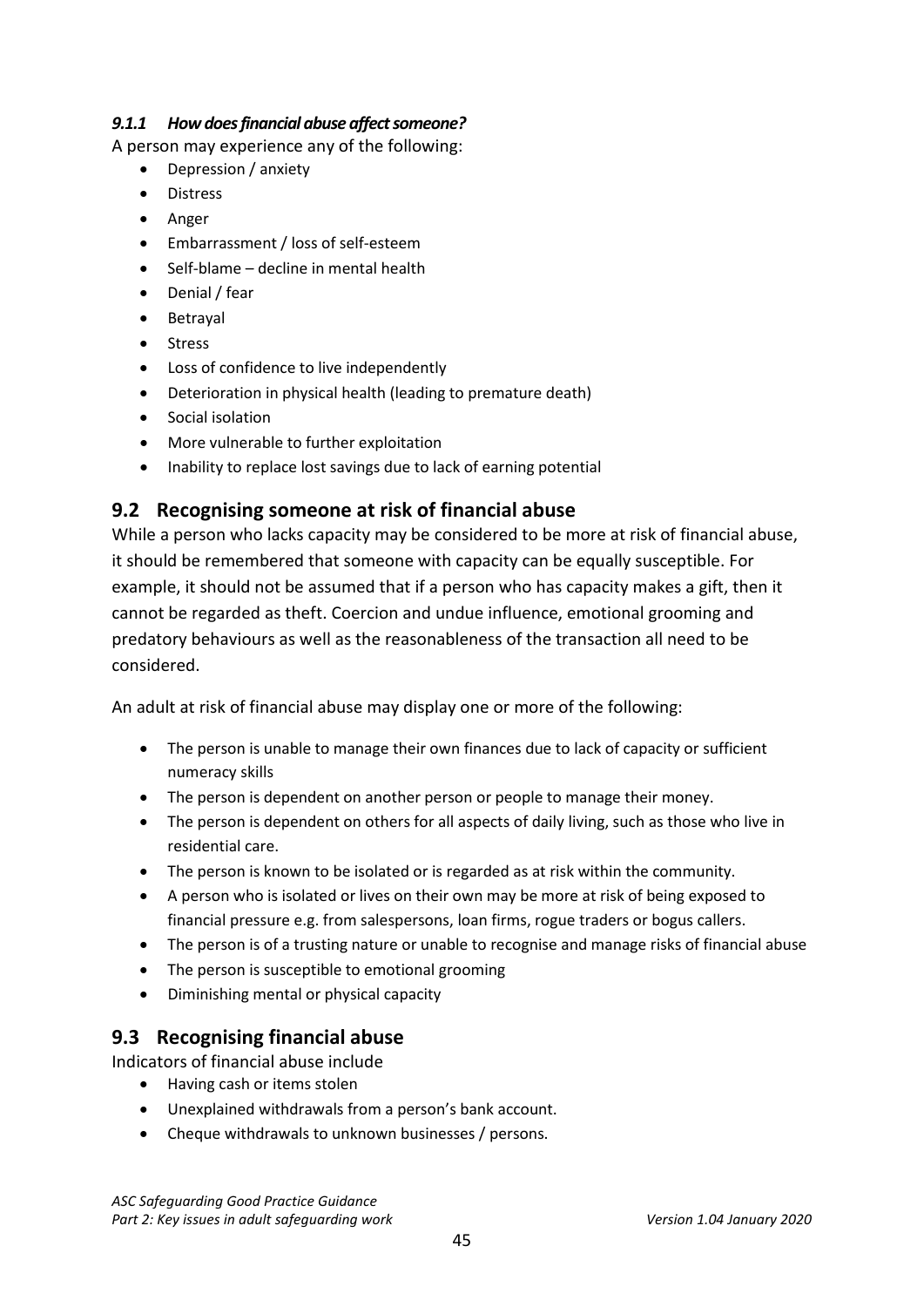- An unexplained shortage of money, despite an adequate income or immediately following benefit day.
- Unpaid or a sudden inability to pay bills.
- Payment of client contribution suddenly stops.
- Disparity between assets and satisfactory living conditions.
- The person lacks belongings or services which they can clearly afford.
- Reluctance on the part of family, friends or the person controlling funds to pay for replacement clothes or furniture.
- Items purchased which are not appropriate for the person.
- Home improvements or repairs that are 'out of fashion' with the person's lifestyle or are 'worrying' the person or staff.
- Loans or credit being taken out by a person in circumstances that give cause for concern, such as the age of the person taking out the loan and the alleged reason for the loan.
- Pressure by family members and other people to sign over assets or alter wills.
- Recent change of deeds or title of house.
- A person's inability to explain what is happening to their own income.
- The disappearance of bank statements, other documents or valuables, including jewellery.
- Family or friends asking only financial questions of the worker, does not ask questions about care.
- Large volumes of 'junk' mail
- Lack of records within a care home or supporting living accommodation, such as time sheets, invoices and receipts
- After a period of grooming, have strong emotional ties with the scammer
- Receives a high volume of phone calls
- Become extremely distressed, angry or aggressive to learn that they are a scam victim

## **9.4 Barriers to recognising and acting on financial abuse**

[Research by Age UK](https://www.ageuk.org.uk/globalassets/age-uk/documents/reports-and-publications/reports-and-briefings/money-matters/financial_abuse_evidence_review-nov_2015.pdf) identified possible barriers to recognising and acting on concerns about financial abuse

- In the case of financial abuse by family, friends, and carers, the abuse tends to start out as legitimate transactions and escalate over time, making it difficult to know when it has crossed the line into abuse.
- There may be indications of consent, such as a signed document or an apparent gift, but these may not be what they seem, as there could have been coercion, which would be very difficult to spot.
- One study found Professional 'bystanders', such as health, care and finance professionals, were less likely to intervene where victims of financial abuse were not perceived as having any cognitive impairment.
- Reporting is more frequent for less intimate relationships and less common for abuse in the closest relationships
- a fear on the part of staff that the abusers might become abusive towards them
- staff reluctance to 'intrude' into 'private' matters
- Where a large number of professionals are involved, there is evidence that some people feel there is a diffusion of responsibility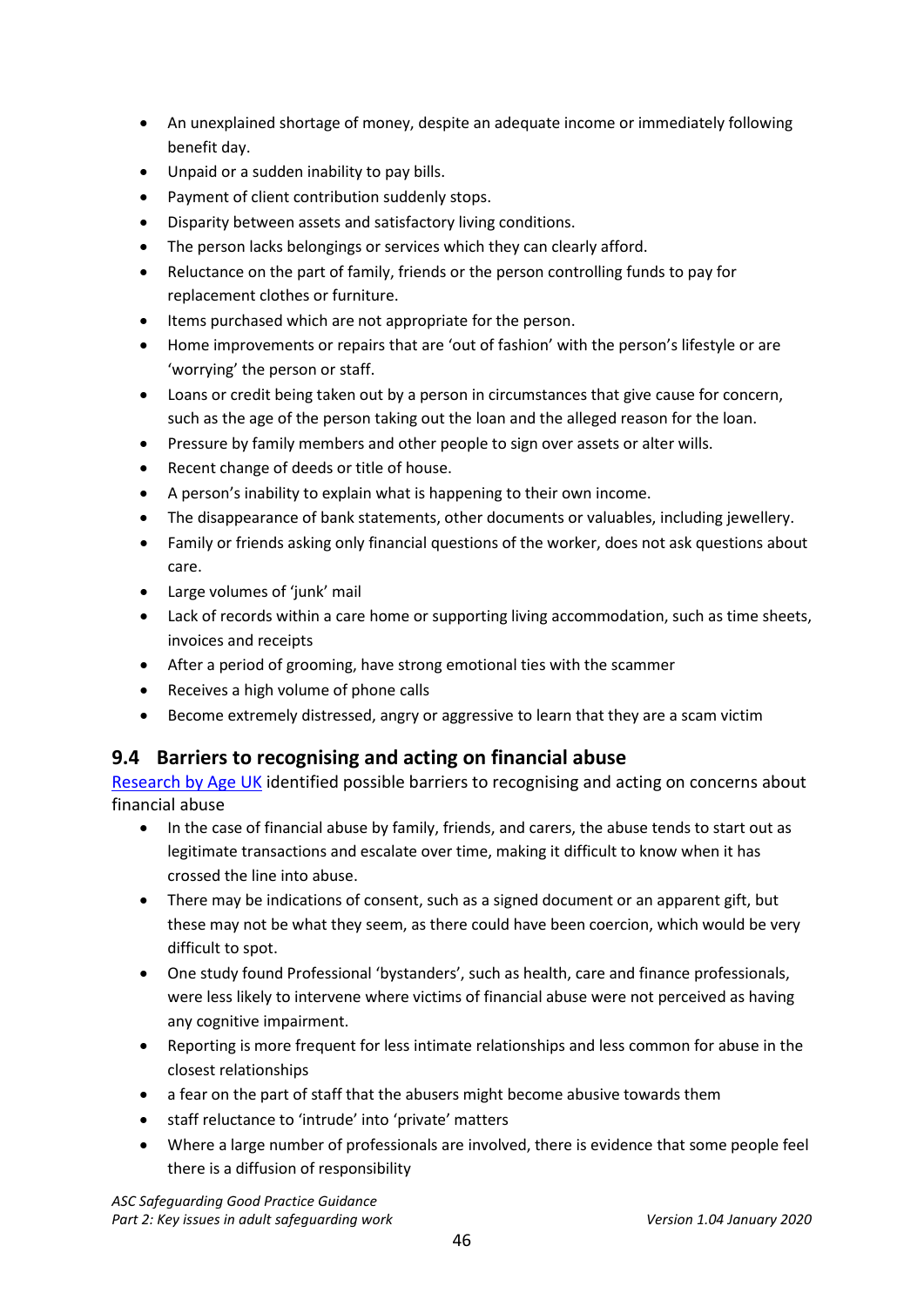# **9.5 Scams**

Scams are misleading or fraudulent offers designed to con people out of money. They may be received by post, email, telephone, text or face to face. They target millions of people, not just older or vulnerable people. These scams are becoming ever more sophisticated and elaborate. For example:

- Internet scammers can build very convincing websites
- People can be referred to a website to check the caller's legitimacy but this may be a copy of a legitimate website
- Postal scams are massed-produced letters which are made to look like personal letters or important documents

Often fraudsters will target lonely people on the telephone. They will groom their victims and persuade them to part with money for fake shares etc. They will often pretend to be calling from the victim's bank and get them to provide their bank account details over the telephone.

Doorstep criminals call unannounced at the adult's home under the guise of legitimate business and offering to fix an often non-existent problem with their property. Sometimes they pose as police officers or someone in a position of authority

In all cases this is financial abuse and the adult at risk can be persuaded to part with large sums of money and in some cases their life savings. These instances should always be reported to the police, **Action Fraud** and **Trading Standards** for investigation.

# **9.6 Vulnerable Victim Fraud**

It is recognised that some types of offending disproportionately affects some groups of people who are vulnerable but who do not lack capacity.

Fraud is a hidden and under-reported crime, with victims often in denial or unaware of the criminality behind it. Increasingly fraud is becoming more complex and sophisticated, much of which is targeted at vulnerable and elderly people.

The nature of fraud victimisation is not only financial. The emotional impact is significant and includes guilt, misplaced trust and diminished confidence, resulting in detrimental effects on physical and mental health and increased social isolation.

A number of victims of fraud remain in denial having been successfully groomed by fraudsters. Identifying scam victims can be difficult as they:

- May be unaware of their victim status
- Are instructed to remain quiet by the criminals
- Feel guilt, shame or are in denial
- Fear that they will lose their social or financial independence if they tell friends or family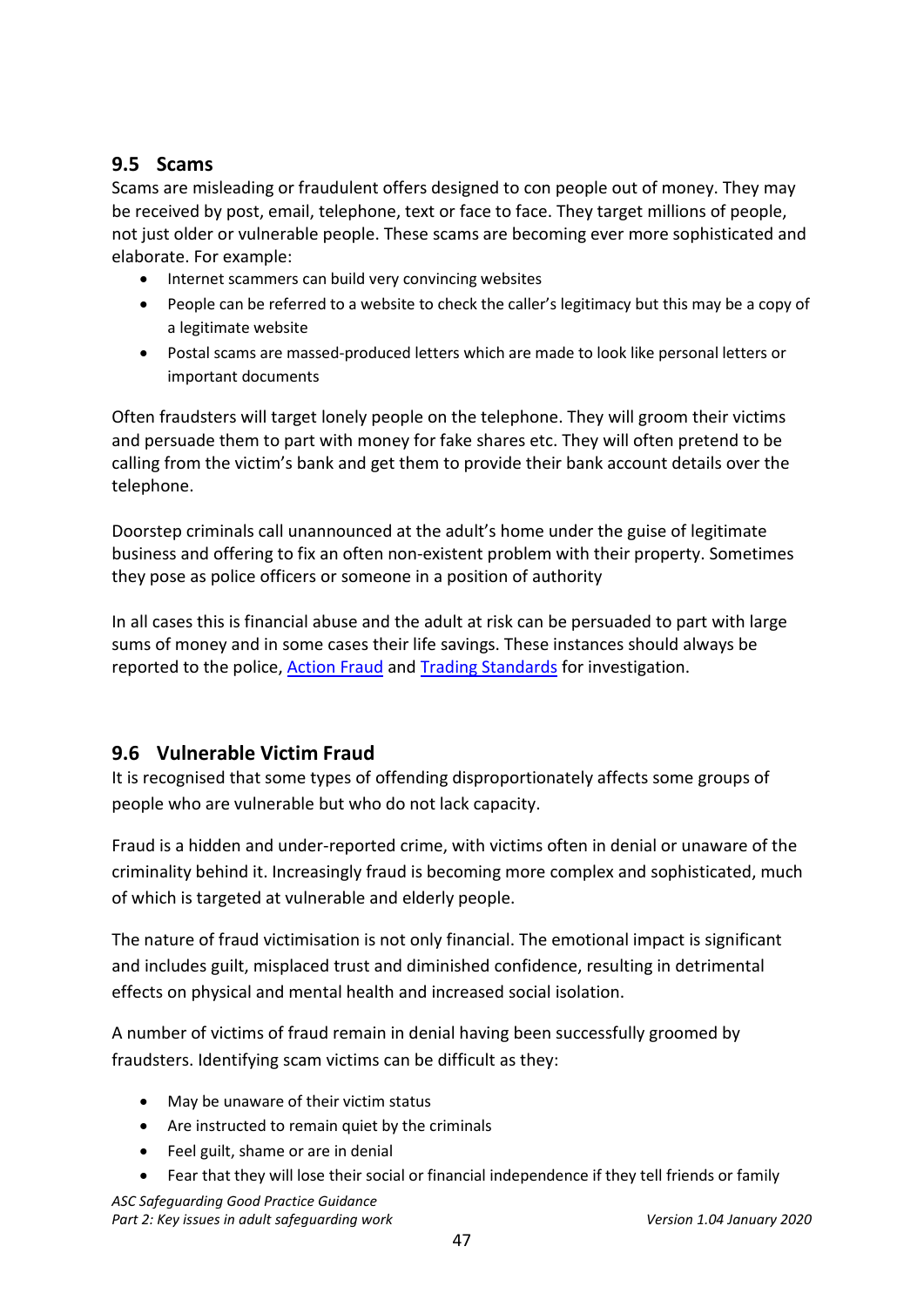• Don't want to lose their 'friendship' with the criminals

This can result in extensive losses sometimes amounting to whole life savings. These victims can refuse to allow officers to inform their next of kin or family members. Whilst the gravity of overriding a victim's wishes should never be ignored, there will be circumstances when it may be in their best interests to do so. This will often be the most effective way to reduce the victim's vulnerability from further financial loss.

# **9.7 Carrying out an adult safeguarding enquiry into a concern about financial abuse**

Safeguarding enquiries regarding financial abuse will need:

- To consider welfare and prevention alongside any investigatory actions.
- To work with the adult at risk to identify and manage their expectations and focus on their desired outcomes.
- To consider the breadth of remedies available to the person at risk of financial abuse
- A robust plan for the enquiry which involves and utilises the skills of partners at the earliest opportunity.

Consideration will need to be given to the dynamics of financial abuse which include

- The intentions of the potential abuser and their relationship with the person
- The nature of the actions taken to access the money
- The extent to which the money is being used to meet the person's needs
- The degree of harm or loss to the person
- Any conflicting interests the potential abuser or other interested parties have in terms of access to the money or property

## *9.7.1 Planning the enquiry*

When planning the enquiry, consider the following questions

- What does the victim know? Do they understand what is/has happened?
- What do they want to happen now? What outcome do they want?
- Do they have capacity?
- Do they want to make a complaint to the police?
- Do they need support from an advocate?
- Who is the suspected perpetrator?
- What is their relationship to the victim?
- What 'control' do they have?
- Is this 'control' legal (e.g. registered LPA, EPA)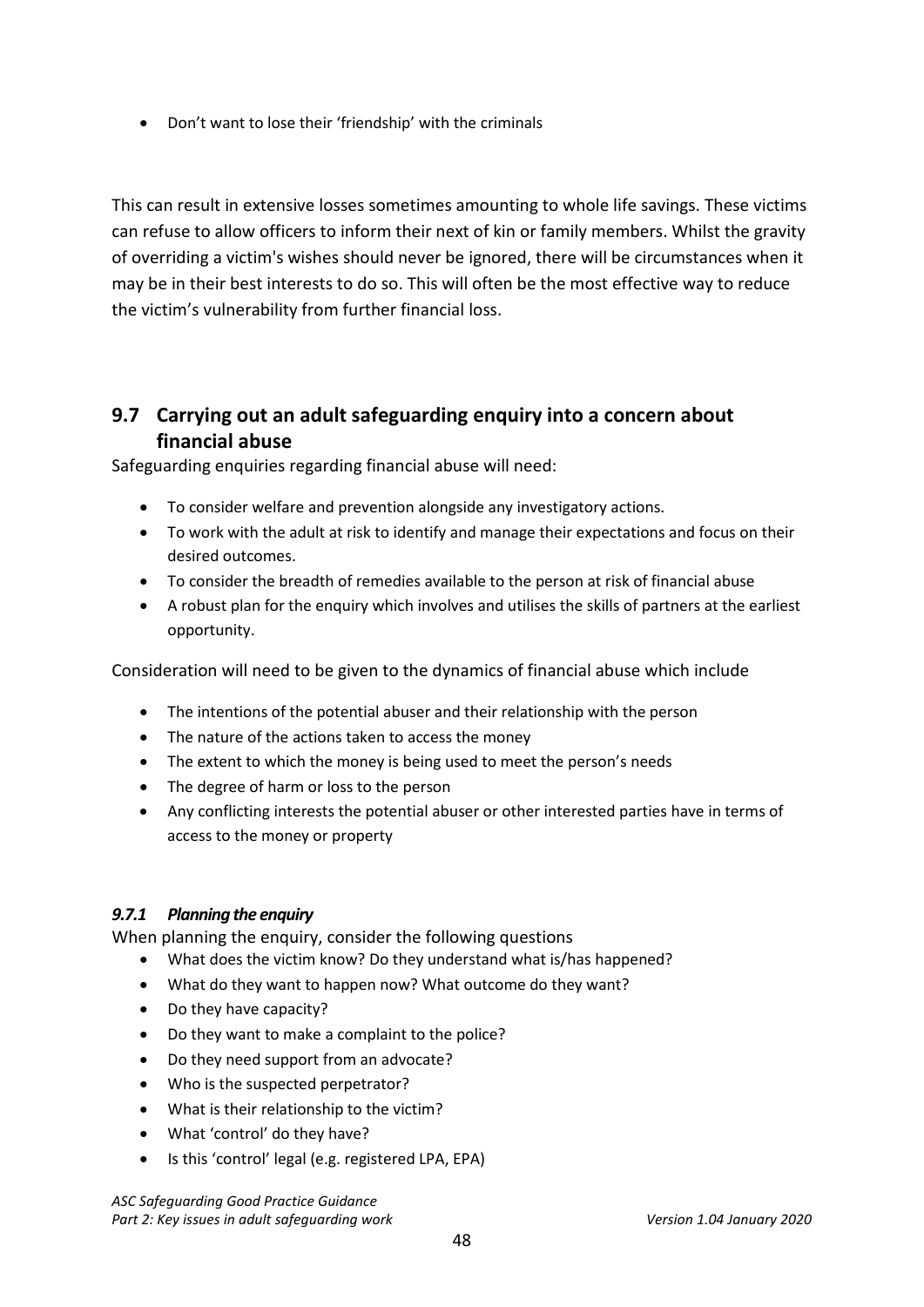• Has the perpetrator committed a criminal offence?

When considering how the agencies involved might work together in carrying out the enquiry, consider the following questions

- What action can be taken to immediately protect the individual?
- Can DWP freeze the Appointeeship?
- Is there a role for the Court of Protection?
- Is there a need to contact banks or building societies? Is there a need to request them to restrict access to accounts?
- Is there a legal call on assets or an estate?
- How can continuity of any care service be maintained?
- Is the person who may be a risk also a risk to anyone else?
- Identify who is going to investigate what, including the Police, Social Care, DWP, services provider and so on. If any agencies will not investigate when it seems that they reasonable should, identify why.
- Identify who is going to contact the perpetrator and how. If by post use recorded delivery for proof of delivery. If in person, consider risks and how to respond to difficult people. Choose venue carefully. Ensure contact with perpetrator is timely – the perpetrator avoiding contact will only delay the process considerably.
- Identify who has the evidence:
	- Bank Statements
	- DWP
	- Local authority departments
	- Court of Protection
	- NHS fraud services
	- Landlords

#### *9.7.2 Identifying if there has been abuse*

A widely used tool in the USA is the Older Adult Financial Abuse Measure (OAFEM). [A study](http://safeguardingcommittee.ie/wp-content/uploads/2017/10/NCPOP-Older-Adult-Financial-Exploitation-Measure-2014.pdf)  [in Ireland](http://safeguardingcommittee.ie/wp-content/uploads/2017/10/NCPOP-Older-Adult-Financial-Exploitation-Measure-2014.pdf) of the applicability of it in that context found that a preliminary use of an abbreviated version of the OAFEM, reduced to 6 questions. This shortened tool may be of use in an adult safeguarding enquiry. The six questions are

- Has someone borrowed money from you but not paid it back?
- Has someone felt entitled to use your money for him/herself?
- Has someone used your money on their own behalf instead of for your benefit?
- Have there been unexplained disappearances of your funds or possessions?
- Has someone lied about how they were spending your money?
- Has someone demanded money from you?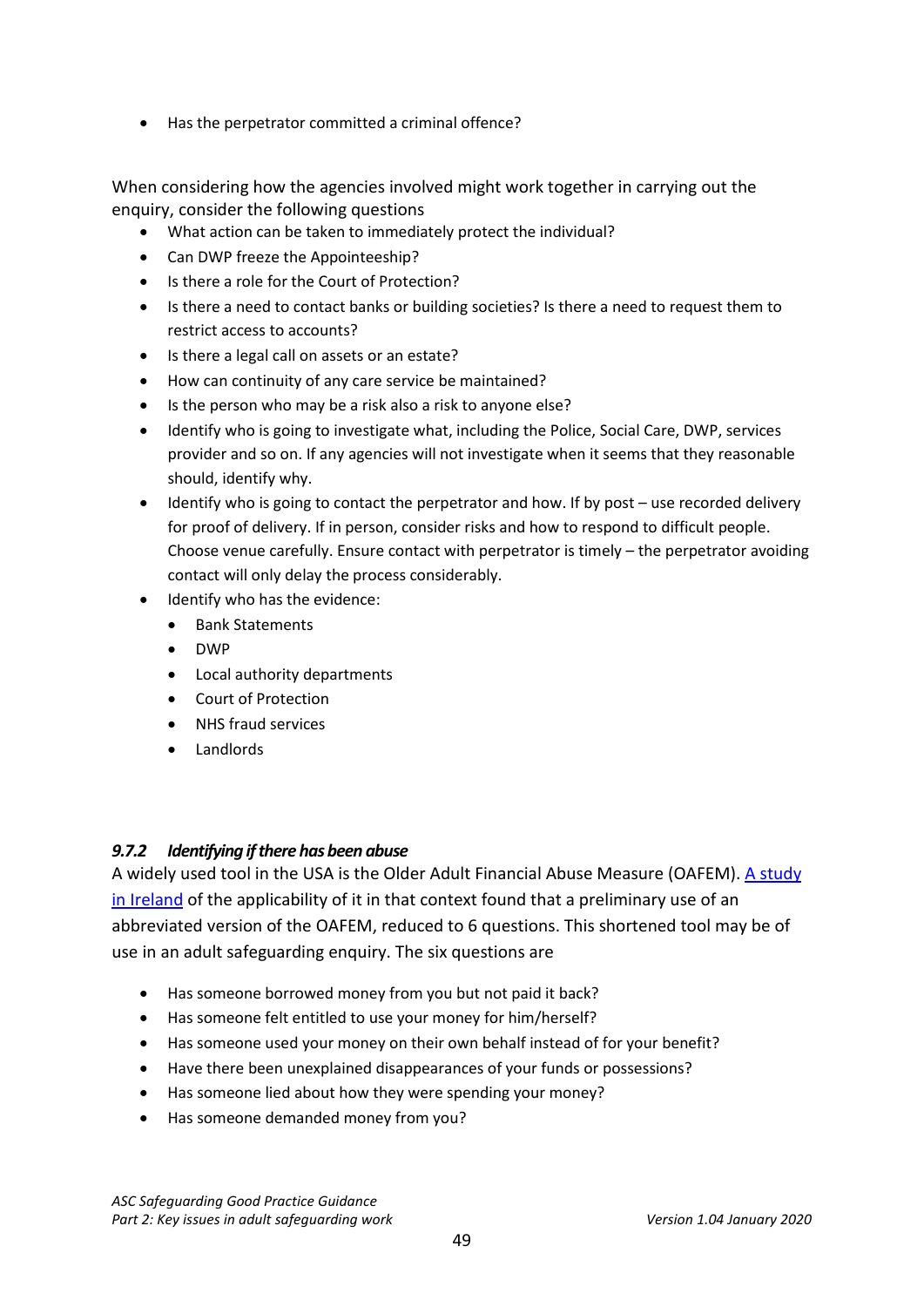## *9.7.3 Developing a protection plan*

When developing a protection plan regarding financial abuse, options for action include

- Making changes to increase security such as arranging for a safe or strong box, or a key safe
- Change in appointeeship arrangements
- Criminal prosecution
- Application to the Court of Protection to change Lasting Power of Attorney or Deputyship arrangements
- Bank account suspended/changed
- Action required in relation to the perpetrator, for example if they carried out financial abuse through their role at work or as a volunteer
- Provide new or increased support services
- Empower the individual to take control of the situation, through measures such as education, or therapeutic input

## **9.8 Working with partners in responding to concerns about financial abuse**

## *9.8.1 Trading Standards*

[Buckinghamshire and Surrey Trading Standards](https://www.surreycc.gov.uk/business-and-consumers/trading-standards) can help to protect against financial abuse by:

- Providing information and advice on how the adult at risk can protect themselves from being deceived in relation to doorstep crime, rogue traders, loan sharks and mass marketing scams such as lottery, postal or internet scams.
- Known scam victims can be supported by Trading Standards, and interventions can take place where necessary to support the person.

[National Trading Standards](http://www.nationaltradingstandards.uk/) is responsible for gathering important intelligence from around the country to combat rogue traders and tackle a number of priorities. These priorities currently include mass marketing and internet scams, illegal moneylending and other enforcement issues that go beyond local authority boundaries.

## *9.8.2 Social care service providers*

Residential care homes should have policies and procedures in place for dealing with clients' finances and valuables, and keep proper auditable records.

Home care providers should have formal arrangements in place for home care staff to take on financial responsibilities.

Supported living accommodation should have systems in place to support clients in managing their finances which do not put staff in conflict with their employer. Clear auditable records should exist to show the client has been invoiced in accordance with the care that has been delivered.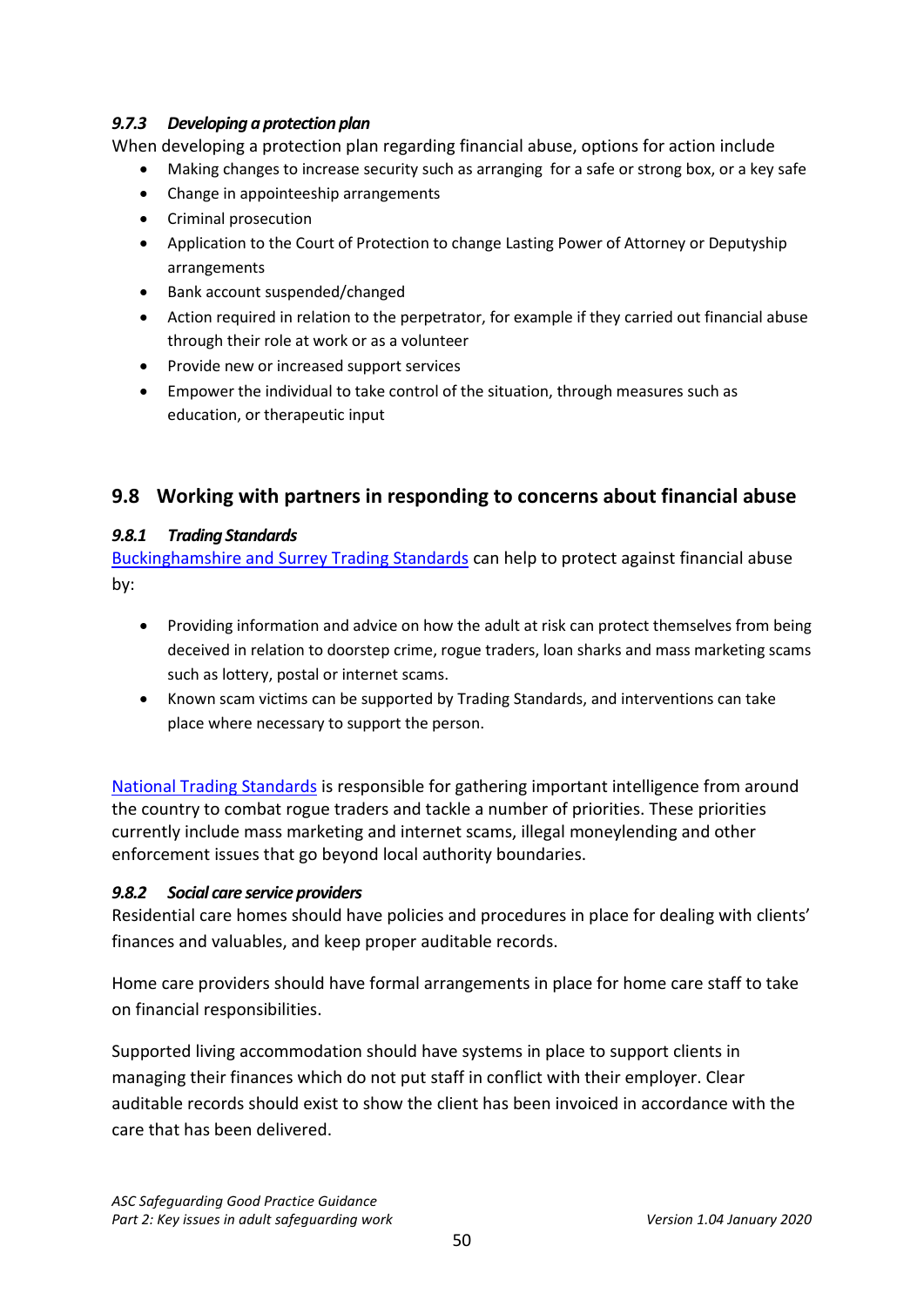# **9.9 Options for legal redress**

## *9.9.1 The criminal courts*

If a criminal offence, such as theft or fraud has been committed, the person experiencing financial abuse may wish to press criminal charges against the person alleged responsible.

## *9.9.2 The civil courts*

Where a criminal offence has not been committed, it may be possible for the person subjected to financial abuse to obtain relief through civil law. This would be the case where financial abuse occurs as a result of undue influence or duress.

Undue influence occurs when a person's wishes regarding a gift or bequest are overruled as a result of coercion or undue pressure by somebody else. Duress relates to a person entering into an agreement as a result of threats.

Where it is established that duress or undue influence has been exerted, any contract the person experiencing financial abuse has entered into may be set aside and they must take steps to void the contract. Where duress has occurred, it may also be possible to obtain damages; damages are not available with undue influence.

## *9.9.3 Office of the Public Guardian*

If the abuse is perpetrated by an attorney or deputy and the donor still has capacity, he / she can revoke the Lasting Power of Attorney (LPA) by way of a Deed of Revocation. The attorney should be alerted and, where the LPA is registered, the Office of the Public Guardian informed. Where the donor lacks capacity case managers can [refer concerns](https://www.gov.uk/report-concern-about-attorney-deputy)  directly to the [Office of the Public Guardian.](https://www.gov.uk/report-concern-about-attorney-deputy) A local authority can make representations to the Office of the Public Guardian if there is reasonable belief that an attorney or deputy is not acting in the person's best interest.

Where someone claims to hold a Lasting Power of Attorney or Deputyship, or if it is not known if there is one in place, this should be checked. The Attorney or Deputy should be asked to produce the relevant documents, and the [OPG provides an online checking service.](https://www.gov.uk/find-someones-attorney-or-deputy)

## *9.9.4 The Court of Protection*

Where the person experiencing financial abuse lacks capacity the Court of Protection has wide powers to deal with the consequences of financial abuse.

These include:

- Making an order prohibiting a named person from having contact with the person experiencing financial abuse.
- Making an order enabling another person to bring proceedings on behalf of the person experiencing financial abuse, for example, for redress in the civil court. This may involve claims of fraud, coercion, undue influence, lack of capacity, and breach of trust.
- Appointing a deputy.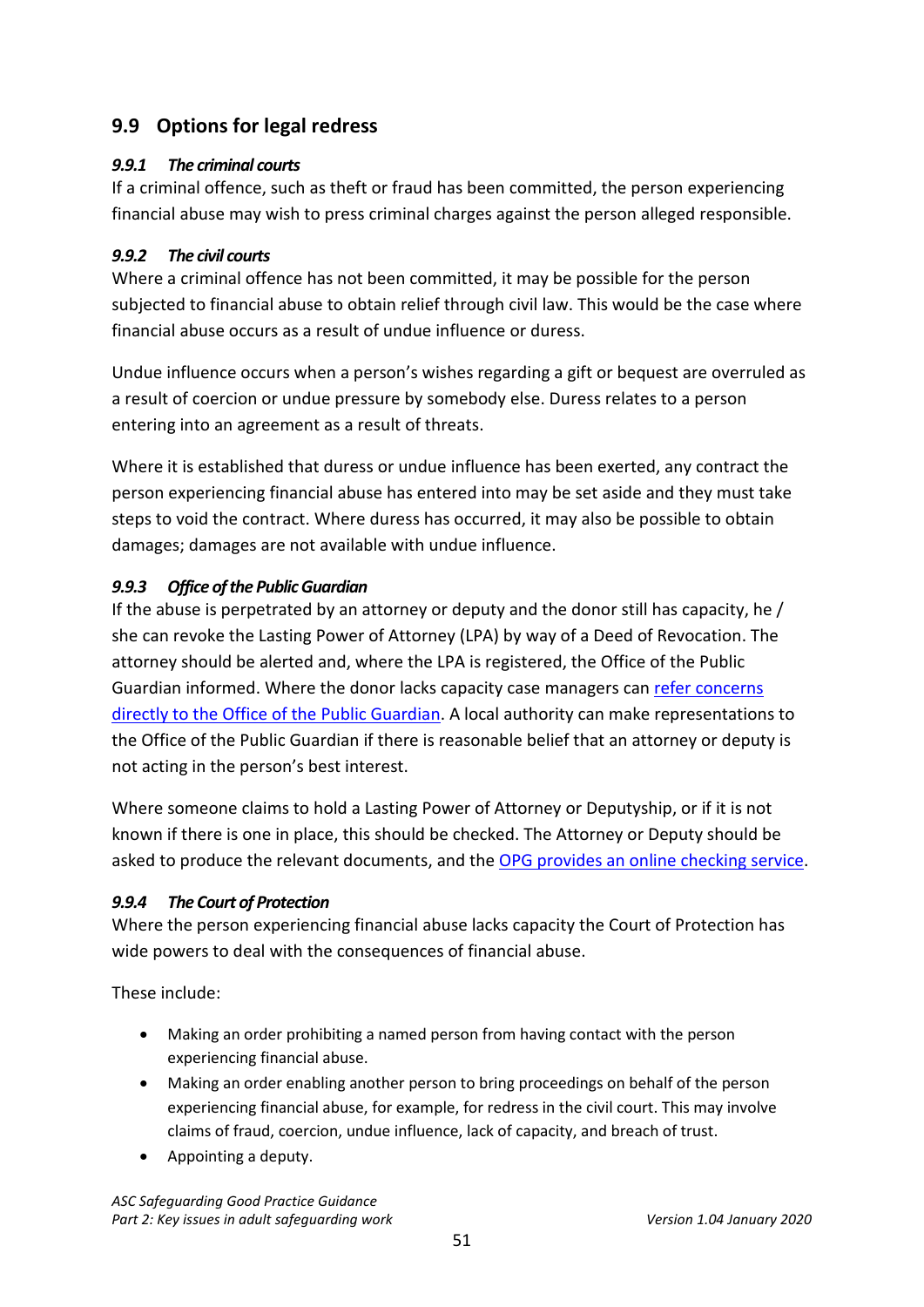In addition, the Court can simply set aside gifts or wills on the grounds that the person lacked capacity at the relevant time.

## *9.9.5 The High Court*

The High Court can make:

- freezing injunctions to prevent money or property being disposed of
- search orders to allow access to the home or workplace of the person alleged responsible to search for documents.
- Injunctions to prevent the person alleged responsible from leaving the country.

A person acting as a 'litigation friend' (ie. representing a person with mental health issues) can also apply to the High Court for recovery of funds.

## **9.10 Preventing financial abuse when assessing care and support needs**

Adults with care and support needs, as set out in the Care Act 2014, may or may not have mental capacity to manage their financial and property affairs and their condition may be stable, improving or deteriorating. Depending on the person's capacity various options for managing a person's money or property exist. A person assessing their care and support needs should ensure that responsibility for this function is addressed during the assessment and care & support planning.

The functions may be fulfilled by relatives, professionals, or statutory agencies and consideration of who should undertake this role should be part of the risk and wider assessment process. If an applicant for care has substantial financial assets, they or their representative should be advised to seek guidance from a professional advisor who is covered by the financial services authority. Where legal provisions are already in place the assessor must see and take a copy of evidence of Enduring/Lasting Power of Attorney/Deputyship/DWP Appointeeship during the assessment.

#### *9.10.1 Giving Financial Advice*

In discharging a duty in the Care Act about providing information and advice the Local Authority must ensure that information and advice is provided on:

- how to access independent financial advice on matters relating to care and support
- the extent of an adult's responsibilities to pay for it
- their rights to statutory financial and other support, locally and nationally

The Care Act Statutory Guidance says that financial information and advice is fundamental to enabling people to make well-informed choices about how they pay for their care. This is deemed integral to the adult in their consideration of how they may be able to pay care costs, either now or in the future. In addition to the Local Authority making this information available, the duty must be delivered proportionately, but without regard to eligible need. Actions should include:

- working with adults, representatives and partners to communicate messages about the benefits of financial information and advice
- considering an adult's need for financial information and advice when they make first contact with the authority (and throughout assessment, care and support planning and review processes)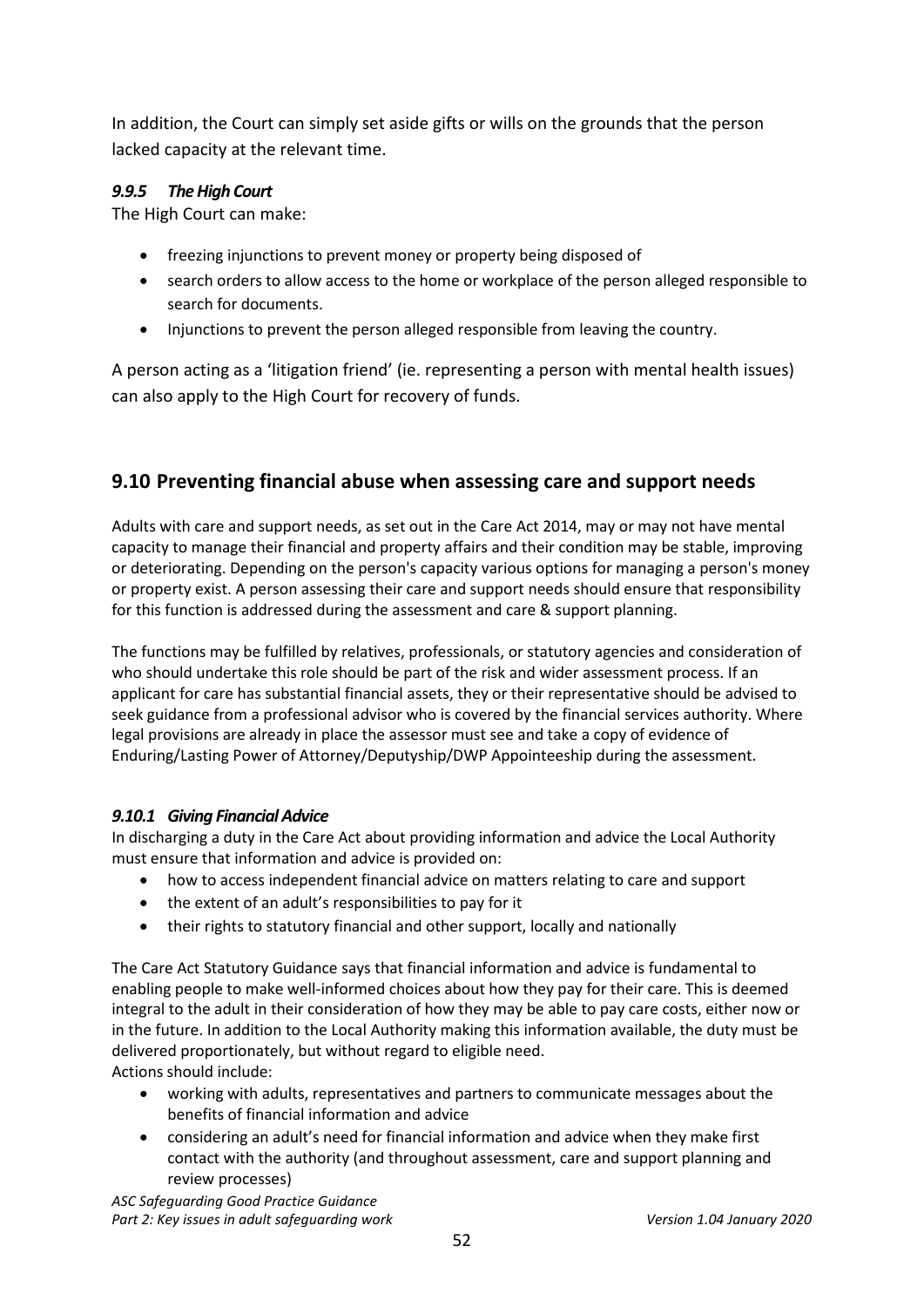- consideration of adult's who become known through a referral (including self-referral)
- consideration of adult's who are currently in need of, or who are receiving care and support
- adult's whose care is being reviewed
- family members with care and support needs (or likely to develop them)
- identification of carers, with identified actions to reduce needs for support
- adults who are subject to adult safeguarding concerns or anyone who may benefit from financial information and advice on matters concerning care and support.

Local authorities must have regard to identifying these adults, to help them understand the financial costs of their care and to support and help them to access independent financial information and advice including that from regulated financial advisers. Where this includes advice on welfare benefits it should be provided by specialist personnel.

# **9.11 Further information**

<http://www.elderfinancialabuse.co.uk/>

["Financial Abuse and Scams"](https://www.adass.org.uk/media/5799/top-tips-financial-abuse-and-scams.pdf) (ADASS / LGA / PSW network / National Trading Standards scams team)

<https://www.friendsagainstscams.org.uk/>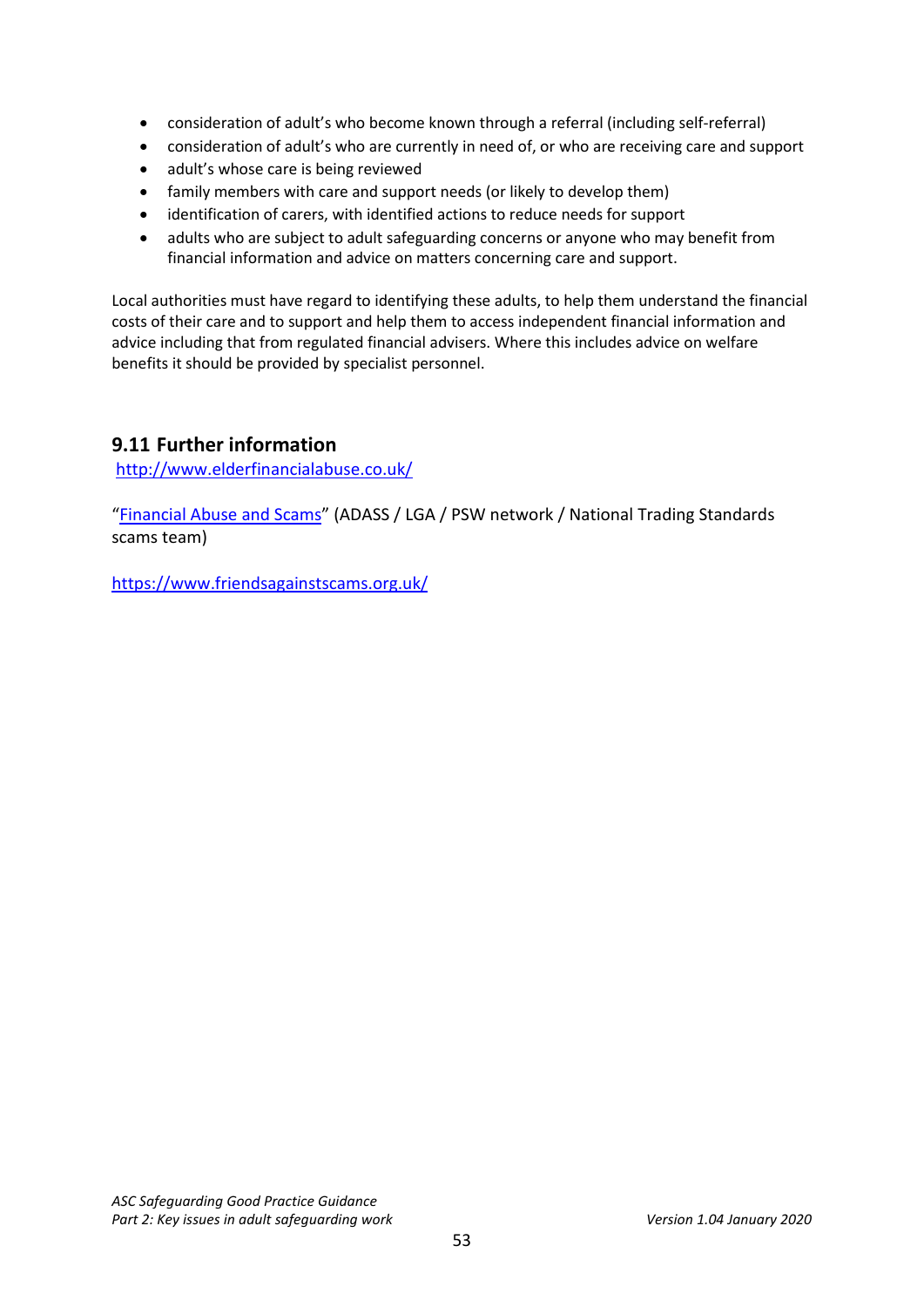# **10 Guidance on honour based violence, forced marriage and female genital mutilation**

# **10.1 Forced marriage**

Forced marriage is when a person faces physical pressure to marry, such as threats, physical violence or sexual violence, or emotional and psychological pressure, such as a person being made to feel like they are bringing shame on your family.

Forced marriage is a criminal offence under the Anti-social Behaviour, Crime and Policing Act 2014. The offences apply if either the perpetrator or victim is in England and Wales, habitually resident there or a UK national. This legislation bans

- Marrying someone who lacks the mental capacity to consent to the marriage, regardless of whether they are pressured to do it
- Taking someone overseas to force them to marry even if the marriage does not take place
- The use of violence, threats or coercion to cause someone else to marry, or behaviour that they should reasonably believe may cause the other person to marry without free and full consent.
- The breaching of forced marriage protection orders. Anyone who has been forced to marry or threatened with it can apply for a protection order as can third parties such as the police, relatives and voluntary organisations.

## **10.2 Actions to take where there is a concern about false marriage**

- Make a referral to the police
- If possible, see the victim immediately in a secure and private place where the conversation cannot be overheard.
- See them on their own, even if they attend with others.
- Develop and agree a safety plan in case they are seen i.e. make out another reason why you are meeting.
- Explain all the options available to them.
- Recognise and respect their wishes.
- Perform a DASH risk assessment including HBA section
- Reassure the victim about confidentiality where appropriate e.g. police / other agencies will not inform their family/community.
- Establish and agree an effective method of contacting the victim discreetly in the future, possibly using a code word to confirm identity and/or to establish if safe for them to speak. Ensure the code word is chosen by the victim.
- Consider different code words for different situations and ensure these code words are recorded
- Obtain full contact details.
- Where appropriate, consider the need for immediate protection and suitable placement away from the family. Continued support is paramount as victim will feel isolated
- Provide personal safety advice.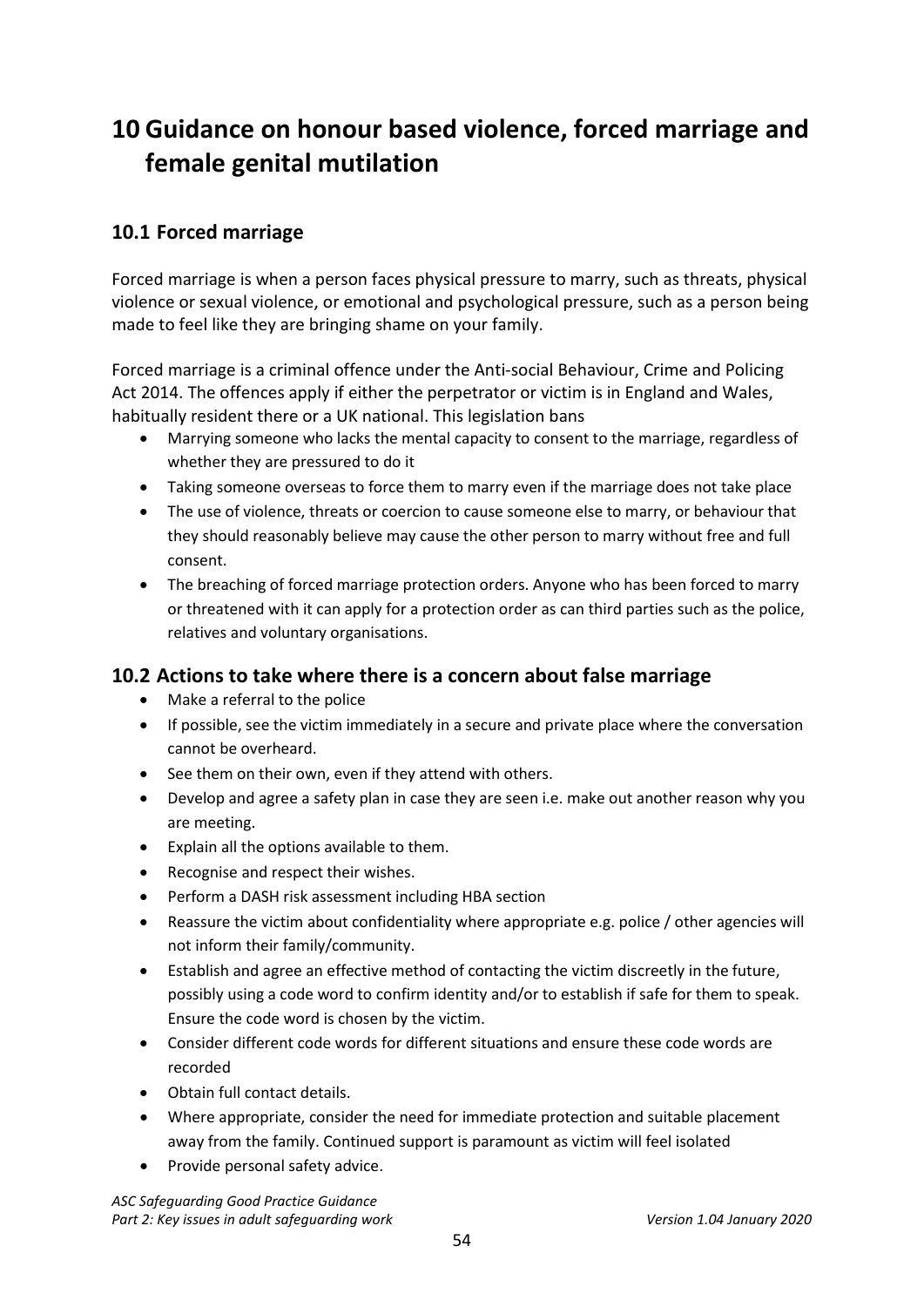- If appropriate, record any injuries.
- Establish if there is a family history of Forced Marriage or HBA. To include extended family and hierarchical structure of family.
- Advise the victim not to travel overseas and identify any planned trips. If any trip is planned then obtain ALL passport details / flight details / destination date and time. If imminent consider advice such as concealed metal spoon (this will alert a security search where the victim has an opportunity to discreetly disclose they need help).

#### DO NOT:

- Send them away.
- Approach members of the family or the community.
- Use family members or members of the community as interpreters.
- Use local transport arrangements i.e. local taxis.
- Attempt to mediate or encourage reconciliation or family counselling.
- Share information with anyone without the victim's consent unless there is an imminent risk of serious harm or threat to life.

Information it can be helpful to establish if possible

- The nature and level of risk to the safety of the person e.g. is she pregnant? Do they have a secret boyfriend or girlfriend? Are they already secretly married?
- If there are any other family members at risk of HBA or forced marriage or if there is a family history in relation to this to ensure protective measures are extended to them too.
- If there is a risk to the boyfriend / girlfriend to ensure protective measures are extended to them too.
- If person under threat entered into their current relationship of their own free will.
- If person under threat is free to choose who they have a relationship with.
- If members of family threaten them over religious matters, achievement or marriage plans.
- If the person under threat has ever been forced to meet a prospective marriage suitor.
- I there has been any emotional pressure or threats of violence/intimidation in connection with a proposed marriage arrangement, or even some form of cultural obligation.
- If any assaults have occurred as a result of refusal to comply with the wishes of parents or other family member over marriage, religious or cultural issues

# **10.3 Options available to people regarding forced marriage**

Advice on the options open to someone facing forced marriage will often come from the police, or the Forced Marriage Unit, but where there is limited opportunity to have contact with someone, any professional who has that opportunity may be the best placed person to give this information.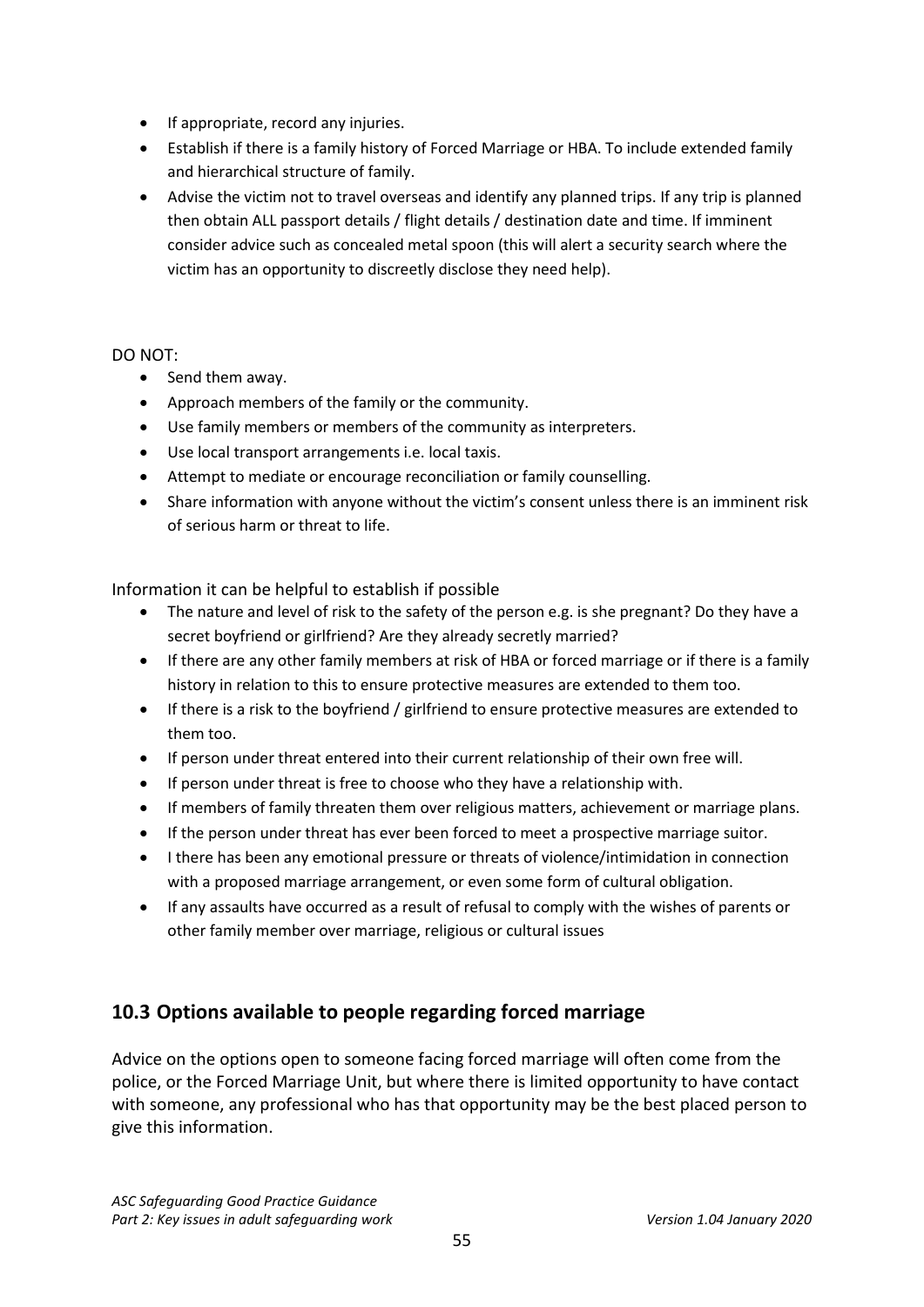If someone fears they may be forced to marry, they have limited choices:

- To leave their family, start a new life and possibly have to remain in hiding but offer reassurance about other available support.
- To leave their family, start a new life knowing they face a life of ostracism and isolation but offer reassurance about other available support.
- To leave their family, start a new life and prosecute their family.
- To return to the family and hope the situation can be resolved.
- To seek legal protection.

If someone is already trapped in a forced marriage, they have limited choices:

- To stay with the marriage.
- To flee the marriage, start a new life and possibly have to remain in hiding (will require lots of support and reassurance about available support).
- To leave their family, start a new life knowing they face a life of ostracism and isolation (will require lots of support and reassurance about available support).
- To flee the marriage, start a new life and prosecute the family.
- Other issues such as having young children or younger siblings will affect the options available to them and this may limit their choices further.
- There may be serious risk of harm, especially for women, if they choose to return to the family or stay within the marriage.
- To leave and start a new life can make them extremely vulnerable. Their family or spouse may search for them through routes such as housing records, benefit records, employment records and health records. However, these records can be protected.
- For many people prosecuting their family is something they will not consider.
- If the victim is from overseas, fleeing the marriage and applying to remain in the UK is an extremely complicated process and requires professional immigration advice.
- For many victims from overseas returning to their country of origin is not an option. They may be ostracised, subjected to violence or even killed. These risks should be explained, even just to exclude this option.
- Many people, especially women, may be extremely frightened by contact with any statutory agency as they may have been told that the authorities will deport them and/or take their children away from them. Professionals need to be extremely sensitive to these fears when dealing with a victim from overseas, even if they have indefinite leave to remain or a right of abode as they may not be aware of their true immigration position. These circumstances make them particularly vulnerable.
- If it is discovered that they are in breach of immigration rules (e.g. an over stayer), remember they may also be the victim of a crime and be traumatised as a result.
- Male victims of forced marriage may have difficulty in being taken serious. If they then wish to leave the family home, refuge accommodation tends to be limited for men so the use of hostels may be the only alternative.

# **10.4 Personal Safety Advice and Devising a Strategy for Leaving Home**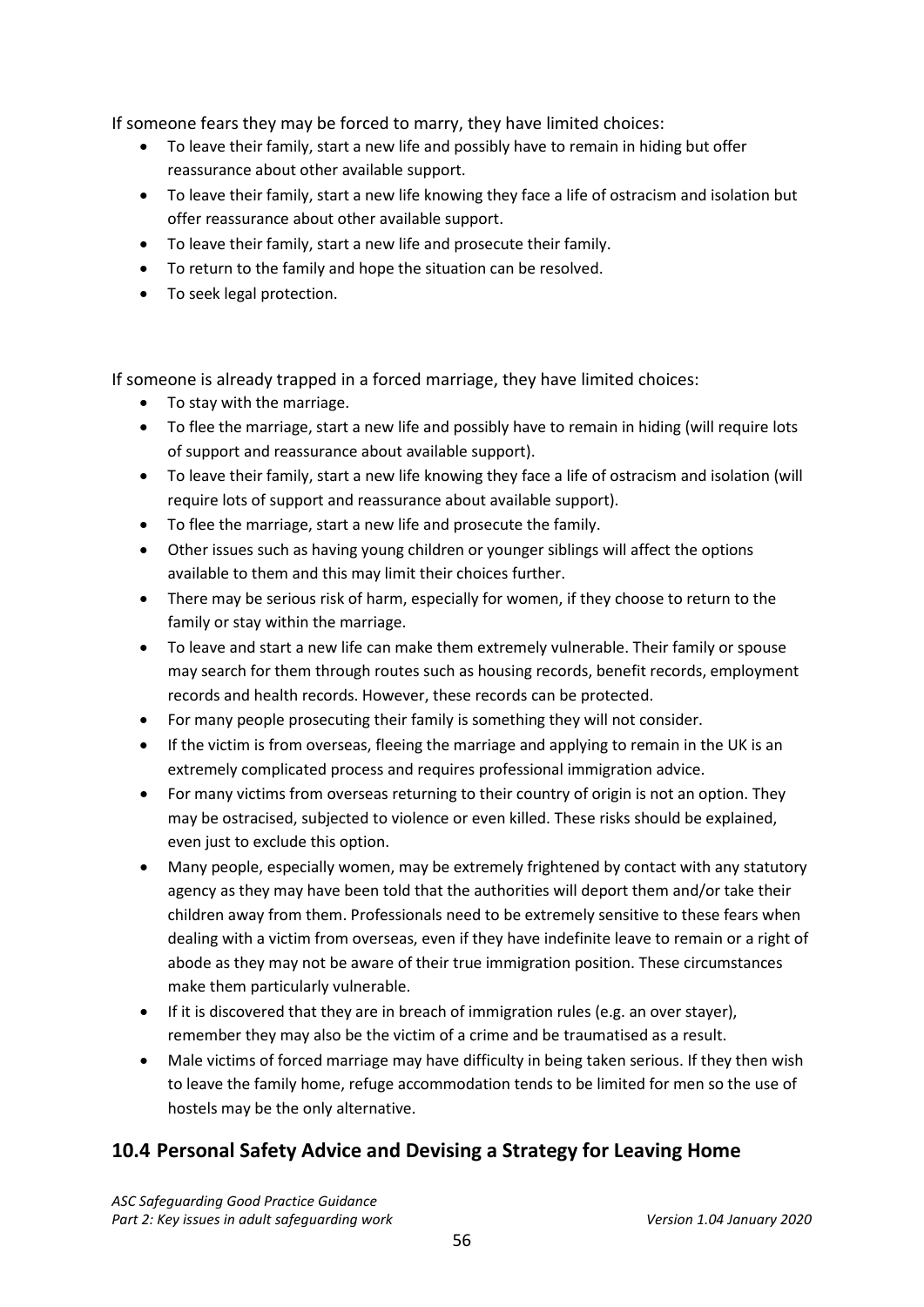Leaving home is the most dangerous time for victims experiencing forced marriage or HBA. Therefore, if someone is planning to leave or the perpetrators may suspect they might leave, measures should be taken to ensure their safety.

Even if someone is not ready or willing to leave, they should still be advised of their options and helped with safety planning so they can take measures to protect themselves at home and make arrangements to leave home in an emergency.

The victim, with their consent, should be referred to local and national support groups.

Get the victim to think about:

- Who they could go to in an emergency?
- Who would be able to send them money if necessary?
- All the things they may need to start a new life.
- The possible finality of this decision and the ongoing lack of contact between them, their family and extended family (the reality of this may discourage victims to leave or if they have left, they may return; therefore ensure they are offered ongoing support).

When devising a strategy for an adult to leave home, they should:

- Be fully consulted as to their future needs and their wishes respected.
- Consider the risk to themselves and whether they should involve police.
- Open a separate/secret bank or savings account in their name.
- Leave copies of important documents such as passport, National Insurance number and birth certificate with police, social services or a trusted friend.
- Leave spare clothing and cash etc. with a trusted friend.
- Keep helpline numbers close at hand.
- Have a telephone card or change for urgent phone calls.
- Arrange alternative emergency accommodation should the need arise.

If the person is leaving the family home:

- Complete a safety plan before they leave the family home.
- Arrange for an escort to accompany them if they insist on returning to the family home to collect their possession or to visit on behalf of the victim with a list of the items.
- Advise the victim how their actions may compromise their safety.
- Take precautions to ensure that the person's identity, benefit and other records are confidential.
- Encourage them to change their bank account details and mobile phone so that they cannot be traced; this includes other social media accounts.
- Refer them, with their consent, to local and national support agencies.
- Use secure methods of transport i.e. not local taxi firms.

Personal possessions should include: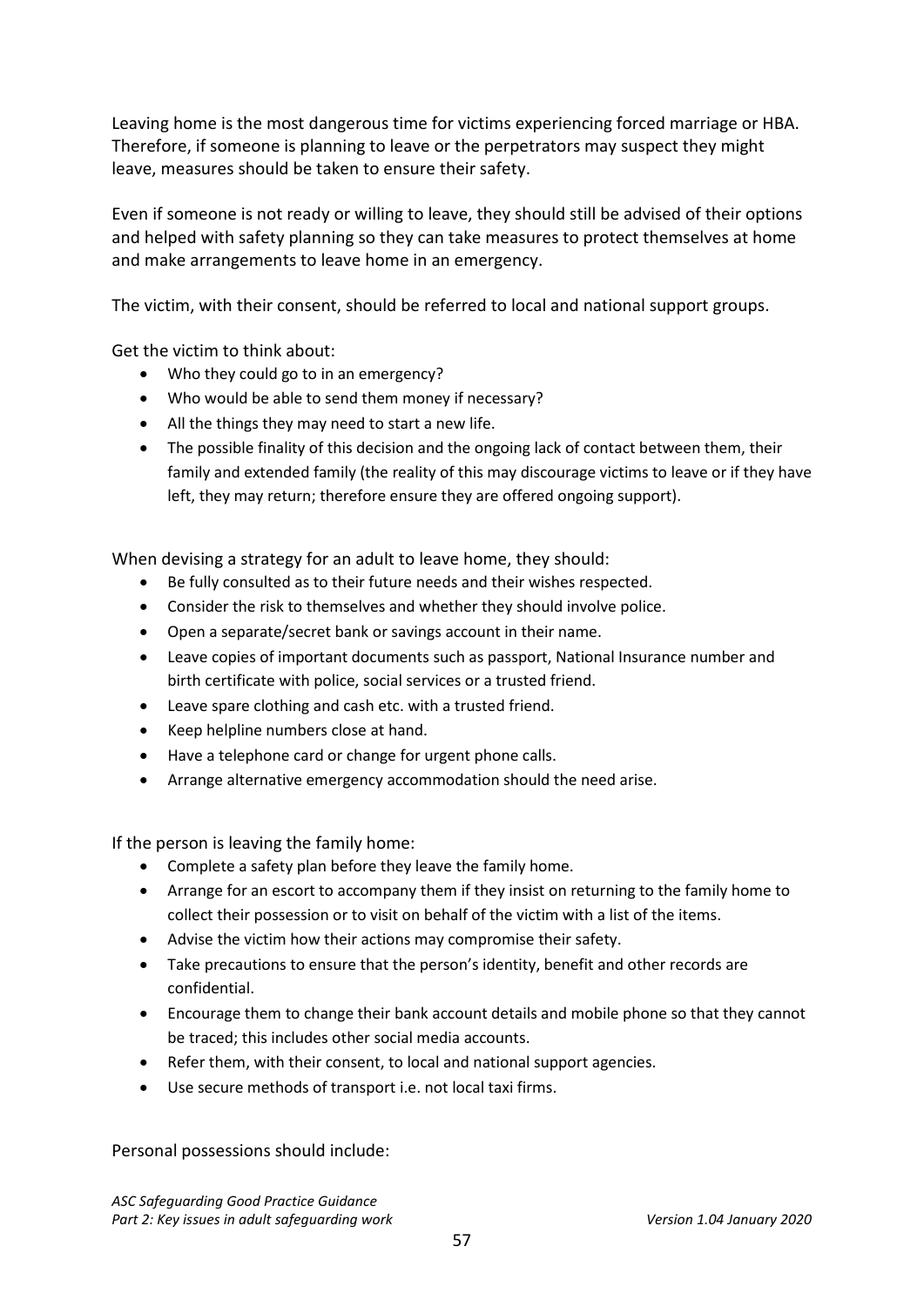- Proof of identity (something with a photograph and signature e.g. passport, driving licence, student ID).
- Benefit books, money, cheque books, bank and credit cards.
- Medication and medical card.
- Address book, photographs, jewellery and clothing.
- Marriage/divorce papers.
- Documents relating to immigration status.

The victim to consider who they want told that they are safe and what information they want given out as well as amount of contact with their family they wish to continue without compromising their safety.

#### *10.4.1 Further information*

The [Forced Marriage Statutory Guidance](https://assets.publishing.service.gov.uk/government/uploads/system/uploads/attachment_data/file/322310/HMG_Statutory_Guidance_publication_180614_Final.pdf) The [Forced Marriage Unit](https://www.gov.uk/stop-forced-marriage) [Guidance on forced marriage and people with learning disabilities](https://www.gov.uk/government/news/forced-marriage-and-learning-disability-new-guidelines-to-help-prevent-abuse)

## **10.5 Honour based violence**

#### *10.5.1 Warning signs*

The chart below shows potential warning signs or indicators for honour-based violence. These indicators are not intended to be an exhaustive list.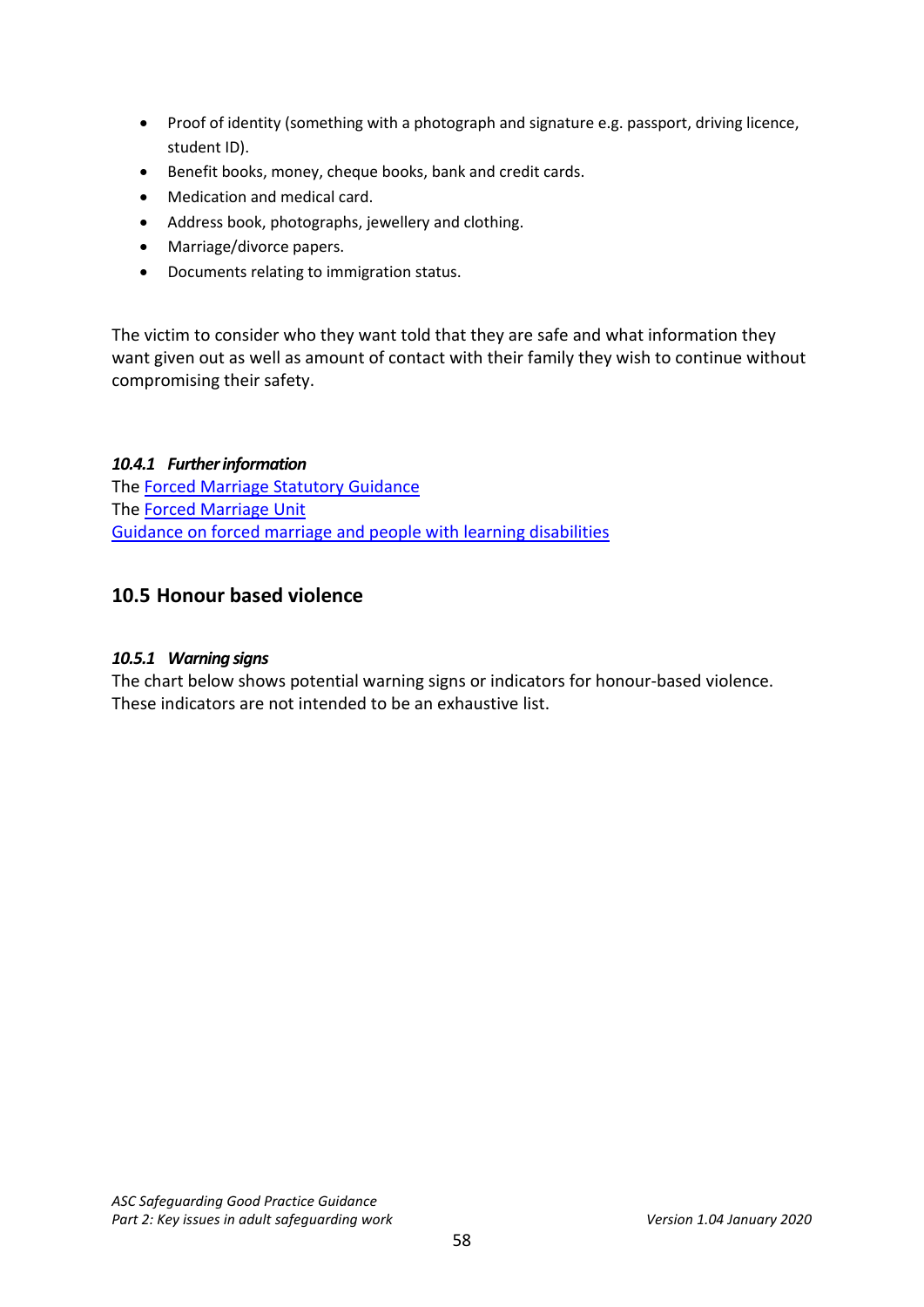

# **10.6 Modern Slavery and Human Trafficking**

Modern Slavery includes human trafficking, slavery, servitude and forced and compulsory labour. It is an offence under the Modern Slavery Act 2015.

# **10.7 What is human trafficking?**

Human trafficking is defined as the recruitment, transportation, transfer, harbouring or receipt of persons, by means of the threat or use of force or other forms of coercion, of abduction, of fraud, of deception, of the abuse of power or of a position of vulnerability or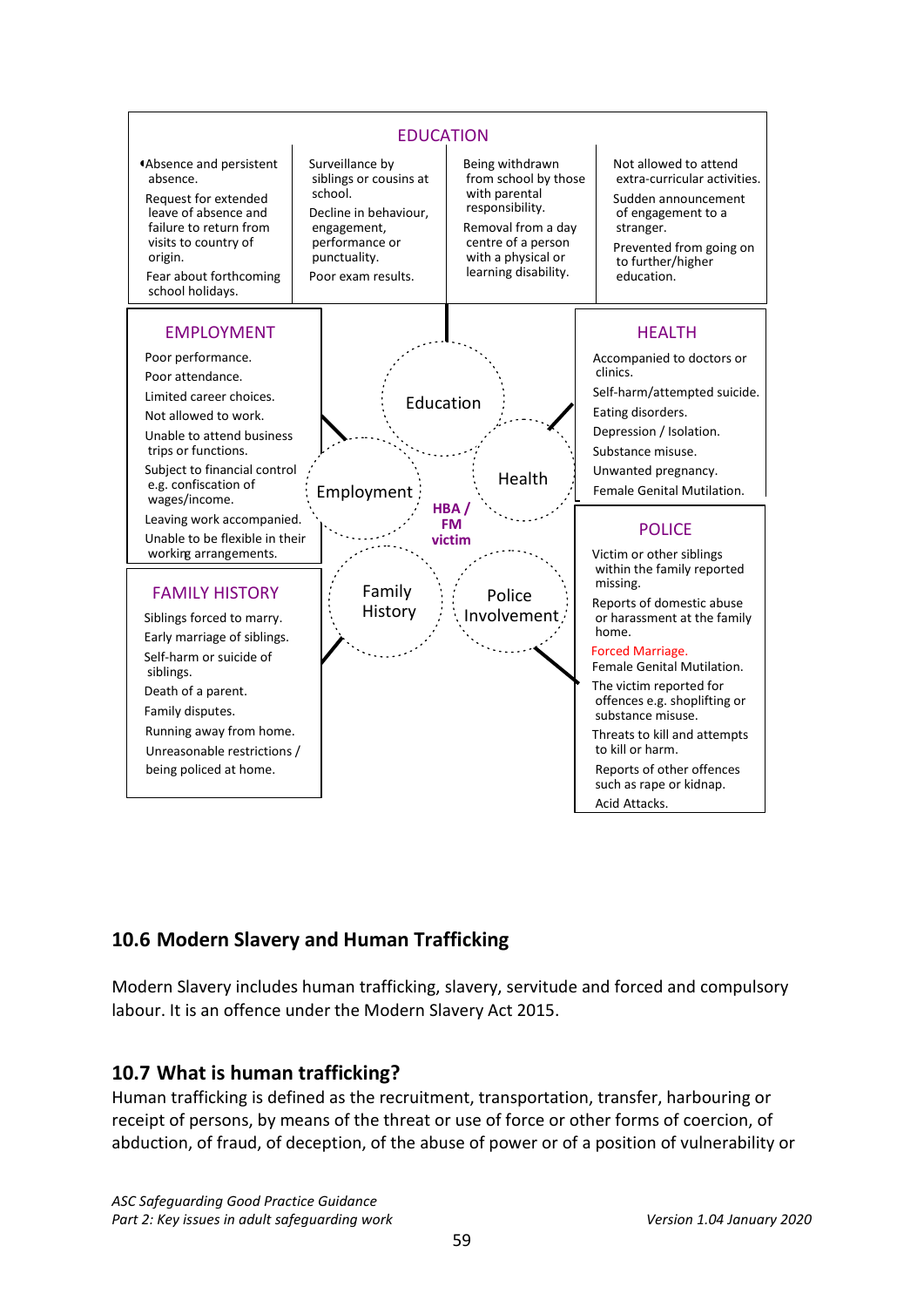of the giving or receiving of payments or benefits to achieve the consent of a person having control over another person, for the purpose of exploitation.

The greatest numbers of adult victims come to the UK from China, South East Asia, and Eastern Europe; child victims are trafficked in the greatest numbers from Vietnam, Nigeria, China and Eastern Europe. However, this is a truly international crime, with potential victims from over 80 different countries referred to the National Referral Mechanism since its inception and 47 different counties identified as sources of child trafficking to the UK by the Child Exploitation and Online Protection Centre (CEOP).

Victims may travel to the UK willingly, in the belief that they are destined for a better life, including paid work and may start their journey believing they are economic migrants, either legally or illegally. They may also believe that the people arranging their passage and papers are merely facilitators, helping with their journey, rather than people who aim to exploit them. In other cases, victims may start their journey independently and come to rely on facilitators along different stages of their journey to arrange papers and transportation.

The ease of international travel has led to the opportunity for increased movement of people across borders, both legally and illegally, especially from poorer to wealthier countries such as the UK. This has created opportunities for traffickers who use poverty, war, crisis and ignorance to lure vulnerable migrants to the UK for exploitation.

Traffickers use threats, force, coercion, abduction, fraud, deception, abuse of power and payment to control their victim. And most traffickers are organised criminals. It is estimated that 17% of organised criminal networks operating in the UK are involved in organised immigration crime, of which a small proportion is human trafficking. Some groups organise the trafficking process from beginning to end, while others sub-contract aspects of the process, such as money laundering, or obtaining illegal passports and visas.

## **10.8 Identifying victims**

There is no typical victim and some victims don't understand they have been exploited and are entitled to help and support. Victims are often trafficked to a foreign country where they cannot speak the language, have their travel and identity documents removed, and are told that if they try to attempt an escape, they or their families will be harmed. The following questions may be helpful in identifying potential victims of human trafficking:

- Is the victim in possession of a passport, identification or travel documents? Are these documents in possession of someone else?
- Does the victim act as if they were instructed or coached by someone else? Do they allow others to speak for them when spoken to directly?
- Was the victim recruited for one purpose and forced to engage in some other job? Was their transport paid for by facilitators, whom they must pay back through providing services?
- Does the victim receive little or no payment for their work? Is someone else in control of their earnings?
- Was the victim forced to perform sexual acts?
- Does the victim have freedom of movement?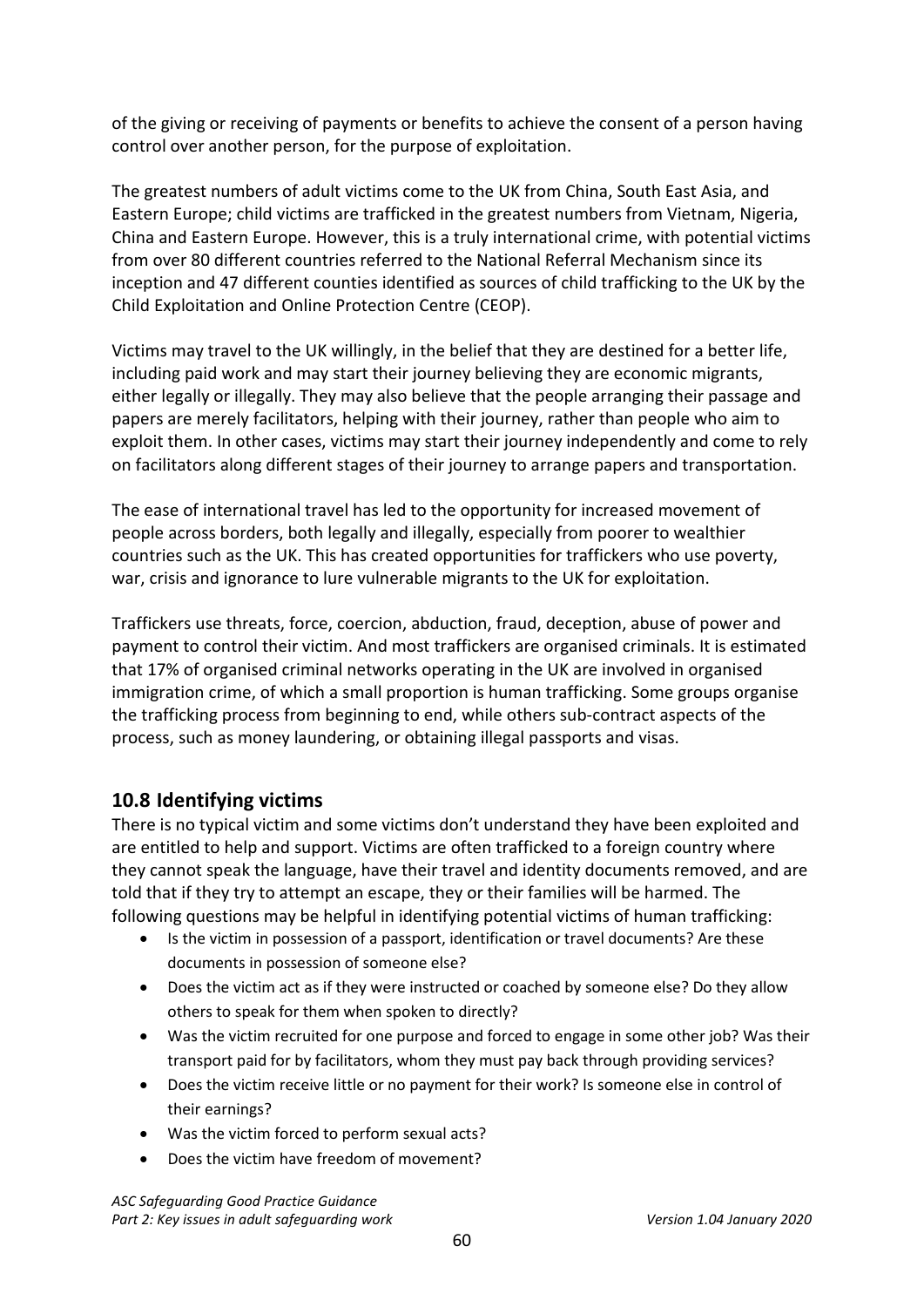- Has the victim or family been threatened with harm if the victim attempts to escape?
- Is the victim under the impression they are bonded by debt, or in a situation of dependence?
- Has the victim been harmed or deprived of food, water, sleep, medical care or other life necessities?
- Can the victim freely contact friends or family? Do they have limited social interaction or contact with people outside their immediate environment?

Adult safeguarding enquiries regarding a concern about human trafficking Where a person thought to have been a victim of human trafficking has care and support needs, the response to that concern will be coordinated through a s42 Care Act enquiry.

Matters that will need to be considered in that work include

- Victim support Local Authorities will need to attend to the immediate physical needs of victims, as well as the longer term social and psychological needs
- Assistance with the repatriation of victims in some instances, Local Authorities will be involved in the return of a victim to their country of origin
- Working in partnership Local Authorities will need to cooperate with other agencies such as Third Sector and community organisations, the Police and immigration services, as well as other levels of government

## *10.8.1 The National Referral Mechanism (NRM)*

The [National Referral Mechanism](http://www.nationalcrimeagency.gov.uk/about-us/what-we-do/specialist-capabilities/uk-human-trafficking-centre/national-referral-mechanism) grants a minimum 45-day reflection and recovery period for victims of human trafficking or modern slavery. Trained decision makers decide whether individuals referred to them should be considered to be victims of trafficking according to the definition in the Council of Europe Convention. In England and Wales, further consideration is made to those who do not meet the definition of trafficking. Their cases are then considered against the definitions of slavery, servitude and forced or compulsory labour.

To be referred to the NRM, potential victims of trafficking or modern slavery must first be referred to one of the UK's two competent authorities (CAs). This initial referral will generally be handled by a referring authority is known as the 'first responder'. Local authorities such as Surrey County Council are first responders.

The first responder will complete a referral form to pass the case to the CA. Referral to a CA is voluntary and can happen only if the potential victim gives their permission by signing the referral form. In the case of children their consent is not required.

# **10.9 Reporting human trafficking**

Any suspicion that someone is at risk of harm or exploitation due to trafficking should be referred to the police for investigation. If there is immediate danger to the suspected victim or if it is believed the suspected victim is under 18 or a vulnerable adult, the police should be contacted straightaway. If there is urgent information that requires an immediate response, dial 999. If general information is held that could lead to the identification,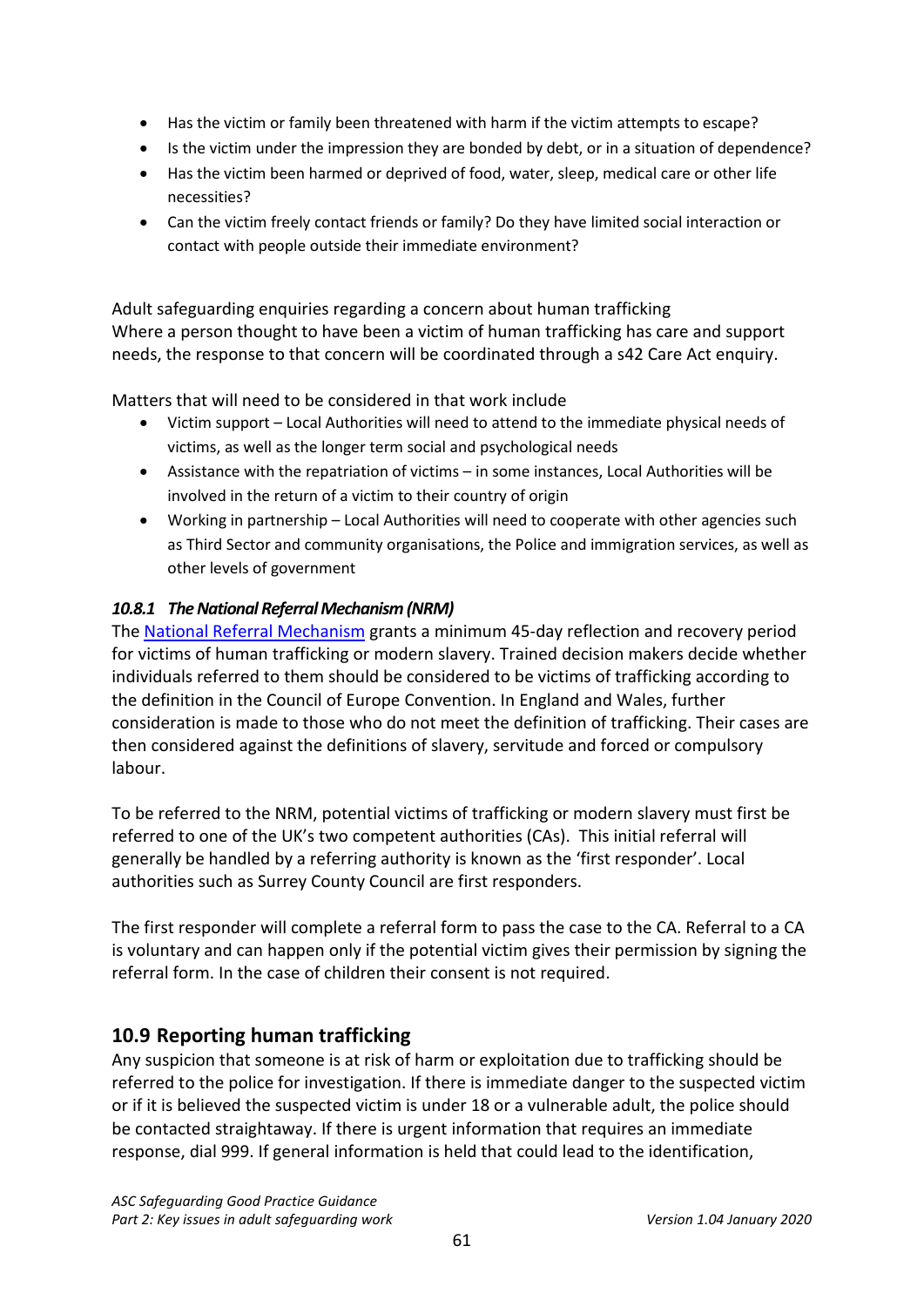discovery and recovery of victims in the UK, the police should be contacted using the 101 number.

The [Modern Slavery Human Trafficking Unit \(MSHTU\)](http://www.nationalcrimeagency.gov.uk/about-us/what-we-do/specialist-capabilities/uk-human-trafficking-centre/national-referral-mechanism) is a multi-agency organisation led by the National Crime Agency. It can help with advice on whether someone may be a victim of trafficking UKHTC's tactical advisors can also help you in engaging the police and other agencies investigating human trafficking. The UKHTC manages the National Referral Mechanism which is the process by which an individual is identified as a victim of human trafficking.

The [Salvation Army](https://www.salvationarmy.org.uk/modern-slavery) under a contract with the Ministry of Justice has responsibility for overseeing and co-ordinating the provision of a diverse range of quality support services to all identified adult victims of human trafficking in England and Wales. In accordance with Article 12 (1) and (2) of the Council of Europe Convention on Action against Trafficking in Human Beings possible victims of trafficking are entitled to such support, from the moment they are referred into the National Referral Mechanism for a minimum recovery and reflection period of 45 days. The Salvation Army has a 24-hour confidential Referral Helpline on 0300 3038151 available 24 hours a day, seven days a week which can be called not only by people who consider themselves a victim of trafficking and are in need of assistance but also nominated First Responders, other professionals or concerned individuals who have come into contact with someone they suspect may be a victim of trafficking and in need of assistance.

## *10.9.1 Making a referral about human trafficking*

The National Referral Mechanism is the process by which an individual is identified as a victim of human trafficking. Anyone considered under the National Referral Mechanism to be a possible victim of human trafficking is entitled to support – provided centrally, not locally - for a minimum recovery and reflection period of 45 days, during which any action to remove them from the UK is halted.

Referrals to the National Referral Mechanism can only be made by authorised agencies known as First Responders. Authorised agencies in the UK are the Police, UK Border Force, Home Office Immigration and Visas, adult and children's social services and certain Non-Governmental Organisations.

The First Responder should complete a referral form to pass the case to MSHTU which deals with referrals from the police, Local Authorities and Non-Governmental Organisations. The Home Office Immigration and Visas Service deals with referrals identified as part of the immigration process, for example where trafficking may be an issue as part of an asylum claim.

Referral to the MSHTU is voluntary and can happen only if the potential victim gives their permission by signing the referral form. In the case of children their consent is not required. Where an adult who is thought to be a potential victim of trafficking and may lack capacity, a best interest decision may be needed about making the referral. To download an adult or child referral form go to the [Gov.uk website.](https://www.gov.uk/government/publications/human-trafficking-victims-referral-and-assessment-forms) Completed forms should be sent to the UKHTC Competent Authority via e-mail at UKHTC@nca.x.gsi.gov.uk or by fax to 0870 496 5534.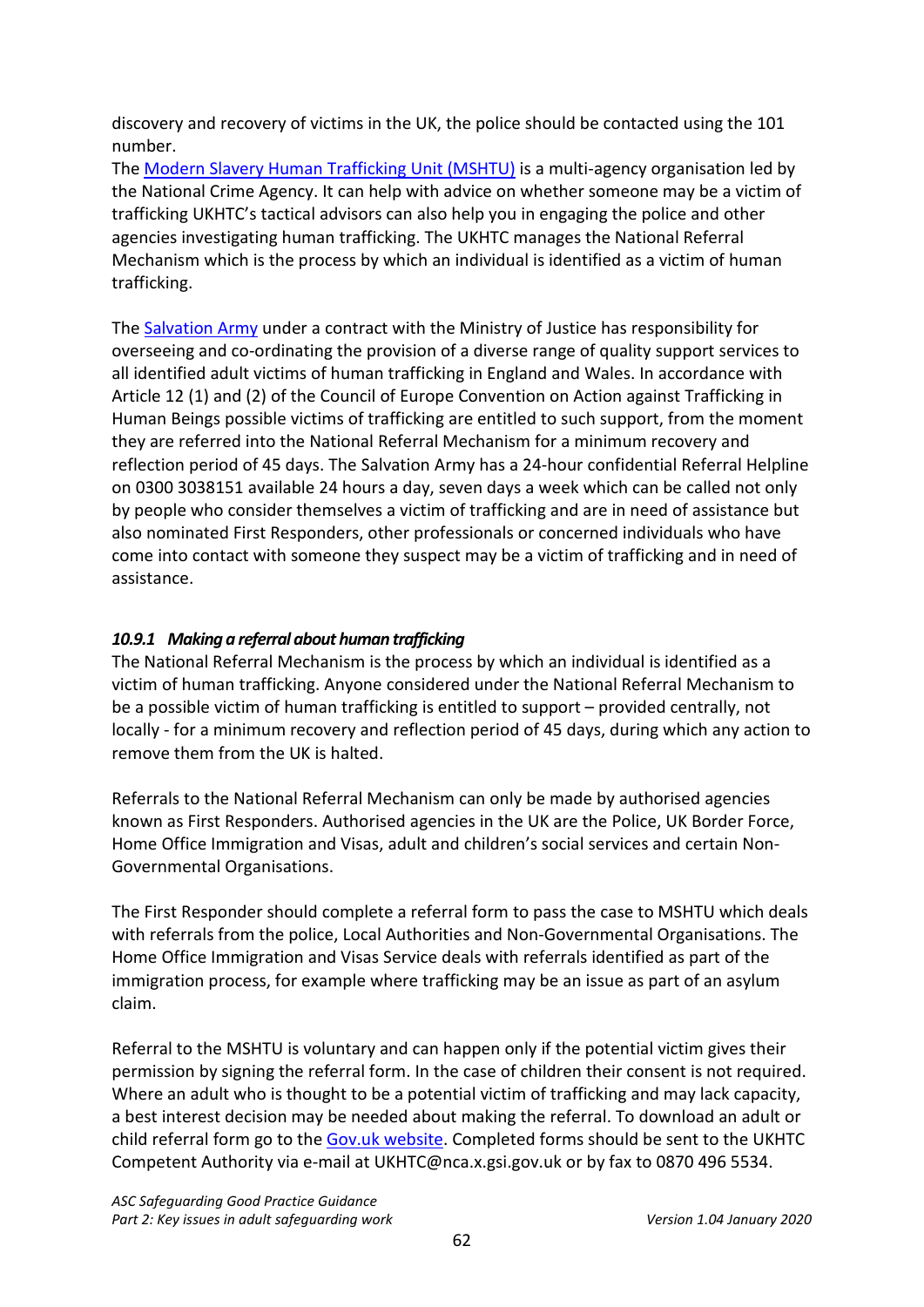## *10.9.2 After a referral about human trafficking*

## *Stage one – "Reasonable grounds"*

The National Referral Mechanism Team has a target date of 5 working days from receipt of referral in which to decide whether there are reasonable grounds to believe the individual is a potential victim of human trafficking. This may involve seeking additional information from the first responder or from specialist NGOs or social services. The threshold at the Reasonable Grounds stage for the case manager is "From the information available so far I believe but cannot prove" that the individual is a potential victim of trafficking.

If the decision is affirmative then the potential victim will be:

- Allocated a place within Government funded safe house accommodation, if required
- Granted a recovery and reflection period of 45 days. This allows the victim to begin to recover from their ordeal and to reflect on what they want to do next, for example, cooperate with police enquiries, return home
- The referred person and the first responder are both notified of the decision by letter.

## *Stage two – "Conclusive decision"*

During the 45 day recovery and reflection period the MSHTU will gather further information relating to the referral from the first responder and other agencies. This additional information is used to make a conclusive decision on whether the referred person is a victim of human trafficking. The target for a conclusive decision is within the 45 recovery and reflection period. The case manager's threshold for a Conclusive Decision is that on the balance of probability "it is more likely than not" that the individual is a victim of human trafficking.

The First Responder and the potential victim will both be notified of the decision. If the referred person is conclusively identified as a victim of trafficking, what happens next will depend on their wishes.

## *10.9.3 What happens next?*

## *Co-operating with police enquiries*

The victim may be granted discretionary leave to remain in the UK for one year to allow them to co-operate fully in any police investigation and subsequent prosecution. The period of discretionary leave can be extended if required.

#### Other *circumstances*

If a victim of trafficking is not involved in the criminal justice process, the Home Office may consider a grant of discretionary leave to remain in the UK, dependent on the victim's personal circumstances.

## *Returning* home

*ASC Safeguarding Good Practice Guidance Part 2: Key issues in adult safeguarding work Version 1.04 January 2020* If they are from outside the European Economic Area, the victim can receive help and financial assistance to return home through the Home Office Assisted Voluntary Return of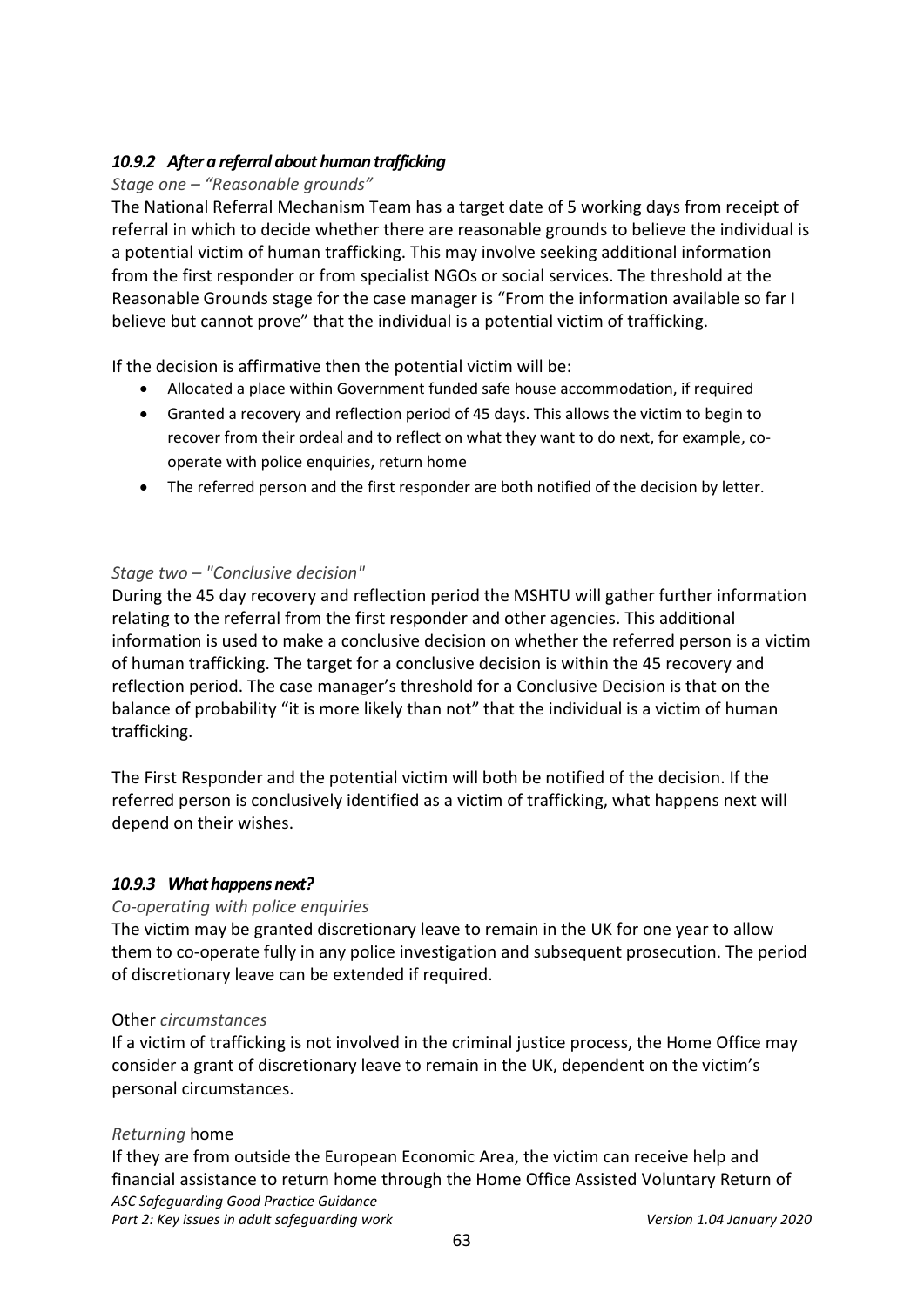Irregular Migrants (AVRIM) process. If they are an EEA national, support organisations will put them in touch with their embassy and any relevant non-government organisations who may be able to help.

## *10.9.4 What if the referred person is not found to be a victim?*

If at any stage the referred person is confirmed not to be a victim of trafficking then dependent on the circumstances they may be referred to the appropriate law enforcement agency – the relevant police force or the Home Office. If it is decided by the Home Office that the person was not trafficked, and there are no other circumstances that would give them a right to live in the UK, they will be offered support to voluntarily return to their country of origin. The person can also be offered support to return to their country if they have been trafficked and do not wish to stay in the UK.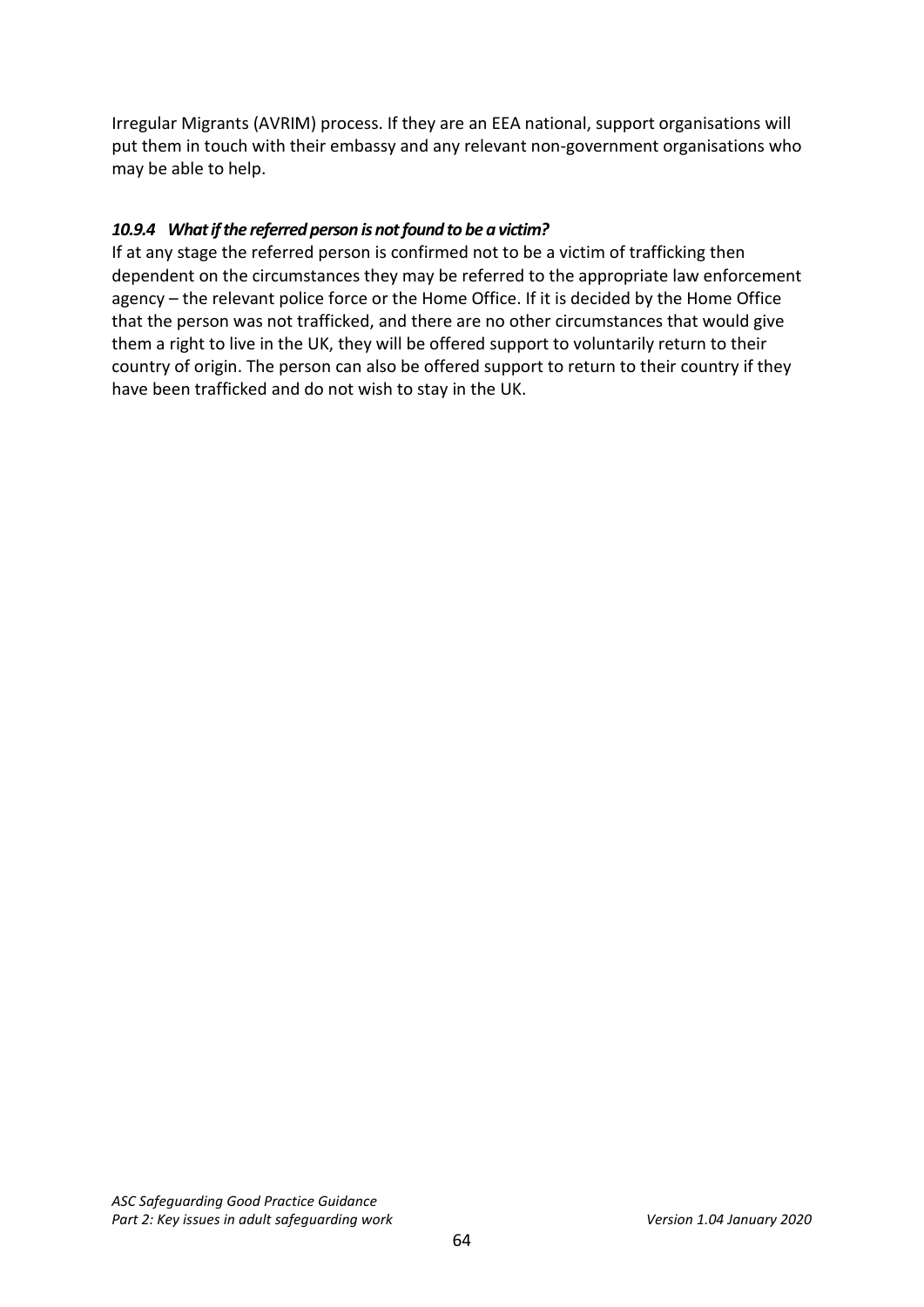# **11 Adult safeguarding concerns about falls**

Falls should referred as adult safeguarding concerns, and lead to adult safeguarding enquiries, where there is a concern about possible abuse or neglect of an adult with care and support needs in line with s42 Care Act 2014 in the same way as any other issue.

Possible indicators of abuse or neglect in regard to falls might include

- No falls specific risk assessment in place for a person at risk of falls
- No care plan in place, or not updated, following the identification of a risk of falls or a fall having taken place
- No evidence of necessary alterations to the environment, and/or risks from and to others through interaction with others using the service.
- No appropriate medical intervention sought or given
- No plan to review the assessment of risks of falls.

# **11.1 How can you identify that a fall is the result of neglect?**

When considering whether or not a fall is the result of neglect, it is necessary to establish that everything practicable was done to reduce the risk of the person falling. Whilst not an exhaustive list, the following should be taken into account:

## *11.1.1 Assessment and recording*

- Has an adequately detailed falls risk assessment, including a falls screening tool, been undertaken?
- Has there been a reassessment of the adult's risk factors after each fall, and control measures updated?
- Is there evidence that the adult has been supported to make decisions about how they might reduce their risk of falling?
- Has a Mental Capacity Assessment been undertaken where a lack of mental capacity might compromise the person's ability to understand the risk of falling?
- Are any falls-related restrictions or restraint measures taken for an adult who lacks capacity evidenced in best interest records and in their support plan?
- Does the recording of incidents or accidents meet the required CQC standards for the home or ward?
- Has falls data showen patterns that have been identified, evaluated and acted upon? For example, time of falls, meal times, environmental factors.

## *11.1.2 Nutrition and hydration*

• Is there evidence of good nutritional care, for example is the client well-nourished and hydrated?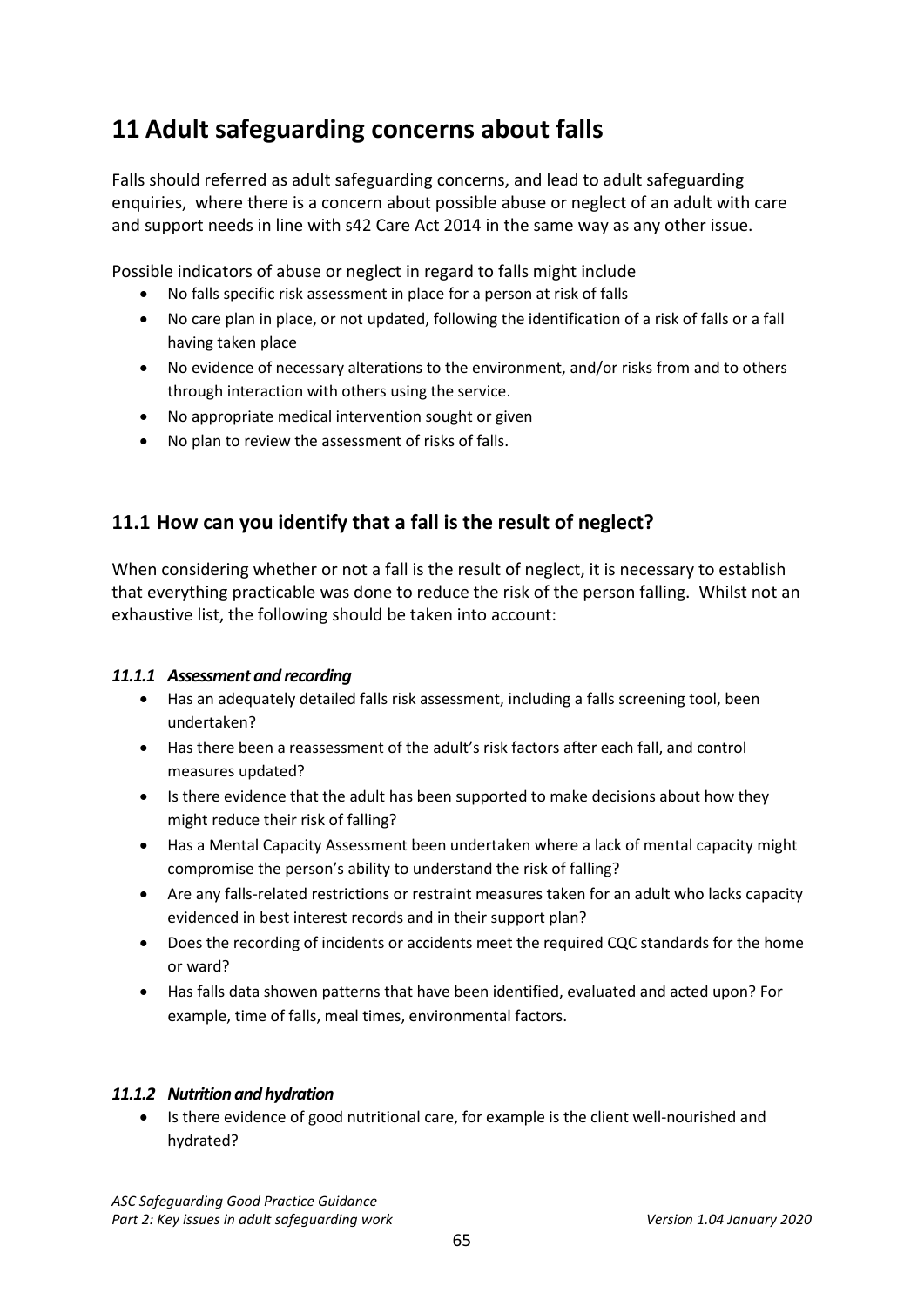#### *11.1.3 Independence*

- Does the adult's support plan reflect the support needed to remain safely active and mobile?
- Are there opportunities for the adult to exercise safely, and is support given to enable them to remain as mobile as possible?

### *11.1.4 The workforce*

- Are there enough staff to support the needs of the client group?
- Are staff trained to ensure they are competent in moving and handling of adults in relation to falls prevention?

#### *11.1.5 Referrals to specialist professionals*

• Is there evidence that referrals have been made to appropriate health care professionals once a risk has been identified, such as GP, CMHN, eye specialist, Falls Clinic and Falls Management Team?

#### *11.1.6 Safe systems*

- Is there clear guidance for staff to follow once an adult has fallen, including:
	- o Immediate action including examination, signs to look for, whether to move the client if injury is suspected.
	- o Who to contact (such as GP, emergency services and so on) and when.
	- o Follow-up action reporting, recording, supervision and monitoring and reviewing of an adult.

#### *11.1.7 Appropriate equipment*

- Have appropriate equipment and aids to help prevent falls been provided once a risk has been identified?
- Is equipment in good repair?
- Is there appropriate equipment and training to assist staff to safely lift an adult from the floor following a fall?
- Are bedside rails being used appropriately? (see below "Safe use of bedside rails")

#### *11.1.8 Environment / footwear*

- Are there hazards around the premises that could lead to falls such as uneven, and worn flooring / ground, changes in level, types floor covering, lack of appropriate safety measures around stairs, poorly lit areas, trailing wires?
- Is the adult wearing poorly fitting or inappropriate footwear?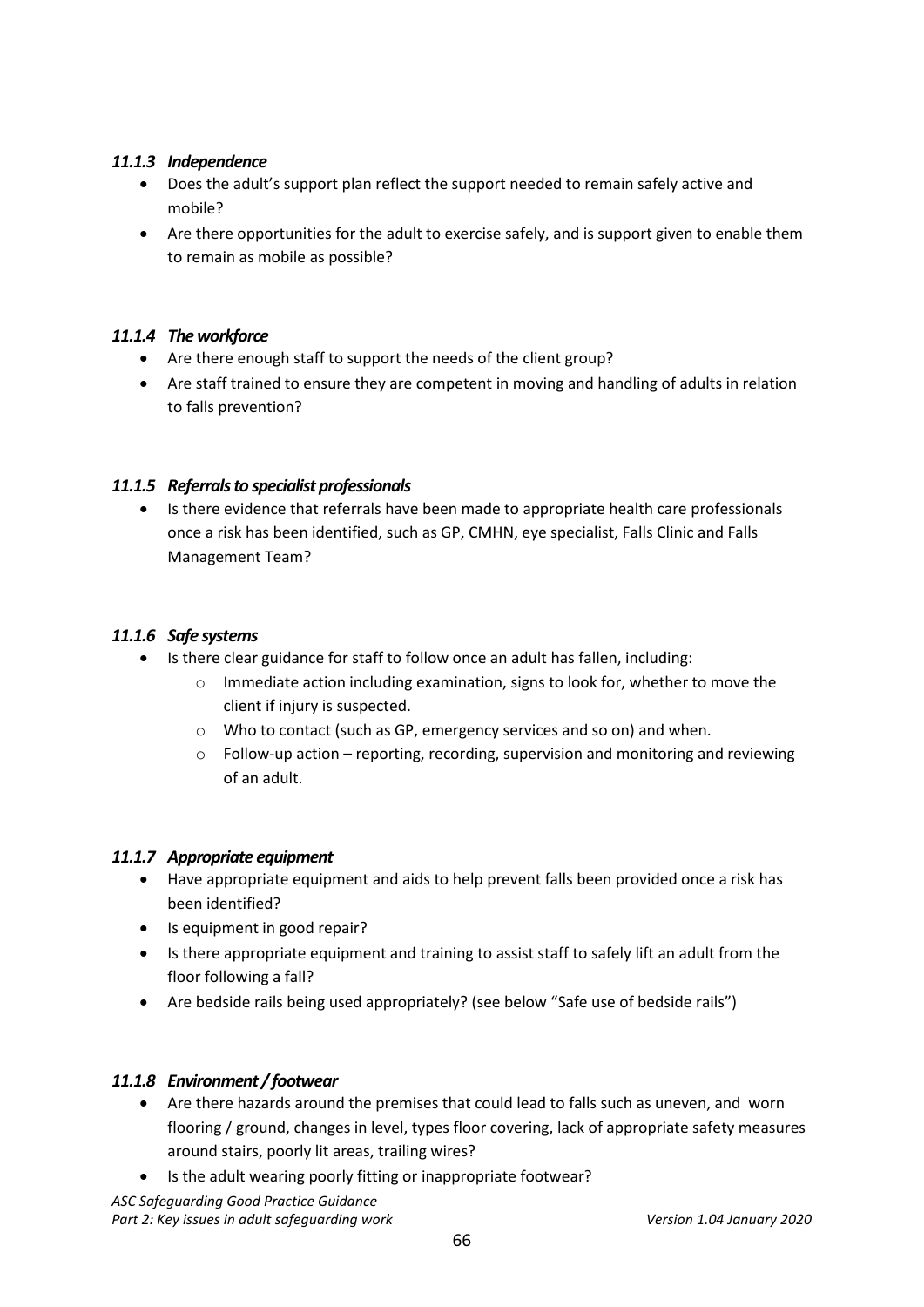# **11.2 Planning an enquiry regarding falls**

An adult safeguarding enquiry regarding falls will aim to establish the facts to determine whether neglect or other abuse has occurred. This will include:

- Assessing whether those providing care carried out appropriate risk assessments considering both intrinsic and extrinsic risk factors.
- Assessing whether patterns of falls for both the individual and the service have been identified, and risk factors acted upon in a timely manner.

# **11.3 Recognising risks of falls**

There are two separate sets of factors leading to falls:

- The characteristics of the person at risk of falling (intrinsic risk factors).
- The factors associated with the environment in which the fall occurs (extrinsic risk factors).

## *11.3.1 Intrinsic risk factors*

Intrinsic risk factors specific or generic can include:

- Medical conditions and changes associated with ageing.
- Balance, gait or mobility problems.
- Dizziness / blackouts.
- Vision / hearing.
- Confusion / cognitive impairment.
- Bone health.
- Medication.
- Continence.
- Footwear.
- Nutrition.
- History of falls.

## *11.3.2 Extrinsic risk factors*

Extrinsic risk factors in the home / ward environment specific or generic can include:

- Lighting including poor lighting (particularly on stairs) and glare as some people find too much lighting a problem.
- Poor contrast eg objects that blend into the background are more likely to cause trips and falls.
- Steep stairs.
- Inaccessible lights or windows.
- Lack of safety equipment, such as grab rails.
- Loose carpets or rugs.
- Slippery floors.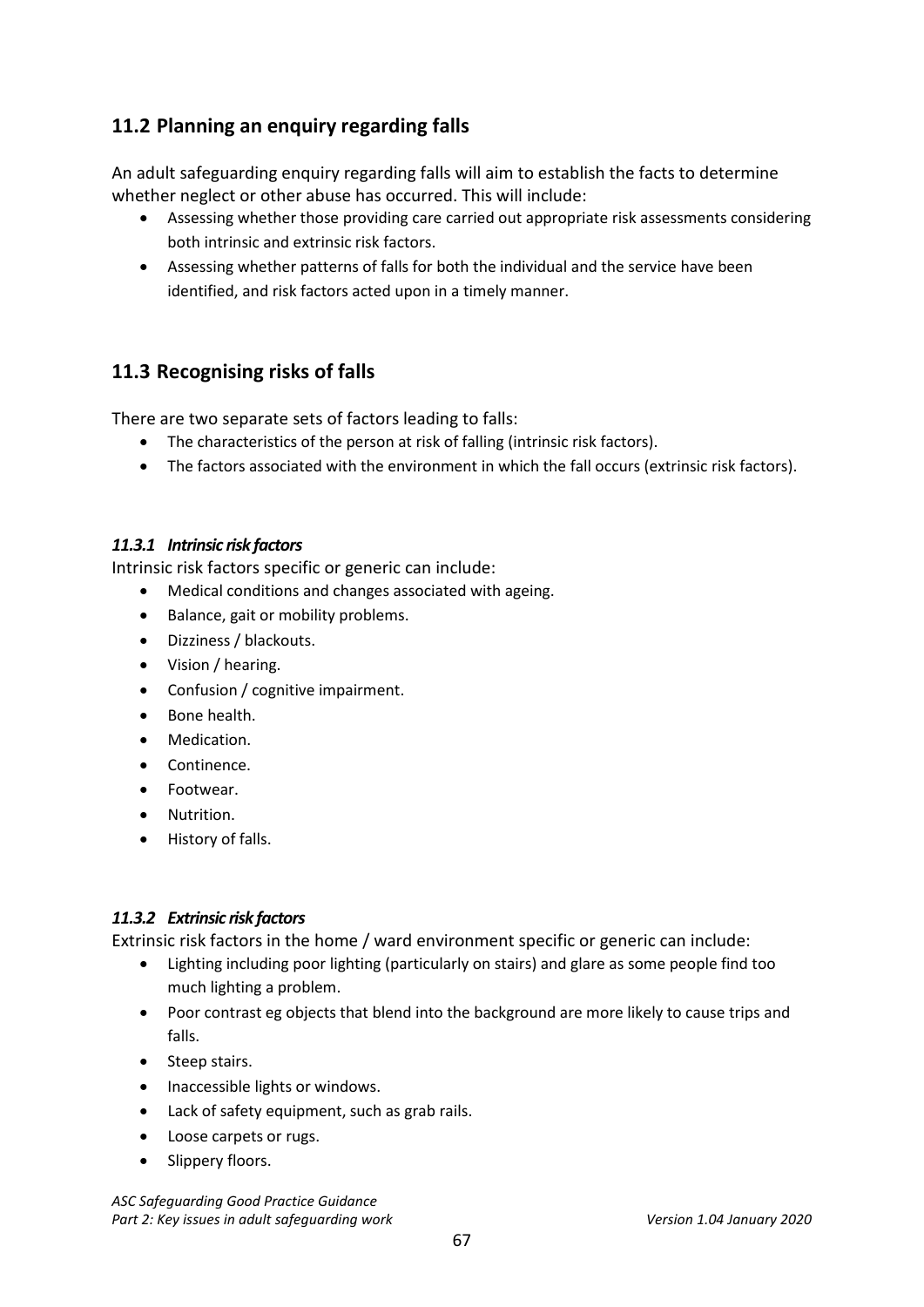- Badly fitting footwear or clothing.
- Insufficient staffing to meet the level of care and support needs.
- Changes in level and types of floor covering.

# **11.4 How does a fall affect an individual?**

The impact of a fall should not be underestimated. The adverse physical consequences on someone who suffers harm or significant harm as a result of a fall can be devastating. However, the psychological and social impact may be more prevalent and have far reaching consequences.

## *11.4.1 Fear of falling and loss of confidence*

Fear of falling has been linked to increased levels of depression, anxiety and dependency. In addition, the fear of falling can increase the risk of falls occurring because the individual tends to freeze, becomes agitated and panics.

## *11.4.2 Physical health*

Falls can lead to serious injury and a variety of physical disabilities.

Falls are the main cause of disability and the leading cause of death from injury among people aged over 75 in the UK. (Age UK)

## *11.4.3 Psychological health*

Falls or the fear of falling can lead to social isolation and depression. People with a fear of falling tend to reduce their activity levels, possibly to avoid putting themselves in a situation which may result in anxiety over falling or in an actual fall.

## *11.4.4 Loss of independence*

Reduced activity and associated increased levels of dependency can result in greater demands being placed on carers.

# **11.5 Prevention**

Falls prevention is a key aspect in safeguarding people from harm.This section can help identify risks so that measures can be put in place that will reduce the incidence or recurrence of falls, which can inform a safeguarding plan.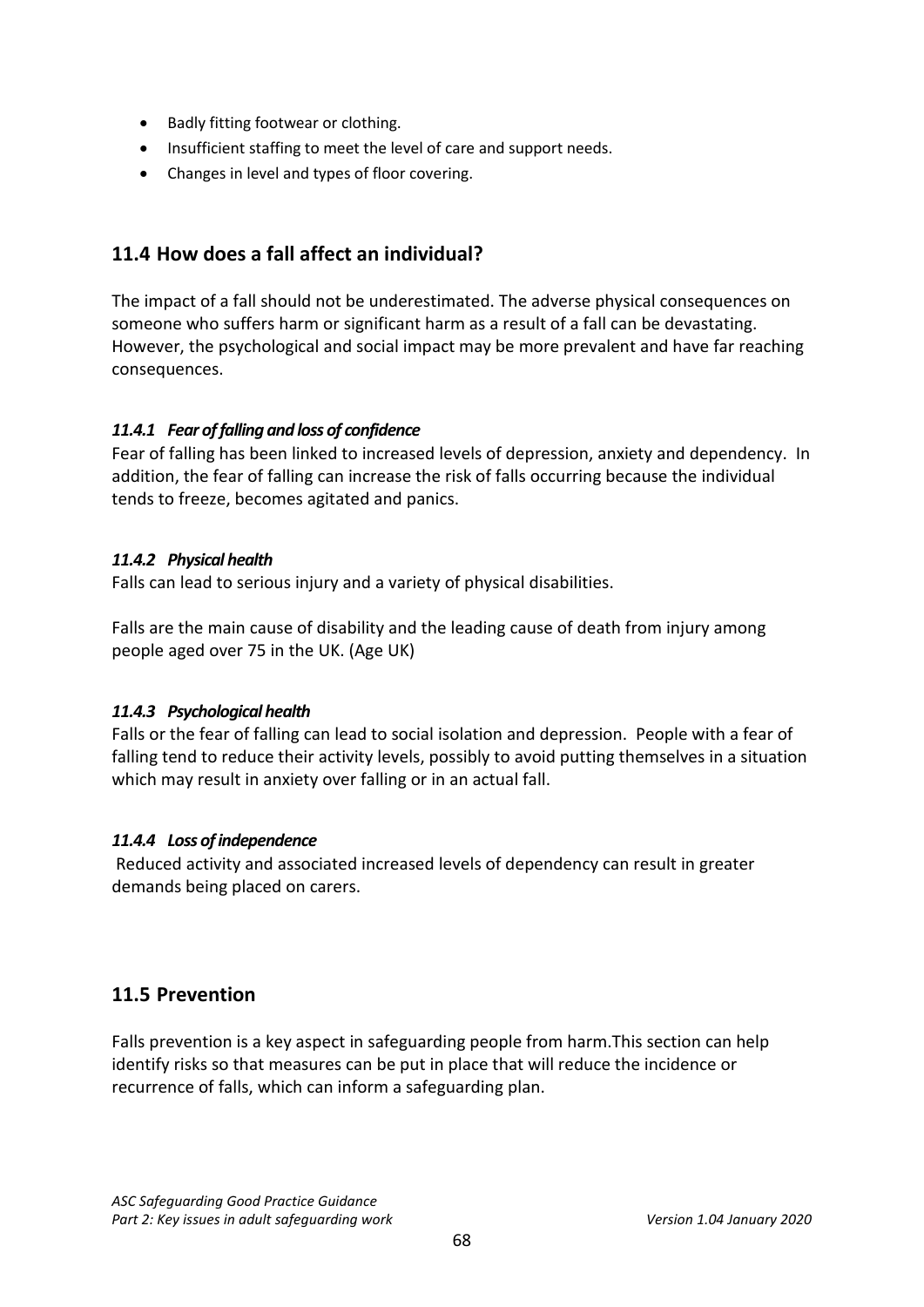## *11.5.1 Mobility / balance*

Is the adult unsteady or have mobility problems? Does the adult have a fear of falling? Consider:

- Moving and handling assessment.
- Mobility assessment.
- Activity of Daily Living Skills assessment including transfers
- Support plan.
- Encouraging safe activity with use of appropriate and monitored walking aids.
- Referral to a Rehabilitation Service or Falls Clinic.
- Assessment for hip protectors.
- Monitoring alcohol/drugs intake.

#### *11.5.2 Confusion / cognitive impairment*

Is the adult cognitively impaired? Is the adult currently presenting as more confused? Consider:

- Current health including pain, dehydration, nutrition, constipation.
- Ruling out infection / delirium/other Mental Health conditions.
- Seeking advice from GP / CMHN.
- Optimising environmental safety.
- Telecare.
- Promoting safe exercise and activity.
- Assessment for hip protectors.

#### *11.5.3 Falls history*

Have there been previous falls? If so, how many; what were the causes and consequences? Consider:

- Pre-admission information / strategies.
- Supervision plan, using walking aids where required.
- Encouraging safe activity.
- Referral for further assessment such as physio, GP or falls service, if high risk, or unexplained or several recent falls.
- Assessment for hip protectors.

#### *11.5.4 Medication*

Is the adult taking benzodiazepine / psychotropics, four or more medicines, or any other high risk drugs? Consider:

- Asking about and observing for dizziness / drowsiness.
- Checking blood pressure (lying / standing).
- Medication review by GP.
- CMHN review.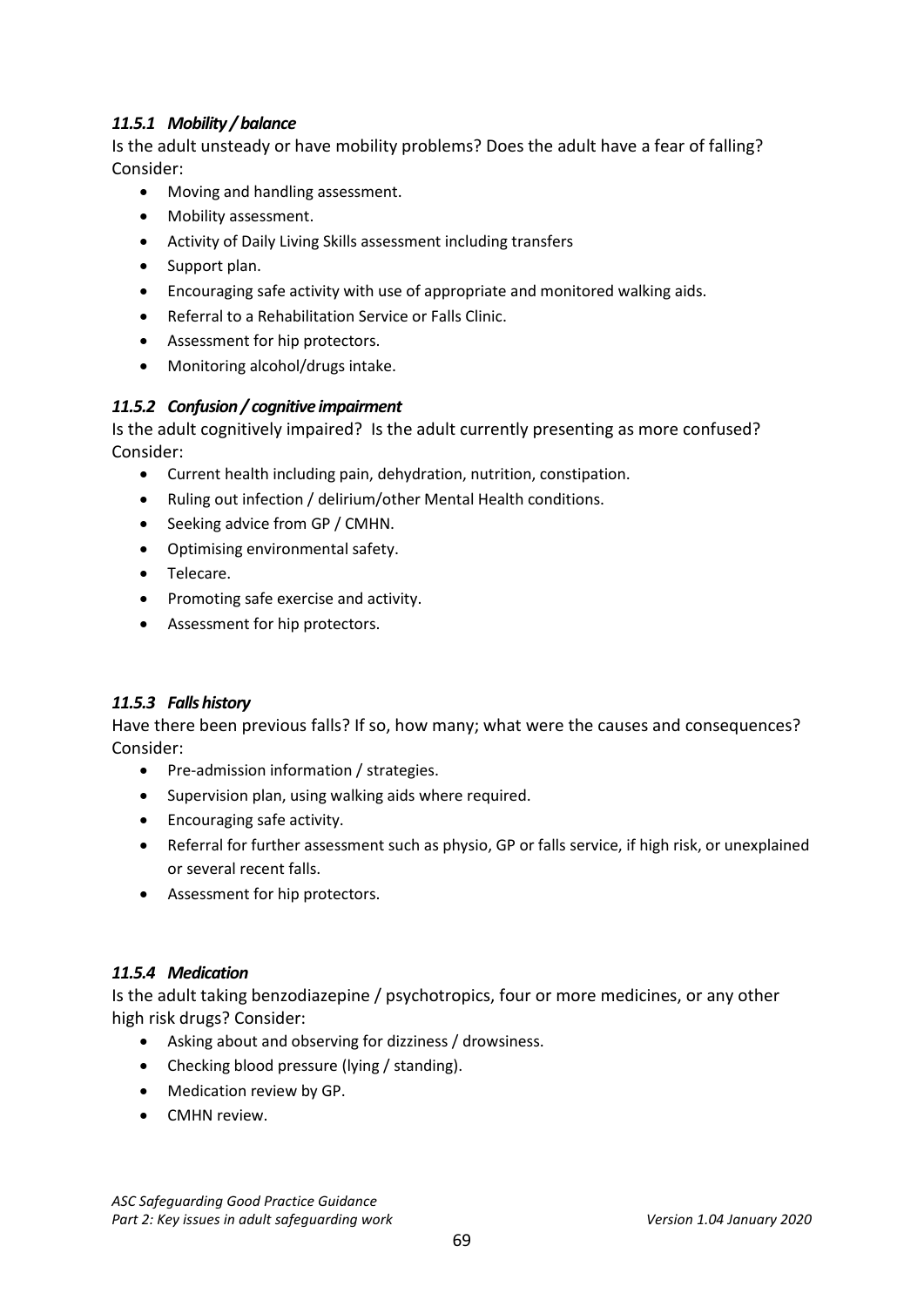## *11.5.5 Dizziness / blackouts*

Does the adult appear to be dizzy or have fainting attacks? Consider:

- GP review, including medication review.
- Checking lying / standing blood pressure.
- Referral to Falls Clinic.

#### *11.5.6 Continence*

Are there any continence issues? Consider:

- Checking for infection.
- Toileting regime/Suitable toilet facilities.
- Positioning near toilet/location/distance.
- Referral to DN or continence service.
- Appropriate clothing.
- A commode or urinal.
- Using night lights.

#### *11.5.7 Bone health*

Does the adult have osteoporosis or osteoporosis risk factors? Consider:

- Osteoporosis medication and / or calcium and vitamin D.
- Discussing bone health with GP.
- Lifestyle advice eg. calcium rich diet, safe sunlight exposure, sensible alcohol intake, smoking cessation, weight-bearing activity.

#### *11.5.8 Poor nutrition/hydration*

Is the adult underweight or have poor food/liquid intake? Consider:

- Referral to GP or dietician.
- Starting a food record chart (as advised by GP or dietician).
- Encouraging good fluid intake.

## *11.5.9 Foot health / footwear*

Is footwear suitable? Are there foot health problems? Consider:

- Discussing suitable footwear with adult and family.
- Introducing a foot care regime.
- Referral to podiatry.

#### *11.5.10 Vision / hearing*

Does the adult have impaired hearing or sight? Consider: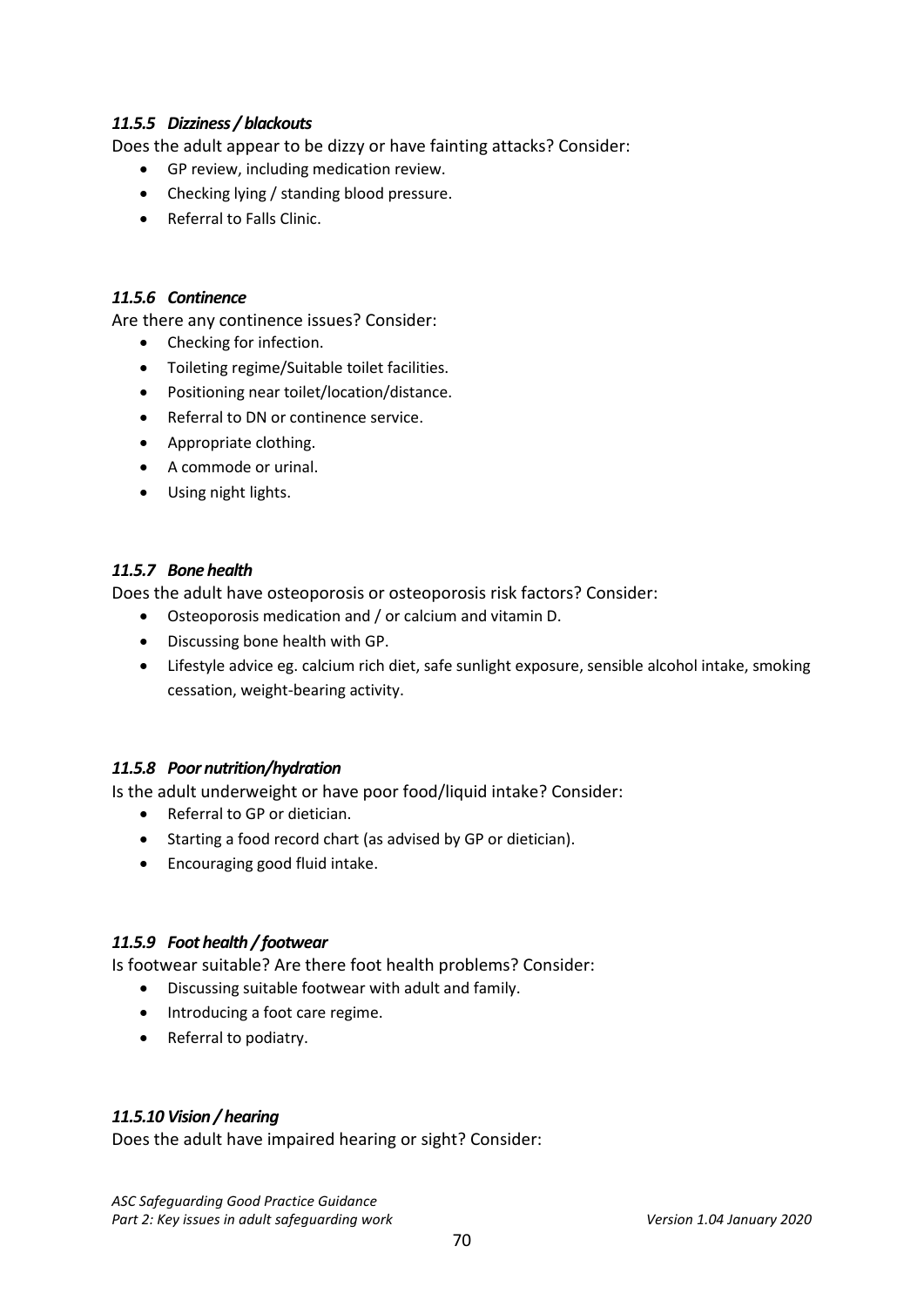- Ensuring glasses have the right prescription as there is higher risk of falls in older people who wear bifocal/varifocal spectacles.
- Ensuring staff have understanding of eye conditions which includes Age Related Macular Degeneration (AMD), glaucoma and cataracts.
- Ensuring staff have understanding of sensory needs which includes loss of colour, loss of central or peripheral vision, loss of depth perception and problems with glare.
- Ensuring glasses and hearing aids are in a good state of repair.
- Ensuring lighting is good.
- Checking for ear wax.
- Referral to optician / audiologist.

#### *11.5.11 Environment*

Is the environment safe and suitable for the adult? Consider:

- Orientating client to the environment.
- Using the 'Environment Assessment Tool'.
- Aids, appliances and / or signage.

#### *11.5.12 Environment and orientation check*

This tool can be used as a prompt to consider environmental risks relating to the individual and their own surroundings.

#### *Footwear / clothing*

Is footwear correct and non-slip? Are clothes non-slip and correct length? Consider:

- Liaising with next of kin and discussing with the adult the importance of suitable footwear and clothing.
- Checking footwear monthly.
- Provision of equipment eg. Long handled shoehorn, helping hand if required.

## *Mobility aid / wheelchair*

Do they require an appropriate mobility aid? Do they require an assessment for mobility? Is their own walking aid / wheelchair clean and in a good state of repair? Consider:

- Referral to the Occupational Therapy Team (equipment) or Rehabilitation Service / Falls Clinic (rehabilitation), a Physiotherapist, or the Wheelchair Service.
- Checking condition of mobility aid, replace ferrules if required.
- Checking condition of wheelchair, arrange wheelchair repair if required.
- Check if lap belts are being used appropriately.

#### *Flooring*

Is the flooring in good condition and non-slip? Are all thresholds flush? Is there adequate space, free from clutter? Consider:

- Reporting and recording any problems.
- Re-arranging furniture if required.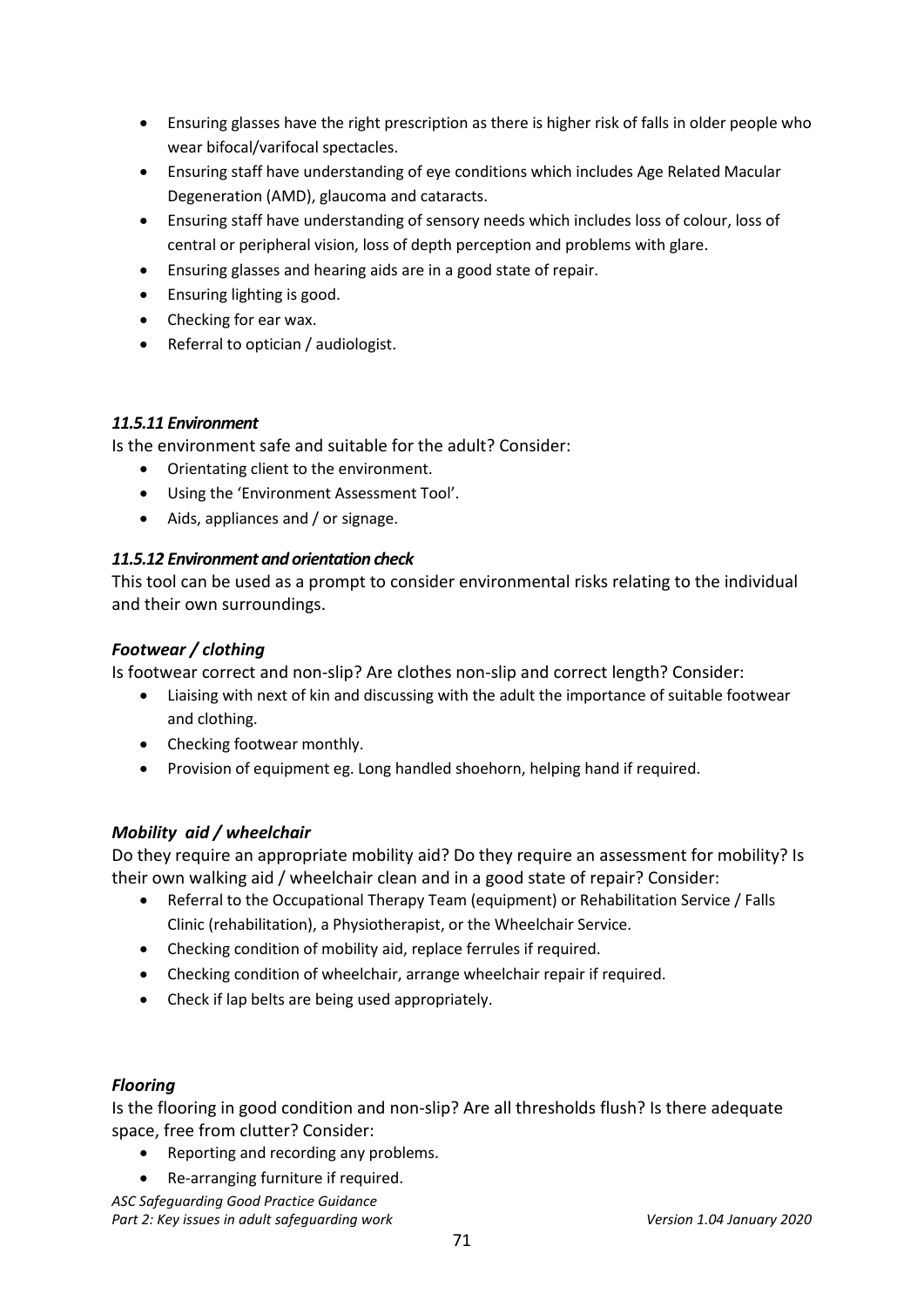• Encouraging good housekeeping.

## *11.5.13 Bathroom/Toileting*

Does the bathroom meet the adult's / staff needs? Can the adult access and use the bathroom? Consider:

- Position/height of buzzer / hand washer/call bell/alarm.
- Position/height of soap / hand towels/toilet rolls.
- Using a raised toilet seat / toilet frame.
- Is there space for walking aid / moving and handling equipment?
- Signage.
- Grab rails.
- Lightweight door.
- Adequate circulation space.
- Contrasting colours.

#### *11.5.14 Furniture*

Is there adequate space including circulation space for mobility aid / moving and handling equipment? Consider:

- Rearranging furniture.
- Removing unnecessary furniture.
- Are footstools able to be moved and stored safely?
- Accessibility to:
	- o buzzer/call bells/alarm.
	- o electrical equipment.
	- o wardrobes and drawers.

#### *11.5.15 Bed*

Is the bed suitable for the adult's assessed needs? Consider:

- Height.
- Mattress suitability.
- Position in room.
- Circulation around bed.
- Accessibility and ability to use buzzer.
- Grab rails.
- Need for bedside rails.

#### *11.5.16 Chair*

Is their chair suitable for the adult's assessed needs? Consider:

- Height.
- Arm rests.
- Support for transfer.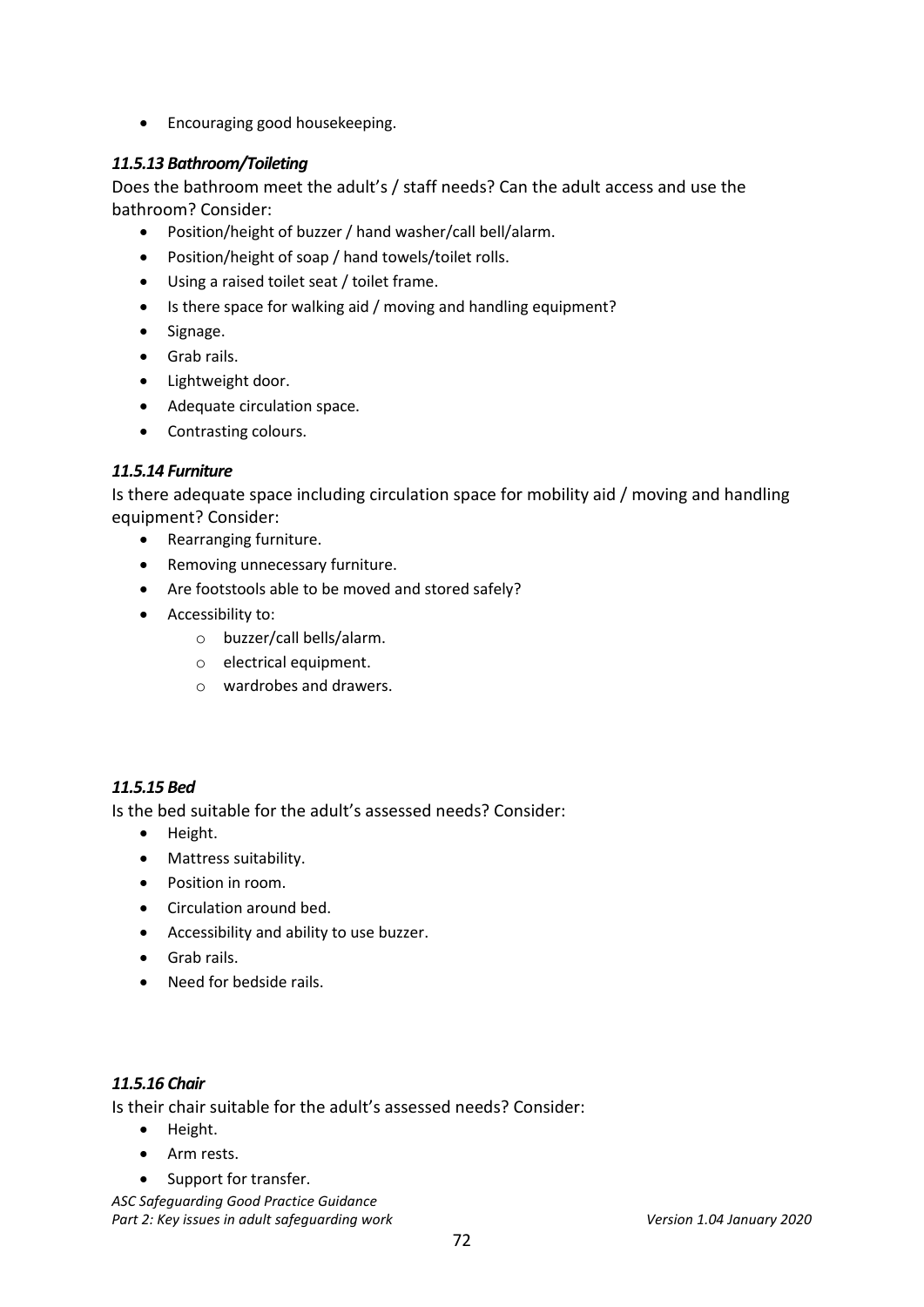- Depth and width.
- Accessibility to buzzer/call bells/alarms.

#### *11.5.17 Surrounding area*

Are the hallways well lit and well signposted for the adult? Is there level and well lit access? Consider:

- Additional lighting.
- Additional signage.
- Marking edges (eg. steps or stairs, or a change in surfaces) with a bright contrast edging, so they are visible.
- Floors different colour from walls. (eg.door frames different colour from door and door handle different colour from door) – for colour contrast.
- Adequate and well designed handrails.
- Clutter free.
- Reporting and recording any issues.

### *11.5.18 Lighting*

Is the lighting suitable for the adult's needs within their room? Consider:

- Night light.
- Bedside light.
- Accessibility to adult.
- Adjustable lighting that is sufficient to see but not so bright that it causes glare.
- Additional lighting if required.
- Timer lighting if required.
- Appropriate monitoring technology including telecare.

# **11.6 Legal Context**

For regulated services, in addition to the usual expectations in regard to quality of care, there are some issues that may be partularly relevant for safeguarding concerns regarding falls

## *11.6.1 Health and Safety in Care Homes 2001*

This Health and Safety Executive guidance advises on a wide range of legal, managerial and technical matters relating to effective health and safety management. The guidance is intended for owners and managers of care homes, their staff and safety representatives. It describes the main risks found in care homes and how to safeguard workers and residents.

## *11.6.2 The Health and Safety at Work Act 1974*

This act places a duty on employers to protect those not in their employment (eg. care home residents, patients and members of the public) from health and safety risks.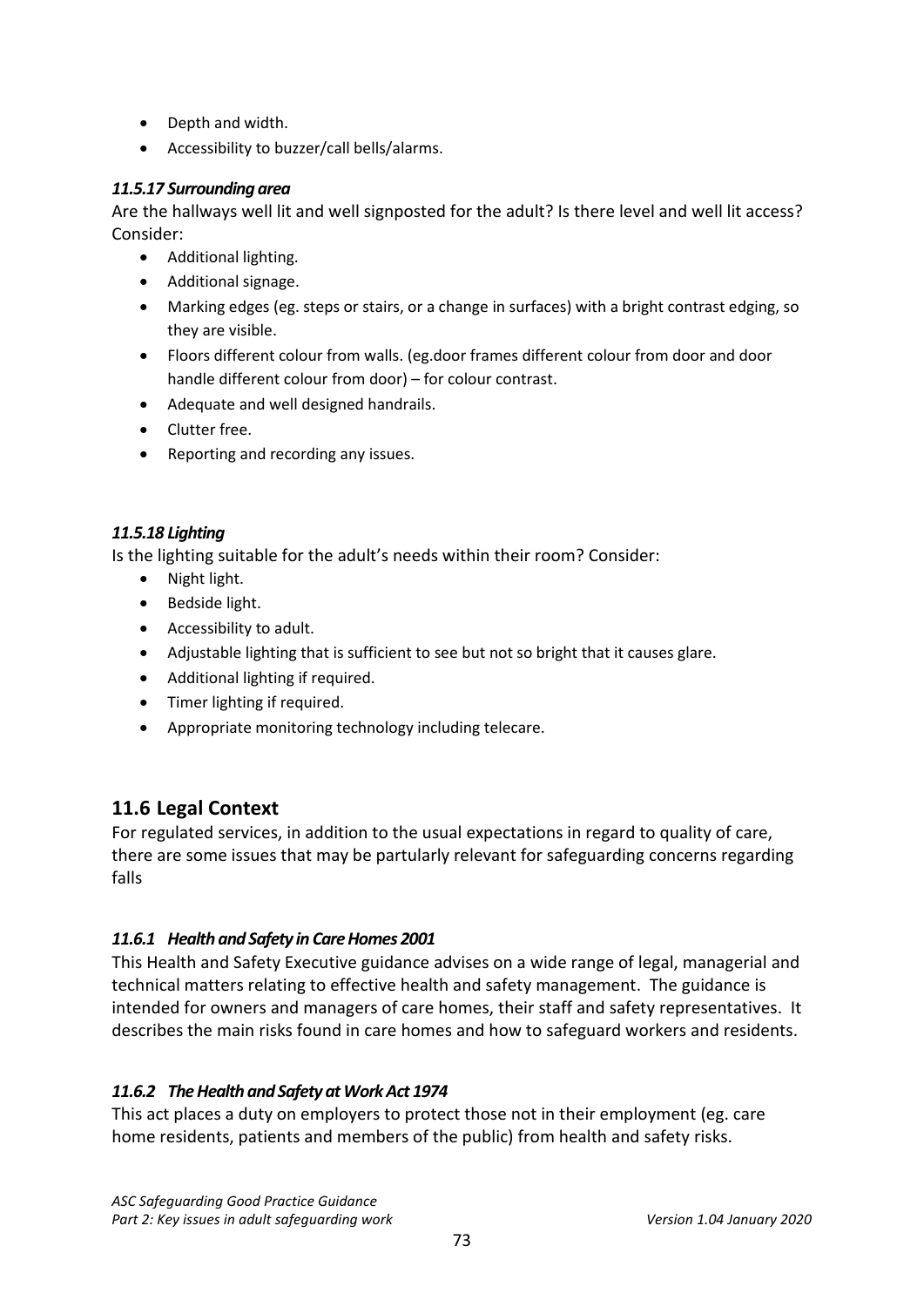The act also demands that employees conduct themselves appropriately to safeguard their own health and safety and that of others affected by their actions. They should also cooperate with their employer over the employer's health and safety obligations.

### *11.6.3 The Workplace (Health, Safety and Welfare) Regulations 1992*

These regulations stipulate that every floor and the surface of every thoroughfare should be suitable for the purpose for which it is used. Floors should not pose a risk to a person's health or safety because they slope, or are uneven or slippery.

### *11.6.4 The Management of Health and Safety at Work Regulations 1999*

These regulations require employers to carry out an appropriate assessment of the risks, arising from the business, to the health and safety of those not in their employment.

Three recent examples of falls-related prosecutions against care homes may be found on the Health and Safety Executive website:

- [Western Park Leicester Ltd](http://press.hse.gov.uk/2015/care-home-owner-in-court-over-death-of-vulnerable-resident/)
- [GA Projects Ltd](http://press.hse.gov.uk/2015/care-home-owner-fined-following-death-of-resident/)
- [Bupa Care Homes Ltd](http://press.hse.gov.uk/2016/bupa-care-homes-fined-400000-over-bedrail-failures/?ebul=hsegen&cr=10/06-jun-16)

# **11.7 Bedside rails**

Bedside rails can be used to reduce the risk of falls from a bed. They should only be prescribed where there is a risk of the bed occupant falling out of bed, and when bed safety rails are considered to be the safest way forward.

They are not:

- intended to limit the freedom of movement,
- meant to be used to restrain people, or
- to be used as grab handles.

There have been more than 20 deaths from bedside rails in the UK since 2007.

The risks associated with the use of bedside rails are:

- entrapment of the head or neck,
- hitting head on rails if restless,
- attempts to climb over the rail, head or footboard,
- unlatching the device,
- violently shaking the rails and dislodging them,
- adult fear of confinement by bedside rails.

*ASC Safeguarding Good Practice Guidance Part 2: Key issues in adult safeguarding work Version 1.04 January 2020* The following should be considered when using bedside rails: